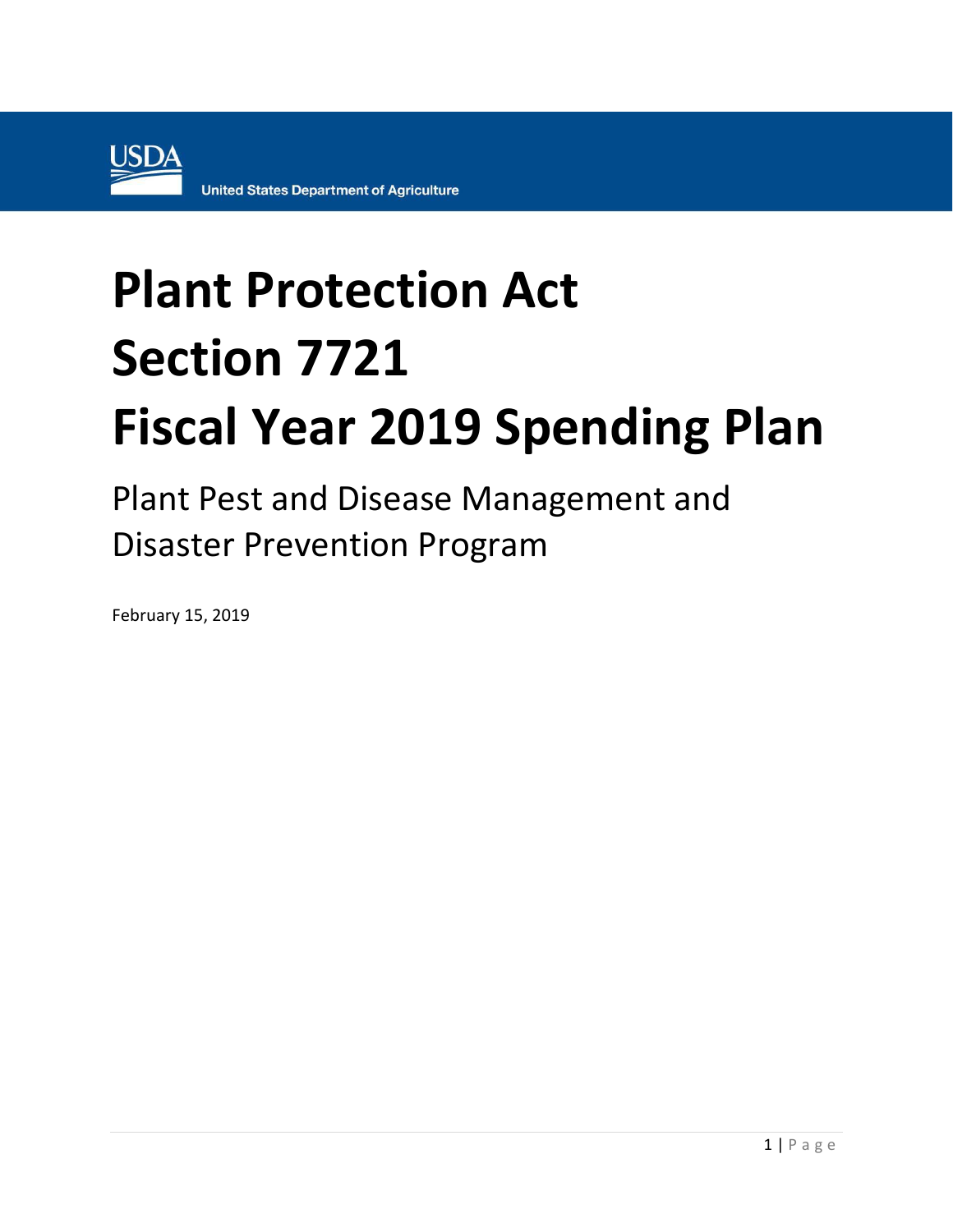## **Contents**

## **Funding by Goal Area National**

| Montana                 |
|-------------------------|
| Nebraska                |
| Nevada                  |
| New Hampshire           |
| New Jersey              |
| New Mexico              |
| New York                |
| North Carolina          |
| North Dakota            |
| Northern Mariana Island |
| Ohio                    |
| Oklahoma                |
| Oregon                  |
| Pennsylvania            |
| <b>Puerto Rico</b>      |
| Rhode Island            |
| South Carolina          |
| South Dakota            |
| Tennessee               |
| Texas                   |
| Utah                    |
| Vermont                 |
| Virginia                |
| Washington              |
| West Virginia           |
| Wisconsin               |
|                         |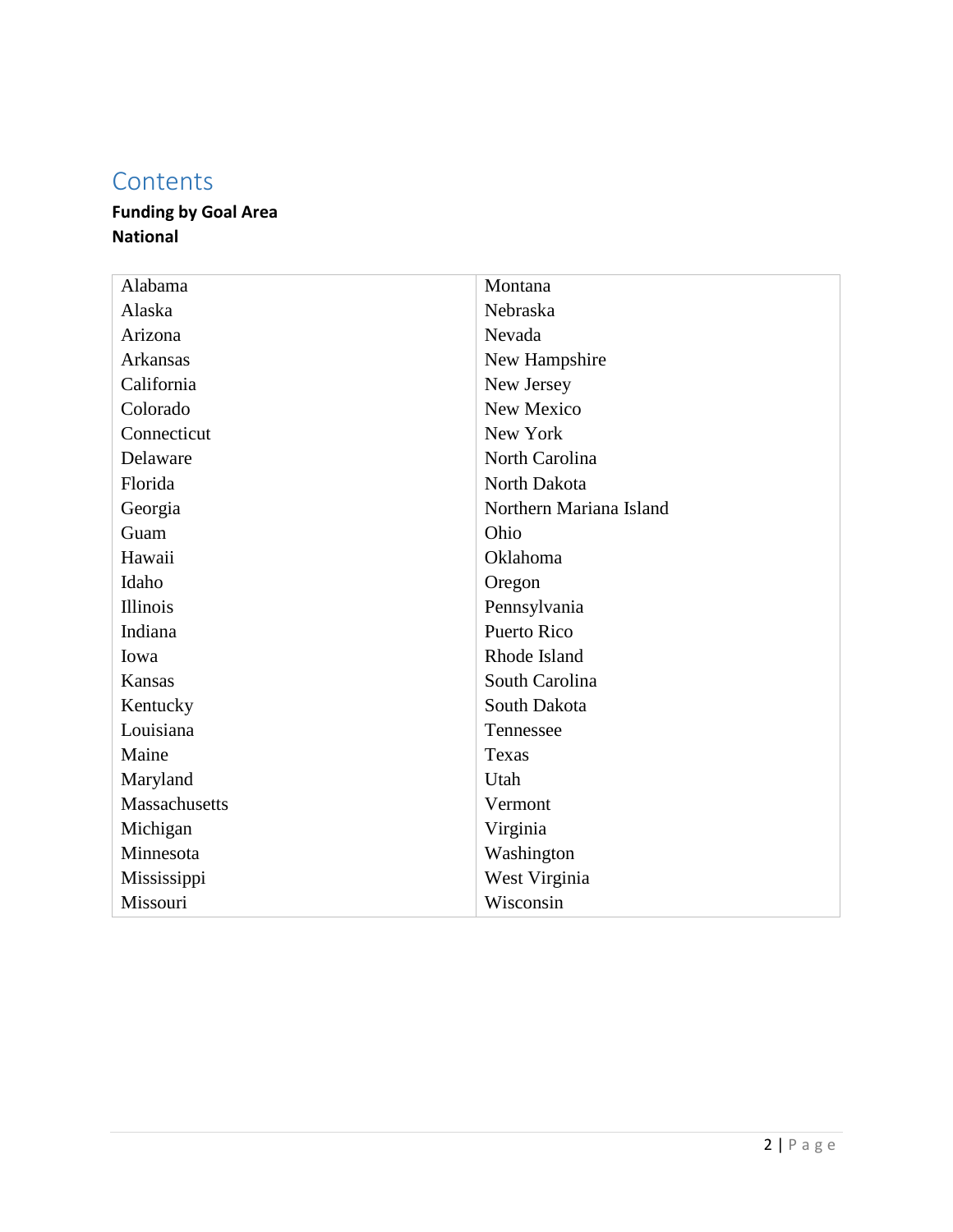| <b>Funding by Goal Area</b> |                                                                                             |              |  |  |
|-----------------------------|---------------------------------------------------------------------------------------------|--------------|--|--|
| Goal                        | <b>Goal Area Description</b>                                                                |              |  |  |
| 1A                          | Enhance Plant Pest/Disease Analysis                                                         | \$2,110,939  |  |  |
| 1 <sub>S</sub>              | Enhance Plant Pest/Disease Survey                                                           | \$14,438,976 |  |  |
| 2                           | Target Domestic Inspection Activities at Vulnerable Points in the<br>Safeguarding Continuum | \$5,749,907  |  |  |
| 3                           | Pest Identification and Detection Technology Enhancement                                    | \$6,286,754  |  |  |
| 4                           | Safeguard Nursery Production                                                                | \$2,016,350  |  |  |
| 5                           | <b>Outreach and Education</b>                                                               | \$3,950,000  |  |  |
| 6                           | <b>Enhance Mitigation Capabilities &amp; Rapid Response</b>                                 | \$24,997,462 |  |  |
|                             | \$59,550,388                                                                                |              |  |  |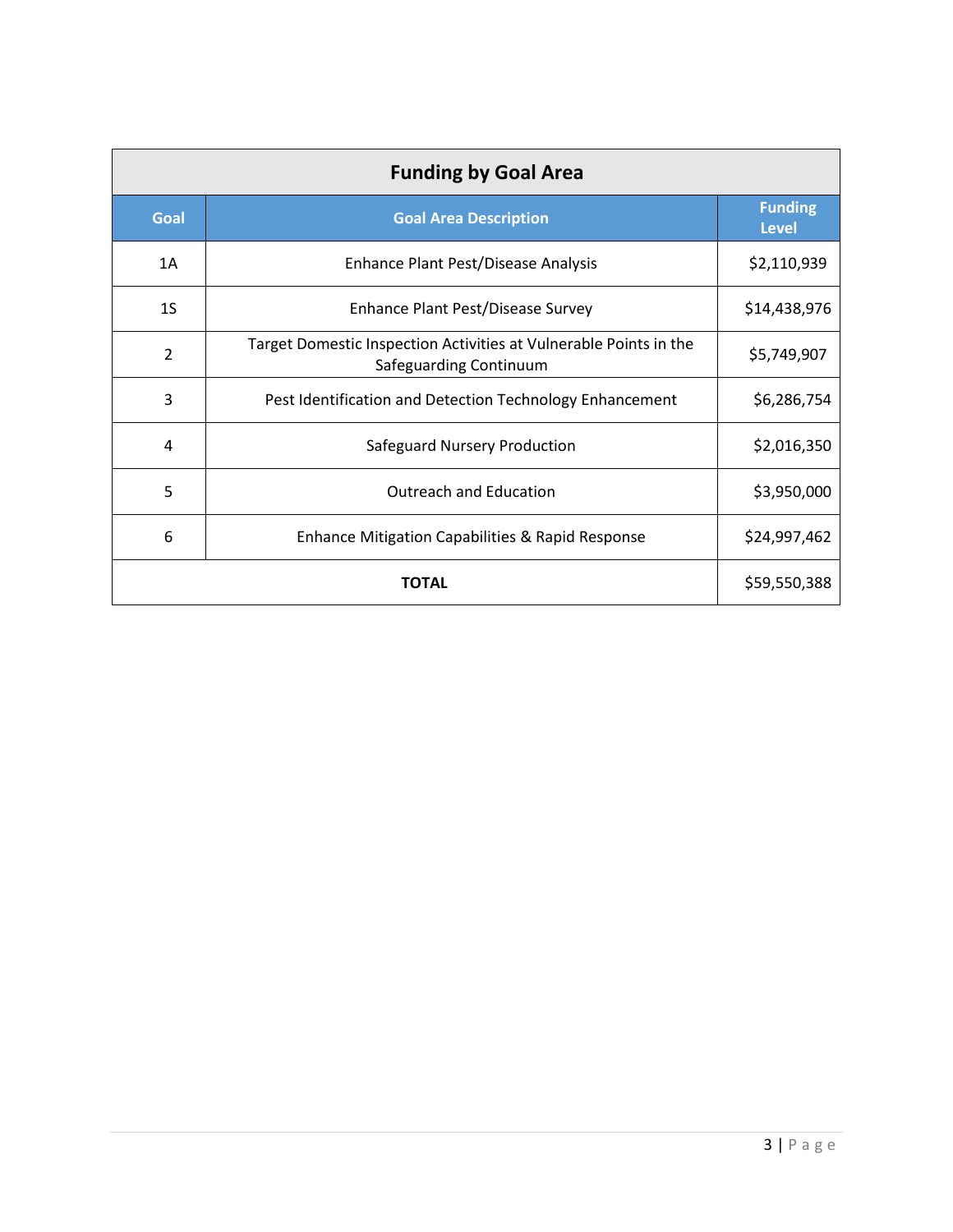## **Funding by State**

|                | <b>Alabama</b> |                                        |                         |                      |  |
|----------------|----------------|----------------------------------------|-------------------------|----------------------|--|
| Goal           | Project #      | Title                                  | <b>Cooperator Type</b>  | <b>Funding Level</b> |  |
| 1 <sub>S</sub> | 1S.0159        | Asian Defoliator Survey                | <b>State Government</b> | \$28,000             |  |
| 1 <sub>S</sub> | 1S.0300        | Alabama Phytophthora<br>ramorum Survey | <b>State Government</b> | \$35,000             |  |
|                | 5.0346         | Alabama Invader Raiders                | <b>State Government</b> | \$35,136             |  |
| Total          |                |                                        |                         | \$98,136             |  |

|       | <b>Alaska</b> |                             |                         |                      |  |  |
|-------|---------------|-----------------------------|-------------------------|----------------------|--|--|
| Goal  | Project #     | Title                       | <b>Cooperator Type</b>  | <b>Funding Level</b> |  |  |
| 1S    | 1S.0215       | Asian Gypsy Moth Survey     | <b>State Government</b> | \$50,000             |  |  |
| 5     | 5.0423        | First Detector Training and | Academia                | \$25,186             |  |  |
|       |               | Engagement in Alaska        |                         |                      |  |  |
| Total |               |                             |                         | \$75,186             |  |  |

|                | <b>Arizona</b> |                                                                                                                                      |                         |                      |  |  |
|----------------|----------------|--------------------------------------------------------------------------------------------------------------------------------------|-------------------------|----------------------|--|--|
| Goal           | Project #      | Title                                                                                                                                | <b>Cooperator Type</b>  | <b>Funding Level</b> |  |  |
| 1 <sub>S</sub> | 1S.0436        | <b>Nursery Stock Commodity</b><br>Survey                                                                                             | <b>State Government</b> | \$100,000            |  |  |
| 1S             | 1S.0441        | AZ Nut Pest Survey                                                                                                                   | <b>State Government</b> | \$50,000             |  |  |
| 1 <sub>S</sub> | 1S.0446        | AZ Palm Commodity Survey                                                                                                             | <b>State Government</b> | \$75,000             |  |  |
| 6              | 6.0220         | Developing smart molecular<br>insecticide (RNAi-based)<br>control method targeting<br>Mormon crickets<br>(Orthoptera: Tettigoniidae) | <b>APHIS</b>            | \$133,527            |  |  |
| Total          |                |                                                                                                                                      |                         | \$358,527            |  |  |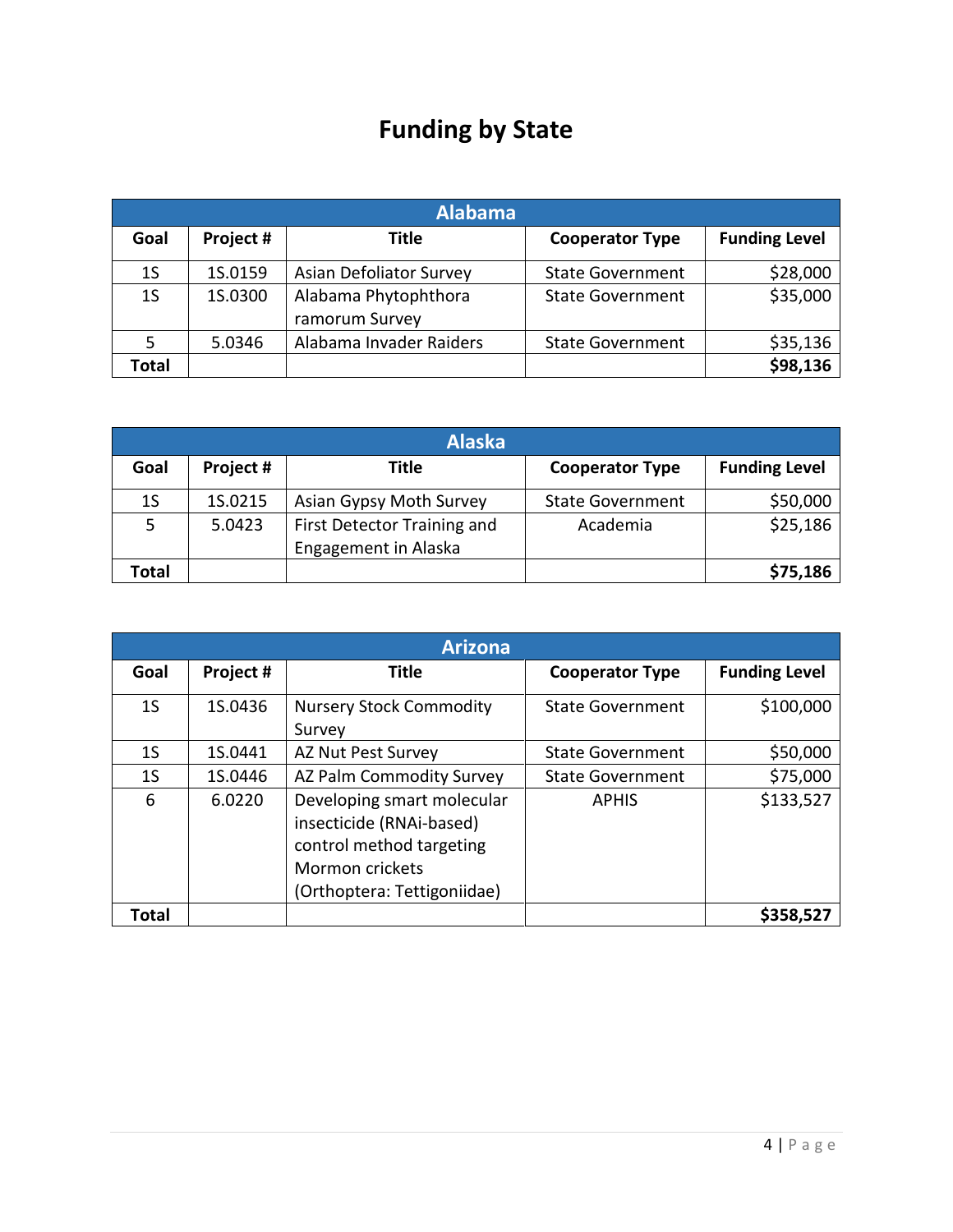|                | <b>Arkansas</b> |                                                         |                         |                      |  |  |
|----------------|-----------------|---------------------------------------------------------|-------------------------|----------------------|--|--|
| Goal           | Project #       | <b>Title</b>                                            | <b>Cooperator Type</b>  | <b>Funding Level</b> |  |  |
| 1 <sub>S</sub> | 1S.0156         | <b>Grape Commodity</b>                                  | <b>State Government</b> | \$15,000             |  |  |
| 1 <sub>S</sub> | 1S.0172         | <b>Solanaceous Commodity</b><br>Survey                  | <b>State Government</b> | \$15,000             |  |  |
| 1 <sub>S</sub> | 1S.0644         | <b>Grapes and Stone Fruits</b><br>Survey (Year 1 of 3)  | Academia                | \$19,000             |  |  |
| 4              | 4.0641          | <b>National Standards for</b><br><b>Specialty Crops</b> | Academia                | \$75,000             |  |  |
| 5              | 5.0151          | Forest Pest Outreach Project                            | <b>State Government</b> | \$39,364             |  |  |
| 5              | 5.0154          | Junior Invasives Inspector                              | <b>State Government</b> | \$40,000             |  |  |
| <b>Total</b>   |                 |                                                         |                         | \$203,364            |  |  |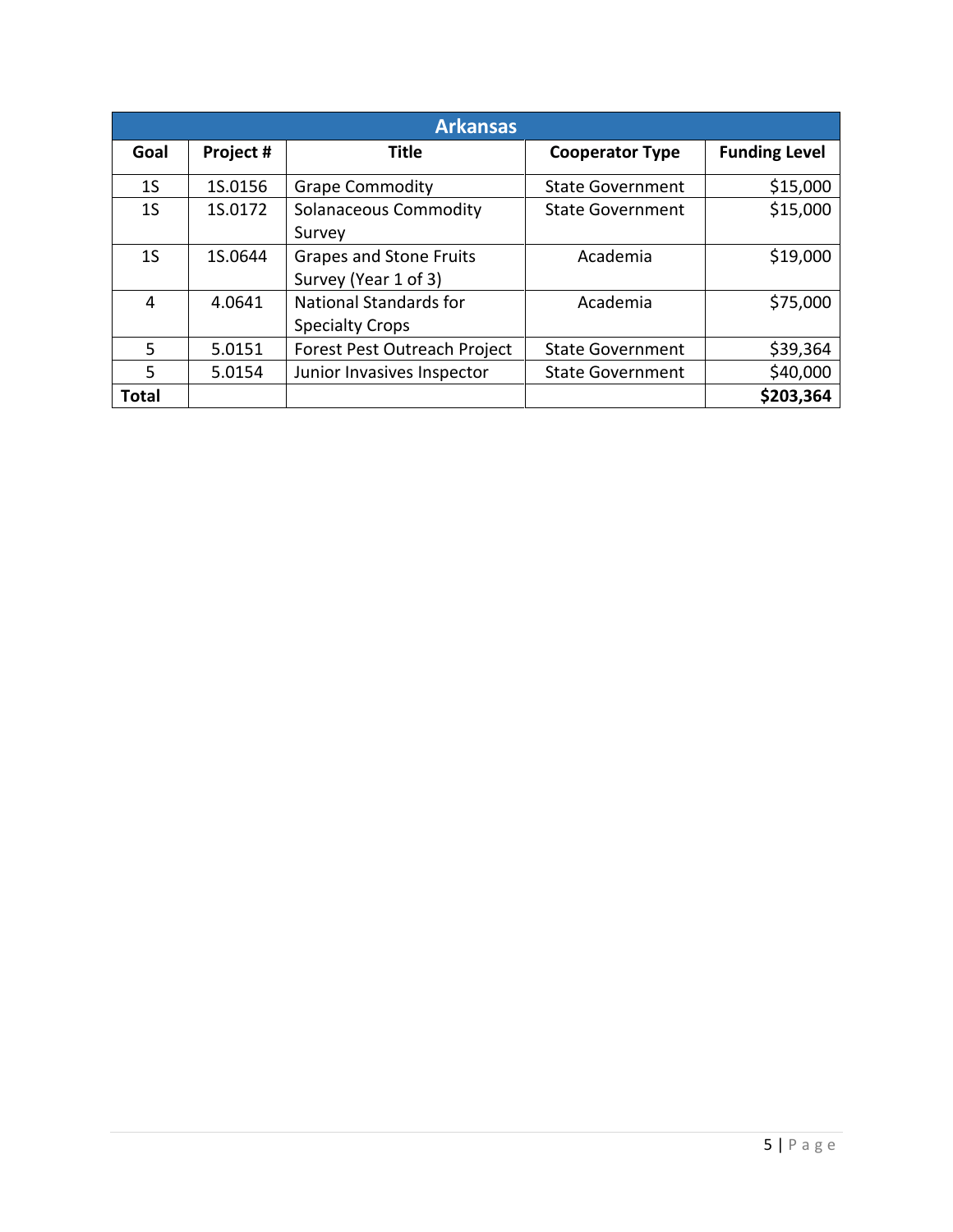| California               |                            |                                                                                                                                                                                                                                                                                                                                                                                                                                            |                                           |                                                 |
|--------------------------|----------------------------|--------------------------------------------------------------------------------------------------------------------------------------------------------------------------------------------------------------------------------------------------------------------------------------------------------------------------------------------------------------------------------------------------------------------------------------------|-------------------------------------------|-------------------------------------------------|
| Goal                     | Project #                  | <b>Title</b>                                                                                                                                                                                                                                                                                                                                                                                                                               | <b>Cooperator Type</b>                    | <b>Funding Level</b>                            |
| 1A                       | 1A.0559                    | Quantifying efficacies                                                                                                                                                                                                                                                                                                                                                                                                                     | Non-APHIS-Federal                         | \$203,206                                       |
|                          |                            | associated with systems-                                                                                                                                                                                                                                                                                                                                                                                                                   |                                           |                                                 |
|                          |                            | approaches to insect pest                                                                                                                                                                                                                                                                                                                                                                                                                  |                                           |                                                 |
|                          |                            | control                                                                                                                                                                                                                                                                                                                                                                                                                                    |                                           |                                                 |
| 1 <sub>S</sub>           | 1S.0006.01                 | Bumble bee pathogen                                                                                                                                                                                                                                                                                                                                                                                                                        | Academia                                  | \$37,802                                        |
|                          |                            | monitoring program in                                                                                                                                                                                                                                                                                                                                                                                                                      |                                           |                                                 |
|                          |                            | California                                                                                                                                                                                                                                                                                                                                                                                                                                 |                                           |                                                 |
| 1 <sub>S</sub>           | 1S.0006.02                 | Bumble bee pathogen                                                                                                                                                                                                                                                                                                                                                                                                                        | Academia                                  | \$9,279                                         |
|                          |                            | monitoring program in<br>California                                                                                                                                                                                                                                                                                                                                                                                                        |                                           |                                                 |
| 1 <sub>S</sub>           | 1S.0451                    | Asian Defoliator Survey                                                                                                                                                                                                                                                                                                                                                                                                                    | <b>State Government</b>                   | \$425,000                                       |
| 1 <sub>S</sub>           | 1S.0479                    | <b>Citrus Commodity Survey</b>                                                                                                                                                                                                                                                                                                                                                                                                             | <b>State Government</b>                   | \$450,000                                       |
| 1 <sub>S</sub>           | 1S.0481                    | <b>Exotic Fruit Fly Detection</b>                                                                                                                                                                                                                                                                                                                                                                                                          | <b>State Government</b>                   | \$5,000,000                                     |
| $\overline{2}$           | 2.0129                     | California Agriculture                                                                                                                                                                                                                                                                                                                                                                                                                     | <b>State Government</b>                   | \$3,510,536                                     |
|                          |                            | Detector Dog Team Program                                                                                                                                                                                                                                                                                                                                                                                                                  |                                           |                                                 |
| 3                        | 3.0039                     | Enhancing taxonomic and                                                                                                                                                                                                                                                                                                                                                                                                                    | <b>State Government</b>                   | \$196,283                                       |
|                          |                            |                                                                                                                                                                                                                                                                                                                                                                                                                                            |                                           |                                                 |
|                          |                            |                                                                                                                                                                                                                                                                                                                                                                                                                                            |                                           |                                                 |
|                          |                            | (Diptera: Tephritidae)                                                                                                                                                                                                                                                                                                                                                                                                                     |                                           |                                                 |
| 3                        | 3.0229                     | Improving Monitoring and                                                                                                                                                                                                                                                                                                                                                                                                                   | Academia                                  | \$138,841                                       |
|                          |                            | Control of the Old World                                                                                                                                                                                                                                                                                                                                                                                                                   |                                           |                                                 |
|                          |                            | Bollworm Helicoverpa                                                                                                                                                                                                                                                                                                                                                                                                                       |                                           |                                                 |
|                          |                            | armigera (Lepidoptera:                                                                                                                                                                                                                                                                                                                                                                                                                     |                                           |                                                 |
|                          |                            | Noctuidae)                                                                                                                                                                                                                                                                                                                                                                                                                                 |                                           |                                                 |
| 3                        | 3.0263                     | Enhancing diagnostics of                                                                                                                                                                                                                                                                                                                                                                                                                   | <b>State Government</b>                   |                                                 |
|                          |                            |                                                                                                                                                                                                                                                                                                                                                                                                                                            |                                           |                                                 |
|                          |                            |                                                                                                                                                                                                                                                                                                                                                                                                                                            |                                           |                                                 |
|                          |                            |                                                                                                                                                                                                                                                                                                                                                                                                                                            |                                           |                                                 |
|                          |                            |                                                                                                                                                                                                                                                                                                                                                                                                                                            |                                           |                                                 |
|                          |                            |                                                                                                                                                                                                                                                                                                                                                                                                                                            |                                           |                                                 |
|                          |                            |                                                                                                                                                                                                                                                                                                                                                                                                                                            |                                           |                                                 |
|                          |                            |                                                                                                                                                                                                                                                                                                                                                                                                                                            |                                           |                                                 |
|                          |                            |                                                                                                                                                                                                                                                                                                                                                                                                                                            |                                           |                                                 |
|                          |                            |                                                                                                                                                                                                                                                                                                                                                                                                                                            |                                           |                                                 |
|                          |                            |                                                                                                                                                                                                                                                                                                                                                                                                                                            |                                           |                                                 |
|                          |                            |                                                                                                                                                                                                                                                                                                                                                                                                                                            |                                           |                                                 |
|                          |                            |                                                                                                                                                                                                                                                                                                                                                                                                                                            |                                           |                                                 |
|                          |                            |                                                                                                                                                                                                                                                                                                                                                                                                                                            |                                           |                                                 |
|                          |                            |                                                                                                                                                                                                                                                                                                                                                                                                                                            |                                           |                                                 |
| 3<br>$\overline{3}$<br>3 | 3.0301<br>3.0561<br>3.0578 | molecular diagnostics<br>capacity for fruit flies<br>cyst forming nematodes of<br>the genus Globodera<br>Targeted identification of<br>pheromones and related<br>attractants for invasive<br>cerambycid beetles<br>Tools for the identification<br>and detection of<br>Graminicolous downy<br>mildews, including the<br>Select Agent<br>Peronosclerospora<br>Exploring the potential of<br>real-time DNA sequencing<br>for quick, accurate | Academia<br>Non-APHIS-Federal<br>Academia | \$20,353<br>\$202,800<br>\$239,477<br>\$228,156 |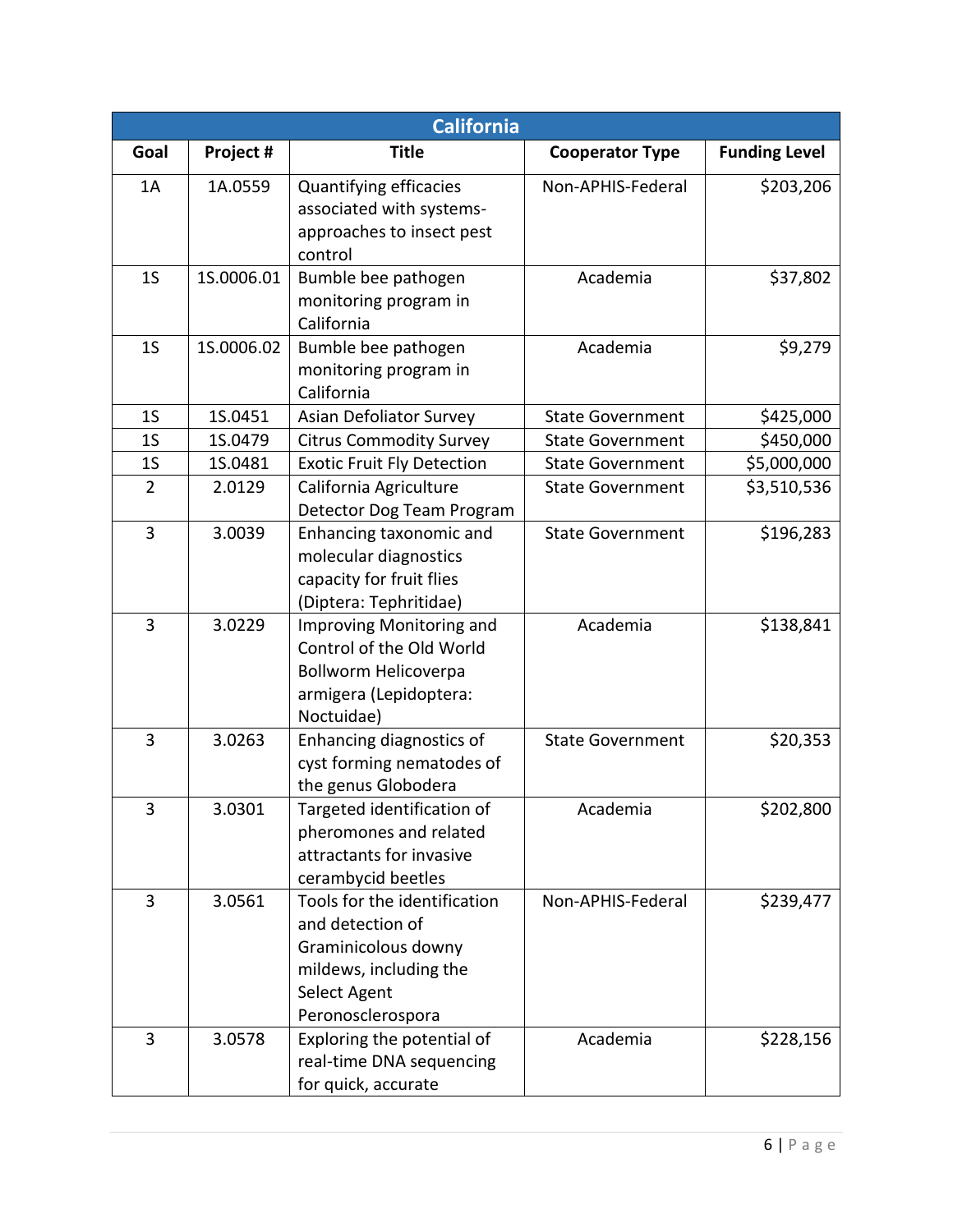|              |        | identification of pest mites         |                         |              |
|--------------|--------|--------------------------------------|-------------------------|--------------|
|              |        | in the field                         |                         |              |
| 4            | 4.0101 | <b>National Ornamental</b>           | Academia                | \$406,319    |
|              |        | Research Site at Dominican           |                         |              |
|              |        | University of California             |                         |              |
|              |        | (NORS-DUC)                           |                         |              |
| 4            | 4.0218 | A Best Management                    | <b>State Government</b> | \$150,000    |
|              |        | Practices Program for                |                         |              |
|              |        | California Nurseries and             |                         |              |
|              |        | Liaison to the NORS-DUC              |                         |              |
| 4            | 4.0635 | Can organic-approved                 | Academia                | \$125,000    |
|              |        | chemicals control glassy-            |                         |              |
|              |        | winged sharpshooters                 |                         |              |
|              |        | expressing resistance to             |                         |              |
|              |        | conventional insecticides?           |                         |              |
| 5            | 5.0264 | Science delivery, education          | Non-APHIS-Federal       | \$50,000     |
|              |        | and outreach for                     |                         |              |
|              |        | Phytophthora ramorum, the            |                         |              |
|              |        | sudden oak death pathogen            |                         |              |
| 6            | 6.0208 | <b>Biological Control of</b>         | <b>State Government</b> | \$175,725    |
|              |        | Bagrada Bug                          |                         |              |
| 6            | 6.0345 | Development and                      | Academia                | \$225,188    |
|              |        | <b>Evaluation of Navel</b>           |                         |              |
|              |        | Orangeworm for Sterile               |                         |              |
|              |        | Insect Release Program               |                         |              |
| 6            | 6.0364 | <b>Irradiation as an Alternative</b> | Academia                | \$142,893    |
|              |        | to Methyl Bromide                    |                         |              |
|              |        | Fumigation and DPA                   |                         |              |
|              |        | treatment of 'Granny Smith'          |                         |              |
|              |        | Apples.                              |                         |              |
| 6            | 6.0577 | Non-target testing of                | Academia                | \$104,291    |
|              |        | parasitoids for the biological       |                         |              |
|              |        | control of Shot Hole Borers          |                         |              |
|              |        | (Euwallacea sp.)                     |                         |              |
| 6            | 6.0483 | <b>Emergency Plant Health</b>        | <b>State Government</b> | \$1,779,510  |
|              |        | <b>Response Teams</b>                |                         |              |
| <b>Total</b> |        |                                      |                         | \$13,820,659 |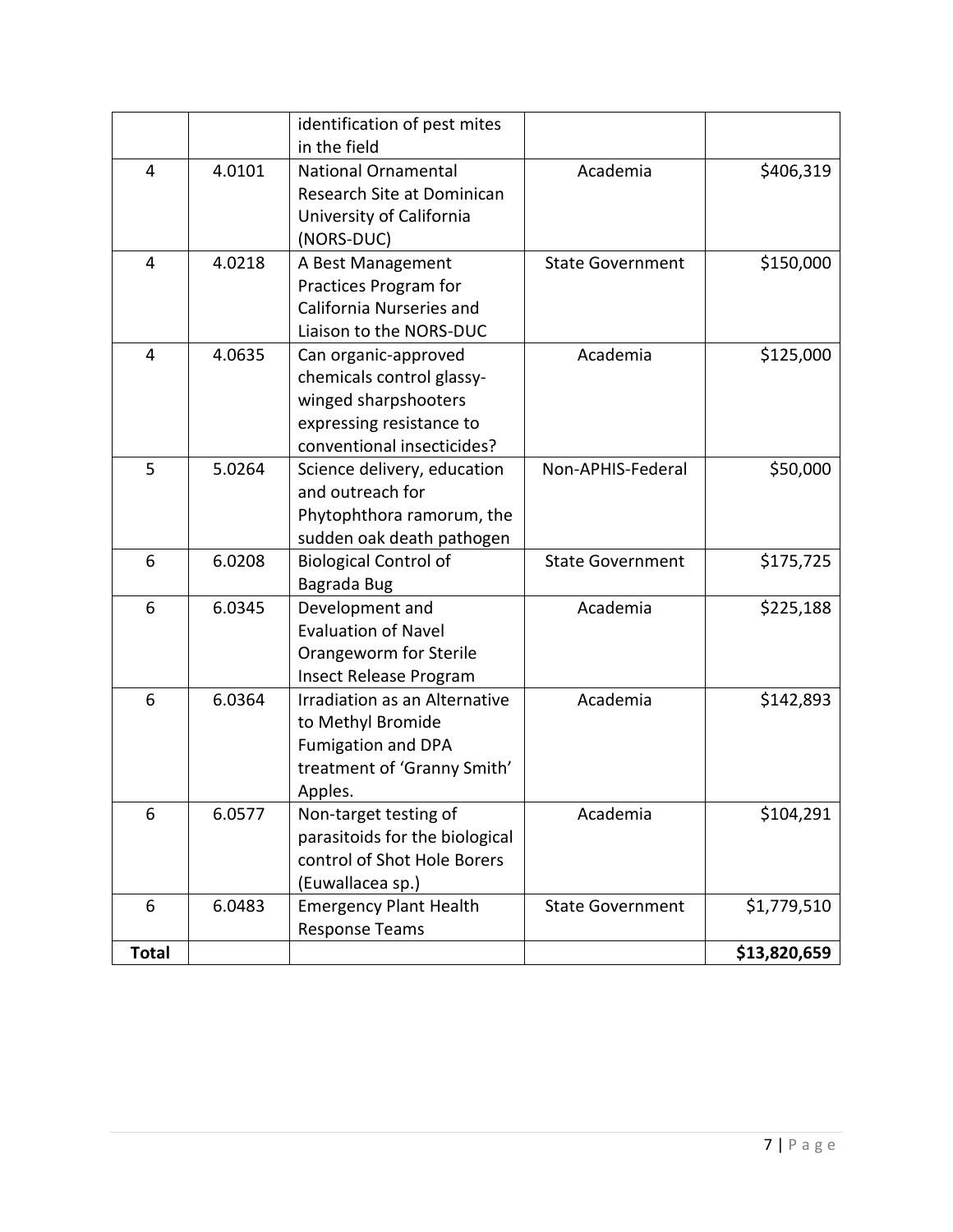| <b>Colorado</b> |           |                                                                                                                                        |                        |                      |
|-----------------|-----------|----------------------------------------------------------------------------------------------------------------------------------------|------------------------|----------------------|
| Goal            | Project # | Title                                                                                                                                  | <b>Cooperator Type</b> | <b>Funding Level</b> |
| 1S              | 1S.0324   | <b>Stone Fruit Commodity Survey</b>                                                                                                    | Academia               | \$34,000             |
| 1 <sub>S</sub>  | 1S.0488   | <b>Grape Commodity Survey</b>                                                                                                          | Academia               | \$18,033             |
| 3               | 3.0253    | Molecular diagnostics for<br>invasive Diabrotica leaf beetles                                                                          | Academia               | \$98,793             |
| 3               | 3.0276    | Identification of Tuta absoluta<br>to minimize its threat to U.S.<br>tomato production                                                 | Academia               | \$83,060             |
| 3               | 3.0603    | Safeguarding the US seed<br>potato industry against<br>emerging seed potato-borne<br>pathogens that impact trade<br>and farm viability | Academia               | \$278,164            |
| 4               | 4.0380    | Testing nursery stock for the<br>presence of pathogens that<br>cause Cytospora canker in<br>peaches                                    | Academia               | \$45,000             |
| <b>Total</b>    |           |                                                                                                                                        |                        | \$557,050            |

| <b>Connecticut</b> |           |                                             |                         |                      |
|--------------------|-----------|---------------------------------------------|-------------------------|----------------------|
| Goal               | Project # | Title                                       | <b>Cooperator Type</b>  | <b>Funding Level</b> |
| 1S                 | 1S.0342   | <b>Grape Commodity Survey</b>               | <b>State Government</b> | \$30,976             |
| .5                 | 5.0083    | Forest and Agricultural Pest<br>Outreach    | <b>State Government</b> | \$39,282             |
|                    | 5.0398    | Wasp Watchers - Cerceris<br>Biosurveillance | <b>State Government</b> | \$17,320             |
| Total              |           |                                             |                         | \$87,578             |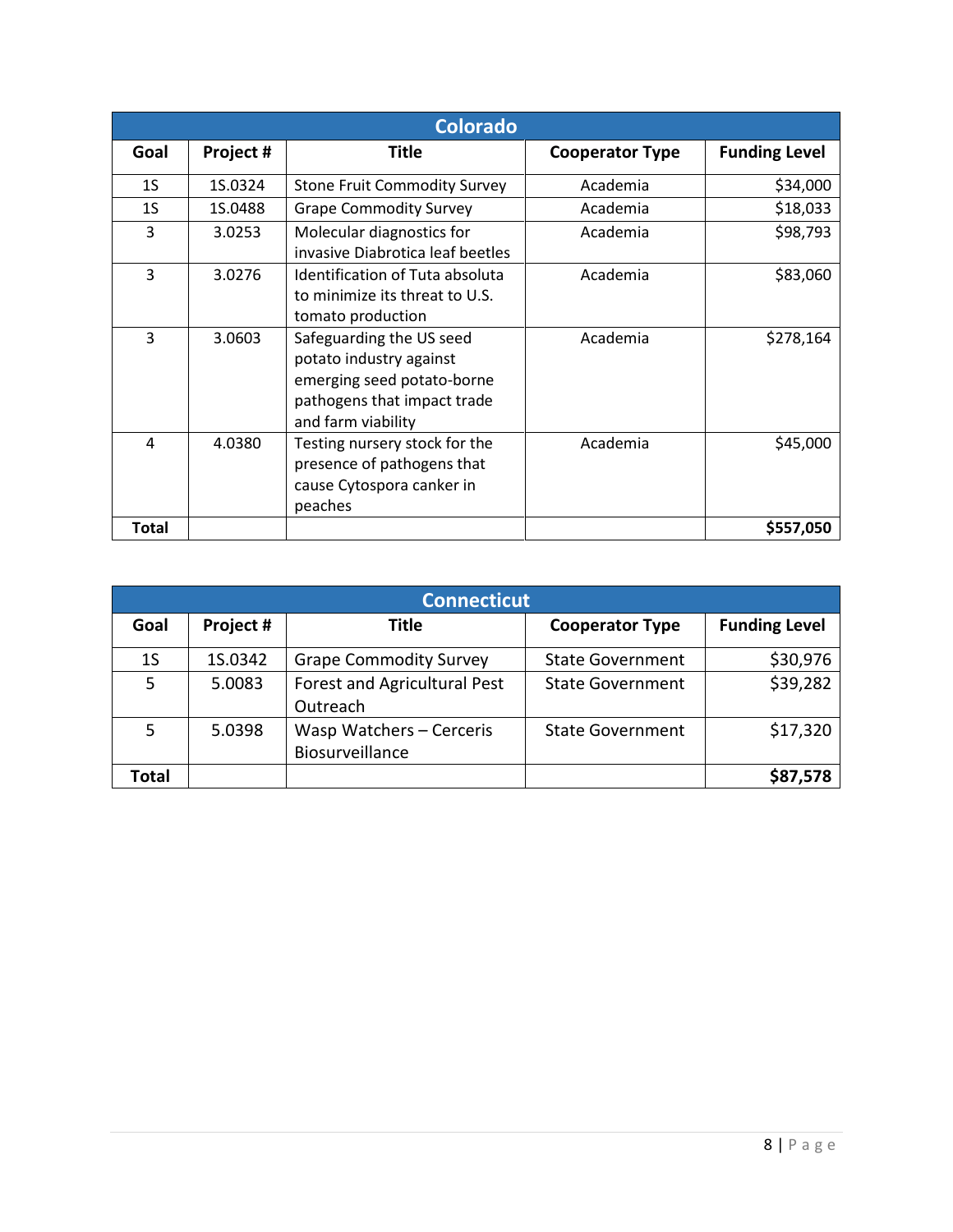|              | <b>Delaware</b> |                                                                                                                                          |                         |                      |  |
|--------------|-----------------|------------------------------------------------------------------------------------------------------------------------------------------|-------------------------|----------------------|--|
| Goal         | Project #       | <b>Title</b>                                                                                                                             | <b>Cooperator Type</b>  | <b>Funding Level</b> |  |
| 6            | 6.0297          | Identification, monitoring &<br>redistribution of Trissolcus<br>japonicus: Biological Control<br>of Brown Marmorated Stink<br><b>Bug</b> | Non-APHIS-Federal       | \$42,000             |  |
| 6            | 6.0389          | <b>Biocontrol of Invasive</b><br><b>Emerald Ash Borer to Protect</b><br>US Plant-Related, Urban and<br>Natural Forest Ecosystems         | Non-APHIS-Federal       | \$125,619            |  |
| 6            | 6.0455          | Development of Biological<br>Control Approaches to<br>Supplementing the<br>Eradication/Management<br>Strategy against the Asian<br>Long  | Non-APHIS-Federal       | \$118,292            |  |
| 6            | 6.0517          | Determining the distribution<br>and natural enemy complex<br>of the Roseau Cane Scale in<br>Asia                                         | Non-APHIS-Federal       | \$97,873             |  |
| 6R           | 6R.0549         | <b>Spotted Lanternfly Survey</b><br>and Control                                                                                          | <b>State Government</b> | \$583,000            |  |
| <b>Total</b> |                 |                                                                                                                                          |                         | \$966,784            |  |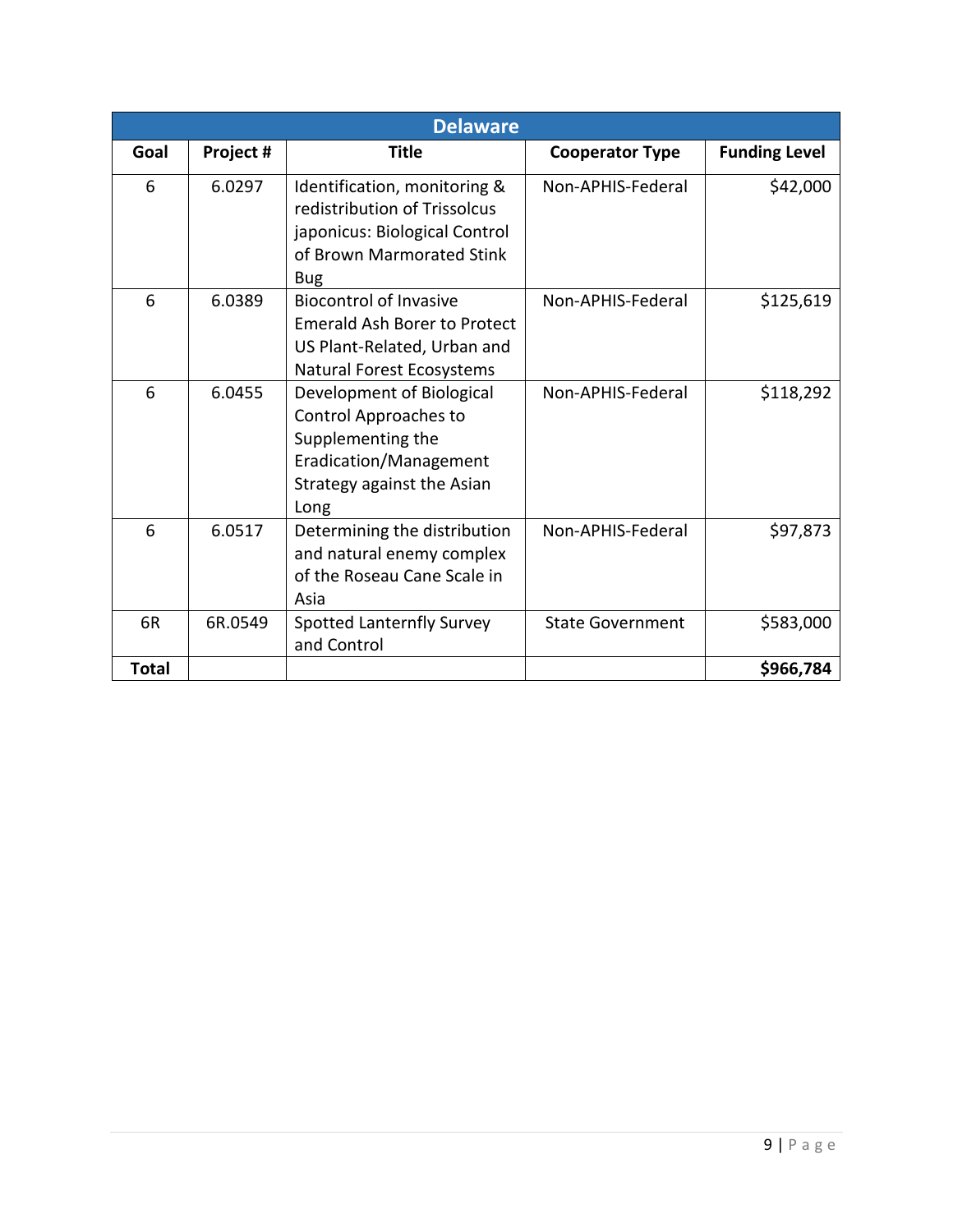|                | <b>Florida</b> |                                                                                                                                   |                         |                      |  |
|----------------|----------------|-----------------------------------------------------------------------------------------------------------------------------------|-------------------------|----------------------|--|
| Goal           | Project #      | <b>Title</b>                                                                                                                      | <b>Cooperator Type</b>  | <b>Funding Level</b> |  |
| 1A             | 1A.0085        | Sweetgum inscriber:<br>assessing a \$150.000.000<br>threat to American urban<br>and production forests (year<br>2)                | Academia                | \$98,880             |  |
| 1A             | 1A.0086        | Narrowing down the priority<br>offshore wood boring pests<br>in Asia                                                              | Academia                | \$123,082            |  |
| 1A             | 1A.0193        | Multi-Institutional Analysis<br>of Surveillance and<br><b>Molecular Diagnostic</b><br>Procedures for Helicoverpa<br>armigera      | Academia                | \$103,049            |  |
| 1A             | 1A.0535        | Improving predictions of<br>pest plant invasion risk<br>through development and<br>implementation of new<br>decision making tools | Academia                | \$126,272            |  |
| 1 <sub>S</sub> | 1S.0189        | <b>Fruit Fly Detection</b>                                                                                                        | <b>State Government</b> | \$1,000,000          |  |
| 1 <sub>S</sub> | 1S.0205        | Survey for Old World<br>Bollworm (Helicoverpa<br>armigera) and Pests of<br>Tomato                                                 | <b>State Government</b> | \$160,000            |  |
| 1 <sub>S</sub> | 15.0286        | Survey for Exotic Delphacids<br>and Associated Pathogens                                                                          | Academia                | \$20,000             |  |
| $\overline{2}$ | 2.0332         | <b>Florida Detector Dog</b><br><b>Inspection and Enhanced</b><br><b>Domestic Pest Detection</b>                                   | <b>State Government</b> | \$1,324,464          |  |
| 3              | 3.0439         | Development of Diagnostic<br>Tools for All Life Stages of<br>Anastrepha and Other Pest<br>Fruit Flies (Year 3)                    | <b>APHIS</b>            | \$391,721            |  |
| $\overline{4}$ | 4.0294         | Vector Identification and<br>Mitigation for Palm-Infecting<br>Phytoplasmas                                                        | Academia                | \$210,957            |  |
| 5              | 5.0171         | Plant Biosecurity and<br><b>Invasive Species Youth</b><br>Outreach                                                                | Academia                | \$50,000             |  |
| 5              | 5.0181         | Florida First Detector                                                                                                            | Academia                | \$61,917             |  |
| 5              | 5.0397         | A state-wide workshop on<br>Florida ornamental                                                                                    | Academia                | \$59,263             |  |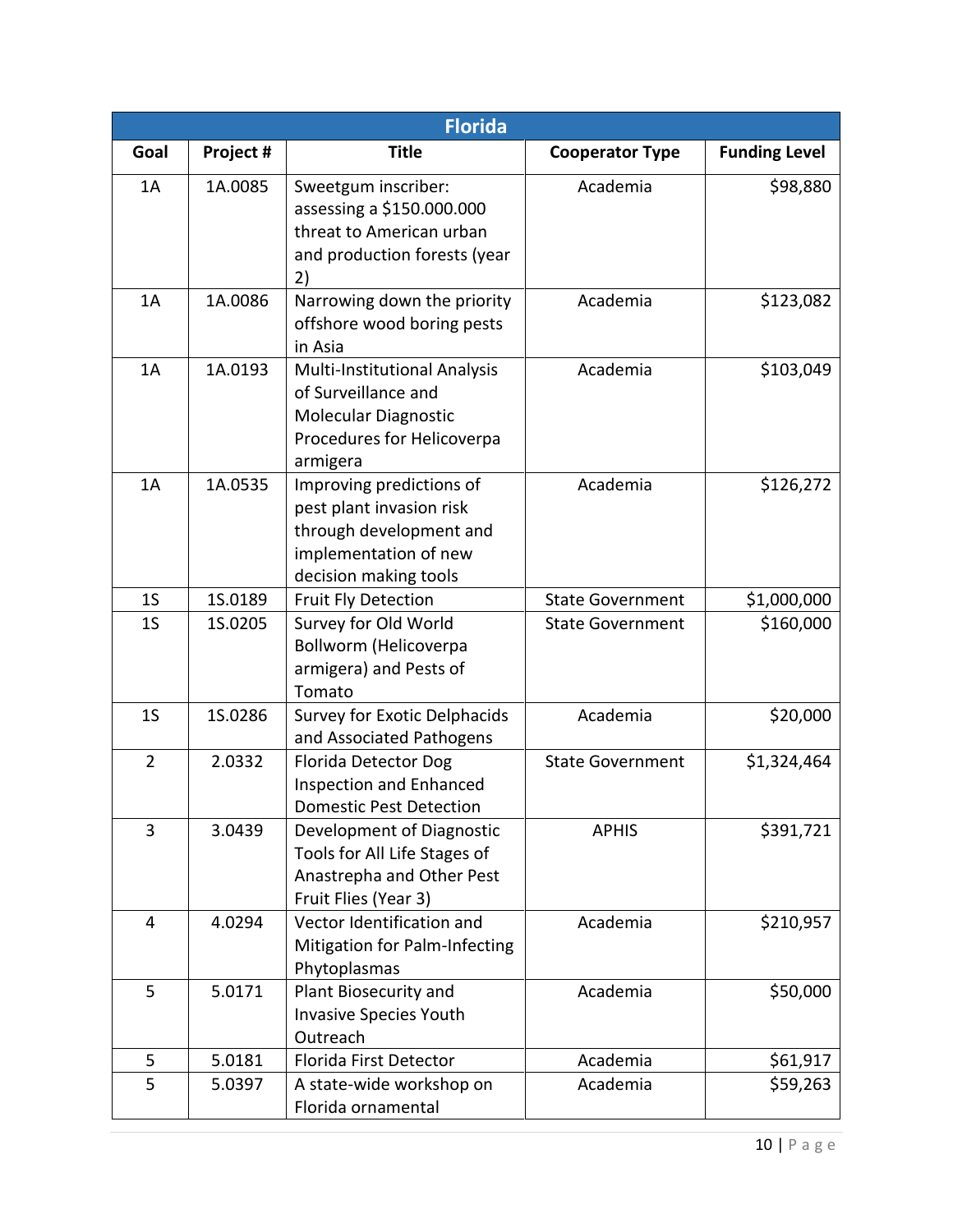|              |         | arthropod pest biology and<br>management                                                                                                   |                         |             |
|--------------|---------|--------------------------------------------------------------------------------------------------------------------------------------------|-------------------------|-------------|
| 5            | 5.0417  | <b>Collaborative Educational</b><br>and Regulatory Efforts for<br>the California (CDFA), Florida<br>(FDACS), and Hawaii (HDOA)             | <b>State Government</b> | \$96,098    |
| 6            | 6.0194  | <b>Characterization of BMSB</b><br>establishment in Florida to<br>support biological control<br>and mitigation                             | Academia                | \$145,424   |
| 6            | 6.0343  | Development of Emergency<br>Detection, Monitoring and<br>Management Strategies for<br>the Red Palm Weevil.                                 | Academia                | \$54,432    |
| 6            | 6.0400  | Phantasma Scale Survey and<br>Control                                                                                                      | <b>State Government</b> | \$142,671   |
| 6            | 6.0402  | Bagrada bug: Establishment<br><b>Potential in Florida</b>                                                                                  | Academia                | \$68,928    |
| 6            | 6.0403  | Litchi Mite Eradication<br>Program                                                                                                         | <b>State Government</b> | \$427,650   |
| 6            | 6.0499  | <b>Biological Control of the</b><br>Harrisia Cactus Mealybug in<br><b>Puerto Rico</b>                                                      | Non-APHIS-Federal       | \$277,267   |
| 6            | 6.0545  | <b>Biological Control of Cactus</b><br>Moth                                                                                                | <b>State Government</b> | \$216,243   |
| 6            | 6.0602  | Safeguarding the genetic<br>diversity of native and listed<br>cacti threatened by the<br>Harrisia Cactus Mealybug in<br><b>Puerto Rico</b> | Non-APHIS-Federal       | \$78,507    |
| 6            | 6.0636  | <b>Alternatives to Control</b><br>Melon Fly Due to Resistance<br>to Spinosad (GF-120)                                                      | <b>State Government</b> | \$295,076   |
| 6R           | 6R.0414 | <b>Giant African Land Snail</b><br>Mitigation                                                                                              | <b>State Government</b> | \$1,331,601 |
| <b>Total</b> |         |                                                                                                                                            |                         | \$6,863,502 |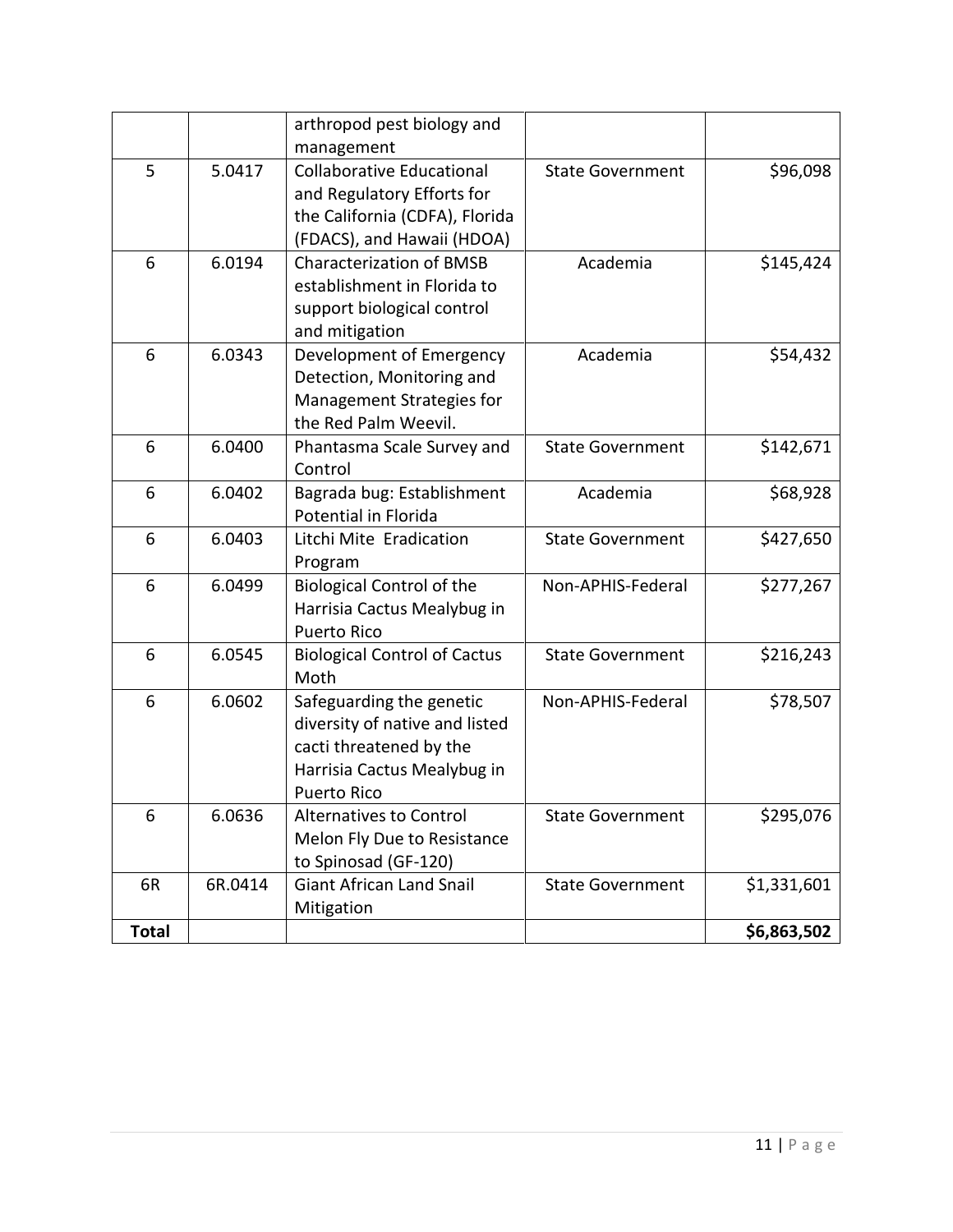|                | <b>Georgia</b> |                                                                                                                                     |                         |                      |  |
|----------------|----------------|-------------------------------------------------------------------------------------------------------------------------------------|-------------------------|----------------------|--|
| Goal           | Project #      | <b>Title</b>                                                                                                                        | <b>Cooperator Type</b>  | <b>Funding Level</b> |  |
| 1 <sub>S</sub> | 1S.0553        | <b>Blueberry Commodity Survey</b>                                                                                                   | <b>State Government</b> | \$22,000             |  |
| 1 <sub>S</sub> | 1S.0583        | <b>Oak Commodity Survey</b>                                                                                                         | <b>State Government</b> | \$30,000             |  |
| 1 <sub>S</sub> | 1S.0598        | Solanaceous and Field Crop<br>Pest Survey                                                                                           | <b>State Government</b> | \$35,600             |  |
| 3              | 3.0536         | Development and validation<br>of Nucleic acid-based<br>diagnostic Assay for<br>detection of Groundnut bud<br>necrosis virus (GBNV). | Non-Profit              | \$98,730             |  |
| 5              | 5.0325         | First Detector Network in<br>Georgia                                                                                                | Academia                | \$48,568             |  |
| <b>Total</b>   |                |                                                                                                                                     |                         | \$234,898            |  |

|                | Guam      |                                                                                                |                         |                      |  |
|----------------|-----------|------------------------------------------------------------------------------------------------|-------------------------|----------------------|--|
| Goal           | Project # | <b>Title</b>                                                                                   | <b>Cooperator Type</b>  | <b>Funding Level</b> |  |
| 1 <sub>S</sub> | 1S.0033   | Survey of tomato for<br>Ralstonia solanacearum race<br>3 biovar 2 and Tuta absoluta<br>in Guam | Academia                | \$38,000             |  |
| 1S             | 1S.0504   | <b>Guam Mollusk Survey</b>                                                                     | <b>State Government</b> | \$35,000             |  |
| 6R             | 6R.0117   | <b>Biocontrol of Coconut</b><br>Rhinoceros Beetle Biotype G                                    | Academia                | \$200,000            |  |
| 6R             | 6R.0616   | Response to the Coconut<br>Rhinoceros Beetle on Guam                                           | Academia                | \$200,000            |  |
| Total          |           |                                                                                                |                         | \$473,000            |  |

| <b>Hawaii</b> |           |                                                                                                                                 |                        |                      |  |
|---------------|-----------|---------------------------------------------------------------------------------------------------------------------------------|------------------------|----------------------|--|
| Goal          | Project # | Title                                                                                                                           | <b>Cooperator Type</b> | <b>Funding Level</b> |  |
| 2             | 2.0223    | Pre-Clearance X-ray Support-<br>NewGeneration                                                                                   | <b>APHIS</b>           | \$144,500            |  |
| 3             | 3.0237    | Development of molecular<br>methods to detect select<br>agents Xanthomonas oryzae<br>pv. oryzae and X. oryzae pv.<br>oryzicola. | Academia               | \$103,267            |  |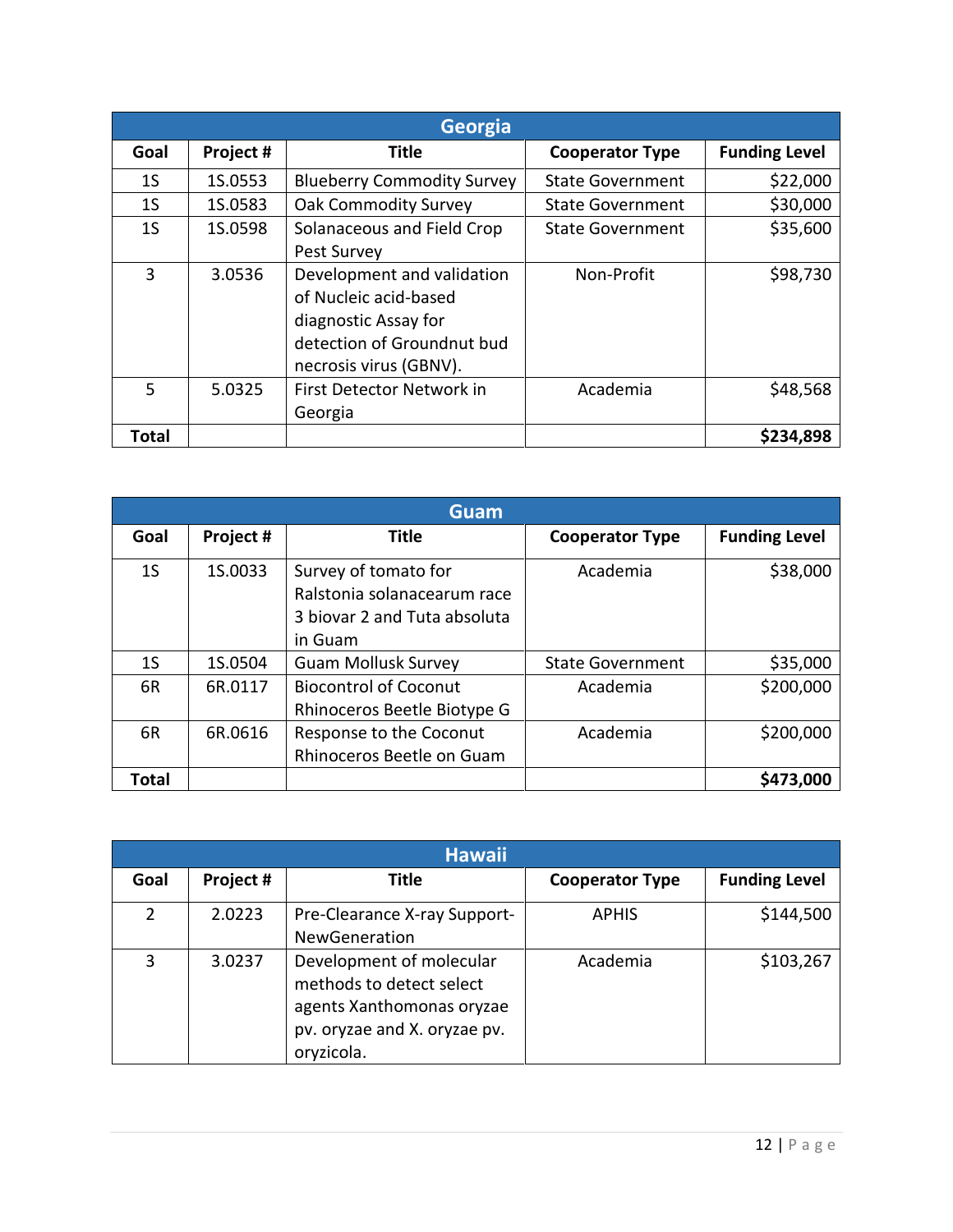| 3            | 3.0292  | Resolving species complexes<br>of Bactrocera fruit flies<br>(year2)                                                           | Academia                | \$458,608   |
|--------------|---------|-------------------------------------------------------------------------------------------------------------------------------|-------------------------|-------------|
| 3            | 3.0523  | Development of molecular<br>methods to detect Ralstonia<br>solanacearum Race 3 Biovar<br>2 in field settings.                 | Academia                | \$64,370    |
| 4            | 4.0271  | <b>Best Management Practices</b><br>Program for Plant<br>Quarantine Security of<br>Hawai'i's Tropical Flowers<br>and Foliage  | Academia                | \$175,000   |
| 5            | 5.0502  | Detecting and reducing<br>major agricultural pest snails<br>in farms and gardens<br>through community<br>outreach and surveys | Non-Profit              | \$100,000   |
| 6            | 6.0581  | Development and<br>implementation of genetic<br>and physical management<br>approaches for coconut<br>rhinoceros beetle        | Academia                | \$260,815   |
| 6            | 6.0613  | Multistate Priority Palm Pest<br><b>Strategic Planning Summit</b>                                                             | <b>State Government</b> | \$86,593    |
| 6R           | 6R.0335 | <b>Chemical and Biological</b><br><b>Control of Coconut</b><br>Rhinoceros Beetle in Hawaii                                    | Academia                | \$48,355    |
| 6R           | 6R.0392 | Expanding non-transgenic<br>genetic sexing systems to<br>new pest tephritid species                                           | Non-APHIS-Federal       | \$190,300   |
| 6R           | 6R.0462 | Canine detection of coconut<br>rhinoceros beetle in Hawaii                                                                    | Academia                | \$121,385   |
| 6R           | 6R.0434 | Response to coconut<br>rhinoceros beetle in Hawaii                                                                            | Academia                | \$1,300,000 |
| <b>Total</b> |         |                                                                                                                               |                         | \$3,053,193 |

| <b>Idaho</b> |           |                                                                 |                         |                      |
|--------------|-----------|-----------------------------------------------------------------|-------------------------|----------------------|
| Goal         | Project # | Title                                                           | <b>Cooperator Type</b>  | <b>Funding Level</b> |
| 1S           | 1S.0160   | Idaho Stone Fruit Commodity<br>Survey for Invasive Insect Pests | <b>State Government</b> | \$16,190             |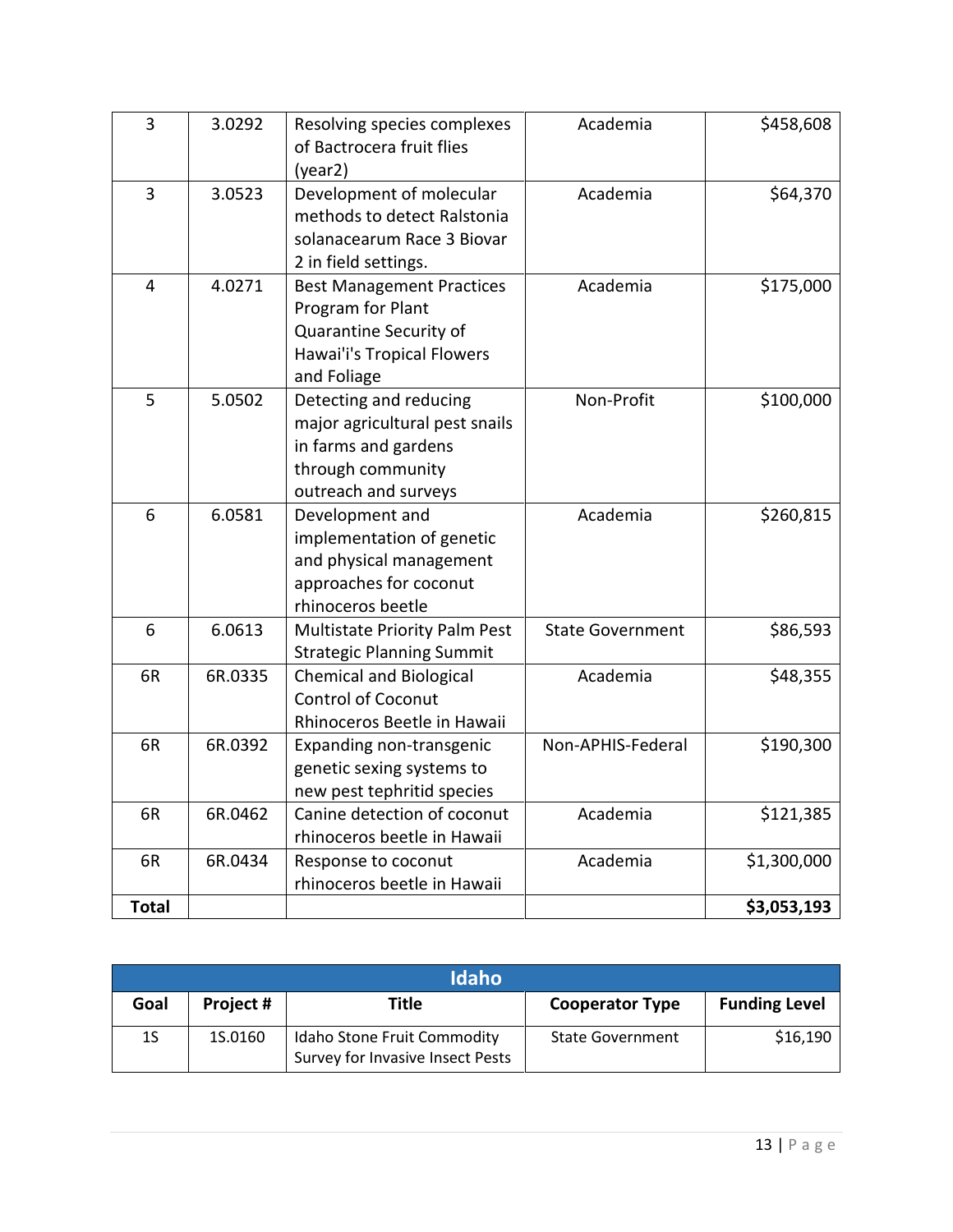| 3     | 3.0631 | Survey for gall forming<br>nematodes of the family<br>Anguinidae in the Western U.S.<br>using newly developed<br>molecular tools for | Academia             | \$104,864   |
|-------|--------|--------------------------------------------------------------------------------------------------------------------------------------|----------------------|-------------|
| 6     | 6.0110 | <b>Eradication Strategies for</b><br>Globodera pallida, the pale cyst<br>nematode (PCN)                                              | Academia             | \$647,411   |
| 6     | 6.0135 | Immunity to Potato Cyst<br><b>Nematodes</b>                                                                                          | Academia             | \$657,312   |
| 6     | 6.0450 | Nez Perce Tribe Bio-control<br>Project-Noxious/Invasive Weed<br><b>Survey and Control</b>                                            | <b>Tribal Nation</b> | \$319,378   |
| Total |        |                                                                                                                                      |                      | \$1,745,155 |

|                | <b>Illinois</b> |                                                                                                               |                         |                      |  |
|----------------|-----------------|---------------------------------------------------------------------------------------------------------------|-------------------------|----------------------|--|
| Goal           | Project #       | Title                                                                                                         | <b>Cooperator Type</b>  | <b>Funding Level</b> |  |
| 1S             | 1S.0112         | <b>Orchard Commodity Survey</b>                                                                               | <b>State Government</b> | \$31,071             |  |
| 1 <sub>S</sub> | 1S.0266         | Detection of the walnut twig<br>beetle and thousand cankers<br>disease of eastern black<br>walnut in Illinois | Non-Profit              | \$25,000             |  |
| 1S             | 1S.0555         | Asian Defoliator Survey                                                                                       | <b>State Government</b> | \$22,500             |  |
| 5              | 5.0224          | <b>Forest Pest Outreach</b>                                                                                   | Non-Profit              | \$85,196             |  |
| Total          |                 |                                                                                                               |                         | \$163,767            |  |

| <b>Indiana</b> |           |                                                                                |                         |                      |
|----------------|-----------|--------------------------------------------------------------------------------|-------------------------|----------------------|
| Goal           | Project # | Title                                                                          | <b>Cooperator Type</b>  | <b>Funding Level</b> |
| 1S             | 1S.0226   | Specialty Crops and Exotic<br><b>Wood Borer Survey</b>                         | <b>State Government</b> | \$60,000             |
| 4              | 4.0173    | <b>Collection of Nursery</b><br>Inspection Data for the Central<br>Plant Board | Academia                | \$74,750             |
| 5              | 5.0088    | Forest Pest Outreach and<br>Survey Project FY2019                              | <b>State Government</b> | \$65,702             |
| Total          |           |                                                                                |                         | \$200,452            |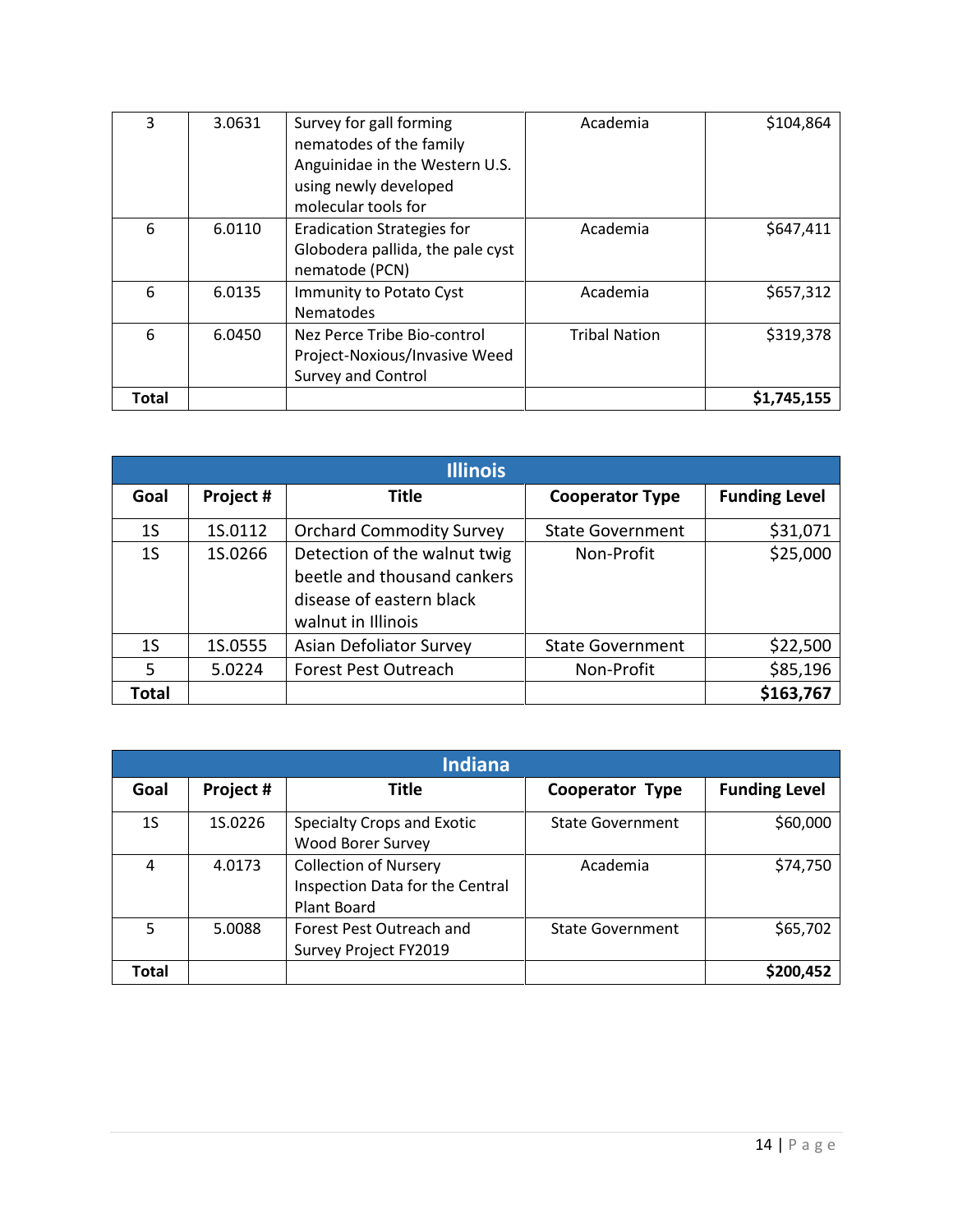|                | <b>lowa</b> |                                                                                                                              |                         |                      |  |
|----------------|-------------|------------------------------------------------------------------------------------------------------------------------------|-------------------------|----------------------|--|
| Goal           | Project #   | Title                                                                                                                        | <b>Cooperator Type</b>  | <b>Funding Level</b> |  |
| 1A             | 1A.0361     | Implementation of systems<br>approach to manage risks of<br>seedborne pathogens<br>(Regulatory Framework for<br>Seed Health) | Academia                | \$166,555            |  |
| 1 <sub>S</sub> | 1S.0003.00  | <b>Walnut Twig</b><br><b>Beetle/Thousand Canker</b><br><b>Detection Survey</b>                                               | <b>State Government</b> | \$10,000             |  |
| 6              | 6.0457      | <b>Effects of Inorganic Bromide</b><br>Residue Study in Pregnant<br>Cattle                                                   | Academia                | \$97,507             |  |
| Total          |             |                                                                                                                              |                         | \$274,062            |  |

| <b>Kansas</b> |           |                                                                                                           |                         |                      |
|---------------|-----------|-----------------------------------------------------------------------------------------------------------|-------------------------|----------------------|
| Goal          | Project # | <b>Title</b>                                                                                              | <b>Cooperator Type</b>  | <b>Funding Level</b> |
| 1S            | 1S.0017   | <b>Walnut Twig Beetle</b>                                                                                 | <b>State Government</b> | \$9,400              |
| 3             | 3.0318    | Lure and Color Trap<br>Development for monitoring<br>of Coconut Rhinoceros<br>Beetle, Oryctes rhinoceros. | Academia                | \$72,127             |
| Total         |           |                                                                                                           |                         | \$81,527             |

|                | <b>Kentucky</b> |                                 |                        |                      |  |
|----------------|-----------------|---------------------------------|------------------------|----------------------|--|
| Goal           | Project #       | <b>Title</b>                    | <b>Cooperator Type</b> | <b>Funding Level</b> |  |
| 1 <sub>S</sub> | 1S.0014         | <b>Grape Commodity Survey</b>   | Academia               | \$21,000             |  |
| 1 <sub>S</sub> | 1S.0015         | <b>Solanaceous Commodity</b>    | Academia               | \$29,000             |  |
|                |                 | Survey                          |                        |                      |  |
| 1S             | 1S.0058         | <b>Orchard Commodity Survey</b> | Academia               | \$17,500             |  |
| 1 <sub>S</sub> | 1S.0059         | Phytophthora ramorum            | Academia               | \$20,000             |  |
|                |                 | <b>Nursery Survey</b>           |                        |                      |  |
| 1 <sub>S</sub> | 1S.0060         | <b>Asian Defoliator Survey</b>  | Academia               | \$16,776             |  |
| 5              | 5.0066          | <b>Invasive Pest Outreach:</b>  | Academia               | \$10,132             |  |
|                |                 | <b>Focus Firewood</b>           |                        |                      |  |
| 5              | 5.0071          | Invasive Pest Outreach in       | Academia               | \$58,611             |  |
|                |                 | Kentucky                        |                        |                      |  |
| 6              | 6.0106          | Development of RNAi             | Academia               | \$114,770            |  |
|                |                 | methods to control Asian        |                        |                      |  |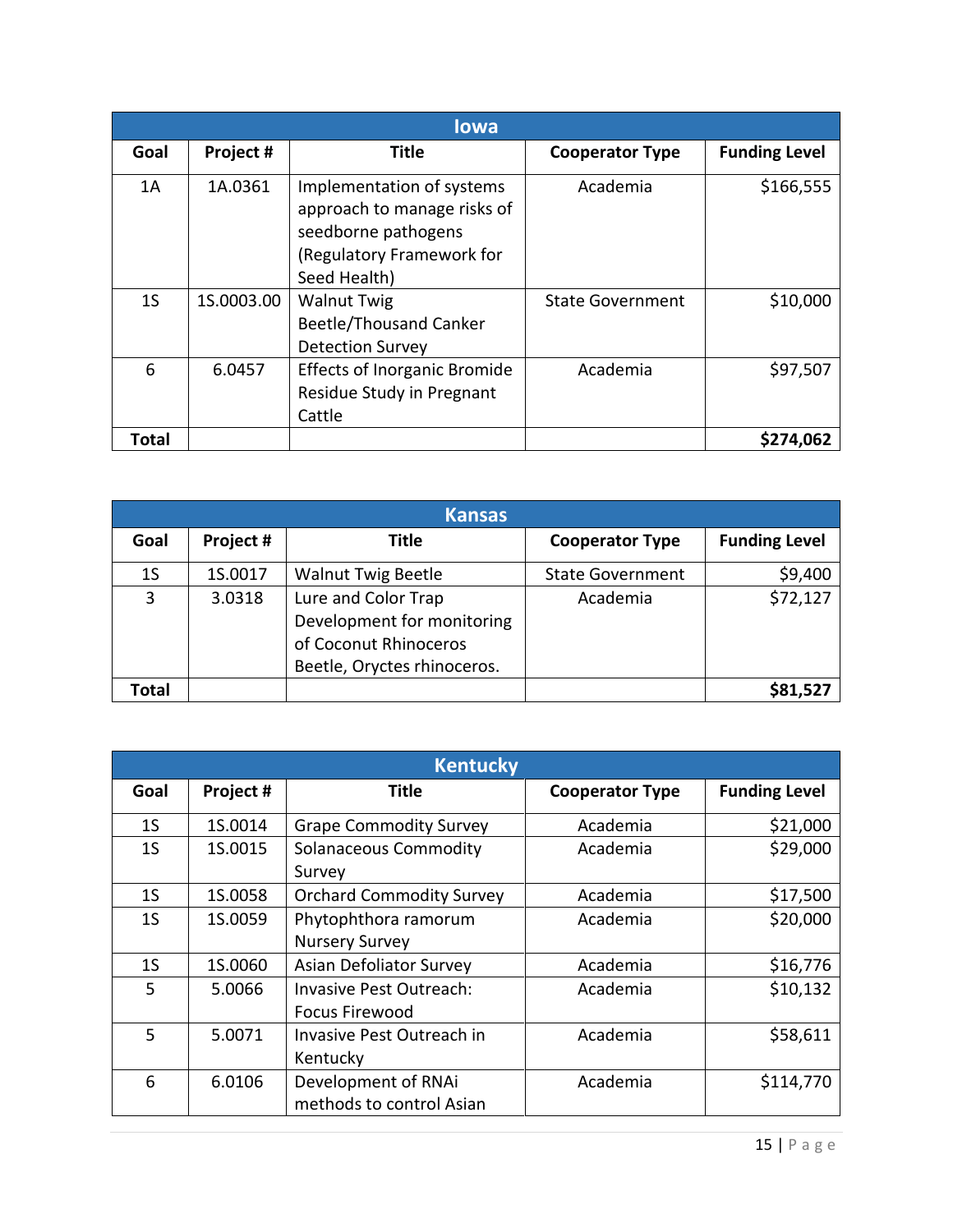|                | Louisiana |                                        |                         |                      |  |  |
|----------------|-----------|----------------------------------------|-------------------------|----------------------|--|--|
| Goal           | Project # | Title                                  | <b>Cooperator Type</b>  | <b>Funding Level</b> |  |  |
| 1S             | 1S.0012   | Sudden Oak Death Survey                | <b>State Government</b> | \$20,000             |  |  |
| 1 <sub>S</sub> | 1S.0047   | <b>Citrus Commodity Survey</b>         | <b>State Government</b> | \$12,000             |  |  |
| 1S             | 1S.0048   | <b>Solanaceous Commodity</b><br>Survey | <b>State Government</b> | \$17,000             |  |  |
| 6              | 6.0052    | <b>HLB Tree Removal Program</b>        | <b>State Government</b> | \$39,327             |  |  |
| Total          |           |                                        |                         | \$88,327             |  |  |

|       | <b>Maine</b> |                                                                 |                         |                      |  |  |
|-------|--------------|-----------------------------------------------------------------|-------------------------|----------------------|--|--|
| Goal  | Project #    | <b>Title</b>                                                    | <b>Cooperator Type</b>  | <b>Funding Level</b> |  |  |
| 1S    | 1S.0291      | <b>Small Fruit Pest Survey</b>                                  | <b>State Government</b> | \$14,320             |  |  |
| 1S    | 1S.0328      | Vegetable Pest Survey                                           | <b>State Government</b> | \$10,796             |  |  |
| 1S    | 1S.0341      | Potato Pest Survey                                              | <b>State Government</b> | \$39,700             |  |  |
| 5     | 5.0348       | Outreach and Education of<br><b>Invasive Species of Forests</b> | <b>State Government</b> | \$64,439             |  |  |
| 5     | 5.0350       | <b>Firewood Outreach</b><br>Campaign                            | <b>State Government</b> | \$28,915             |  |  |
| 5     | 5.0408       | <b>Tribes in Maine Invasive</b><br>Species Project (TMISP)      | Academia                | \$75,000             |  |  |
| Total |              |                                                                 |                         | \$233,170            |  |  |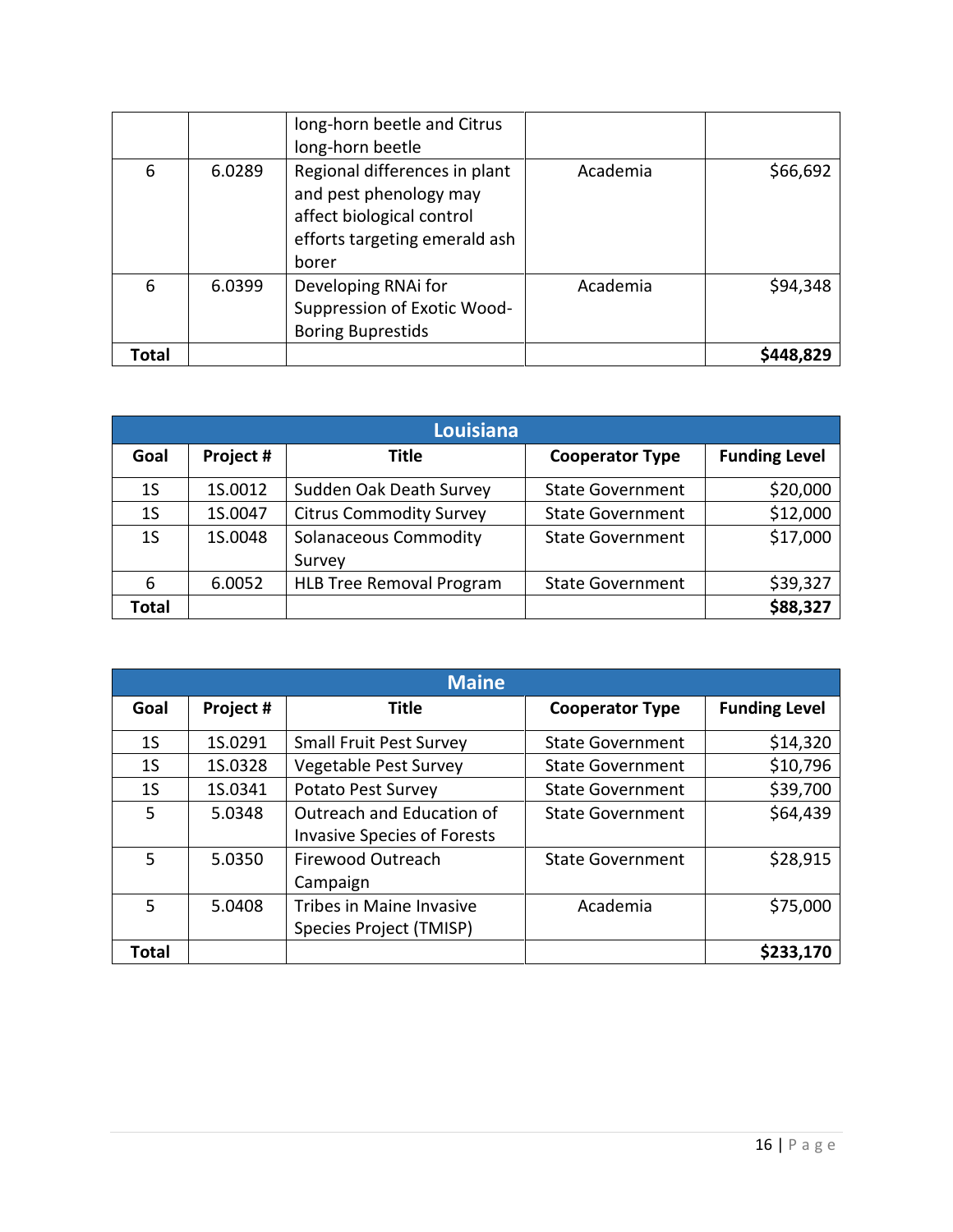|                | <b>Maryland</b> |                                                                                                                                       |                         |                      |  |
|----------------|-----------------|---------------------------------------------------------------------------------------------------------------------------------------|-------------------------|----------------------|--|
| Goal           | Project #       | <b>Title</b>                                                                                                                          | <b>Cooperator Type</b>  | <b>Funding Level</b> |  |
| 1 <sub>S</sub> | 1S.0305         | Maryland (MDA) Small Fruit<br>Pest Survey                                                                                             | <b>State Government</b> | \$12,512             |  |
| 1 <sub>S</sub> | 15.0306         | Maryland (MDA)<br><b>Solanaceous Commodity</b><br>Survey                                                                              | <b>State Government</b> | \$25,000             |  |
| 1 <sub>S</sub> | 15.0311         | Maryland (MDA) Stone Fruit<br><b>Commodity Survey</b>                                                                                 | <b>State Government</b> | \$25,000             |  |
| 1 <sub>S</sub> | 1S.0347         | Asian Defoliator Survey of<br>Maryland                                                                                                | <b>State Government</b> | \$20,000             |  |
| 1 <sub>S</sub> | 15.0358         | Walnut Twig Beetle/<br><b>Thousand Cankers Disease</b><br>Survey of Maryland                                                          | <b>State Government</b> | \$14,000             |  |
| 3              | 3.0073          | Characterization, and<br>diagnosis of two novel<br>switchgrass-infecting viruses<br>in quarantined plant<br>materials                 | Academia                | \$74,750             |  |
| 3              | 3.0326          | Validation of generic RT-PCR<br>assay for simultaneous<br>detection of Cucumber<br>green mottle mosaic virus<br>and other Tobamovirus | <b>APHIS</b>            | \$118,682            |  |
| 3              | 3.0356          | <b>Advanced Technology for</b><br>Detection and Identification<br>of Phytophthora Species in<br><b>U.S. Nurseries</b>                 | Non-APHIS-Federal       | \$258,584            |  |
| 3              | 3.0424          | Evaluation of high<br>throughput sequencing<br>technologies for the<br>diagnostics of viral<br>pathogens of regulatory<br>importance  | <b>APHIS</b>            | \$140,806            |  |
| 3              | 3.0612          | Fungal specimen imaging as<br>a diagnostic reference tool<br>for rusts and smuts                                                      | Non-APHIS-Federal       | \$112,235            |  |
| 3              | 3.0618          | Continued Expansion of<br>Discover Life Native Bee<br><b>Identification State Guides</b><br>to Central Prairie States and<br>Texas    | Non-Profit              | \$52,322             |  |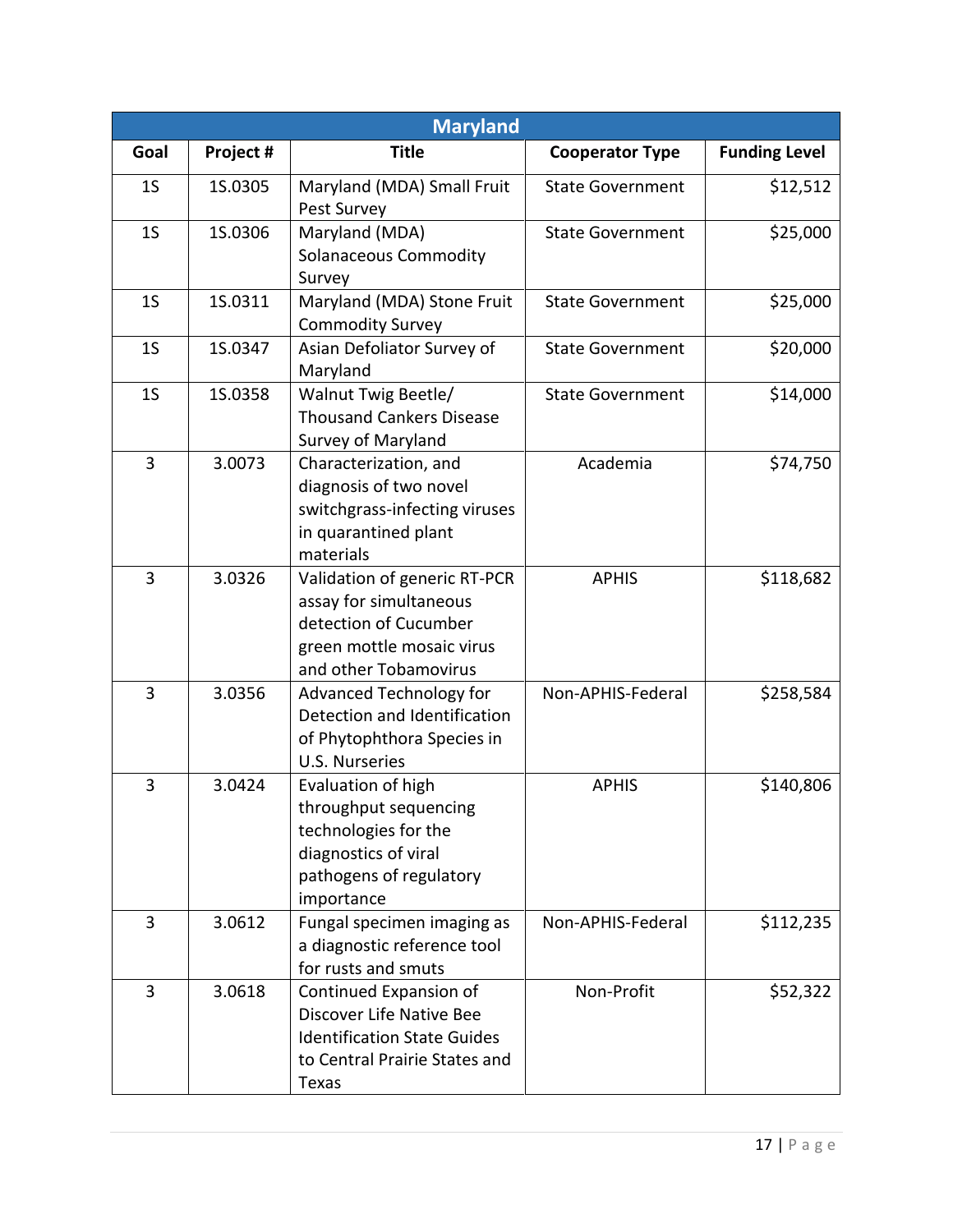| 6     | 6.0055     | Testing biological control- | Academia                | \$156,633   |
|-------|------------|-----------------------------|-------------------------|-------------|
|       |            | based IPM strategies to     |                         |             |
|       |            | protect ash at early and    |                         |             |
|       |            | peak stages of emerald ash  |                         |             |
|       |            | borer infestation           |                         |             |
| 6R    | 6R.1S.0314 | Maryland (MDA) Spotted      | <b>State Government</b> | \$265,776   |
|       |            | Lanternfly Survey/Outreach  |                         |             |
| Total |            |                             |                         | \$1,276,300 |

|                | <b>Massachusetts</b> |                                                                                                                                         |                         |                      |  |
|----------------|----------------------|-----------------------------------------------------------------------------------------------------------------------------------------|-------------------------|----------------------|--|
| Goal           | Project #            | <b>Title</b>                                                                                                                            | <b>Cooperator Type</b>  | <b>Funding Level</b> |  |
| 1 <sub>S</sub> | 1S.0548              | <b>Orchard Commodity Survey</b>                                                                                                         | <b>State Government</b> | \$17,500             |  |
| $\overline{3}$ | 3.0235               | Development of diagnostic<br>tools for species of an<br>economically important<br>leafhopper genus<br>Scaphytopius (Hemiptera:<br>Cicad | Academia                | \$85,994             |  |
| 3              | 3.0257               | Developing traps for the<br>spotted lanternfly, Lycorma<br>deliculata                                                                   | <b>APHIS</b>            | \$31,900             |  |
| 3              | 3.0288               | Lepidoptera Attractants                                                                                                                 | <b>APHIS</b>            | \$42,000             |  |
| 3              | 3.0386               | Monitoring and detection<br>tools for Spotted Lanternfly,<br>Lycorma delicatula                                                         | <b>APHIS</b>            | \$340,000            |  |
| 5              | 5.0252               | <b>FOREST AND AGRICULTURAL</b><br>PEST OUTREACH                                                                                         | <b>State Government</b> | \$71,000             |  |
| 5              | 5.0585               | Asian Longhorned Beetle<br>Awareness Campaign                                                                                           | <b>State Government</b> | \$131,250            |  |
| 6              | 6.0202               | The population genetics of<br>hybridization between non-<br>native winter moth and<br>native Bruce spanworm                             | Academia                | \$108,596            |  |
| 6              | 6.0228               | Attract-and-kill to monitor<br>and manage the khapra<br>beetle                                                                          | Academia                | \$140,529            |  |
| 6              | 6.0383               | Radio tracking of spotted<br>lanternfly                                                                                                 | <b>APHIS</b>            | \$70,593             |  |
| 6              | 6.0426               | <b>Identifying Effective</b><br><b>Treatments for Spotted</b><br>Lanternfly Control                                                     | Academia                | \$143,900            |  |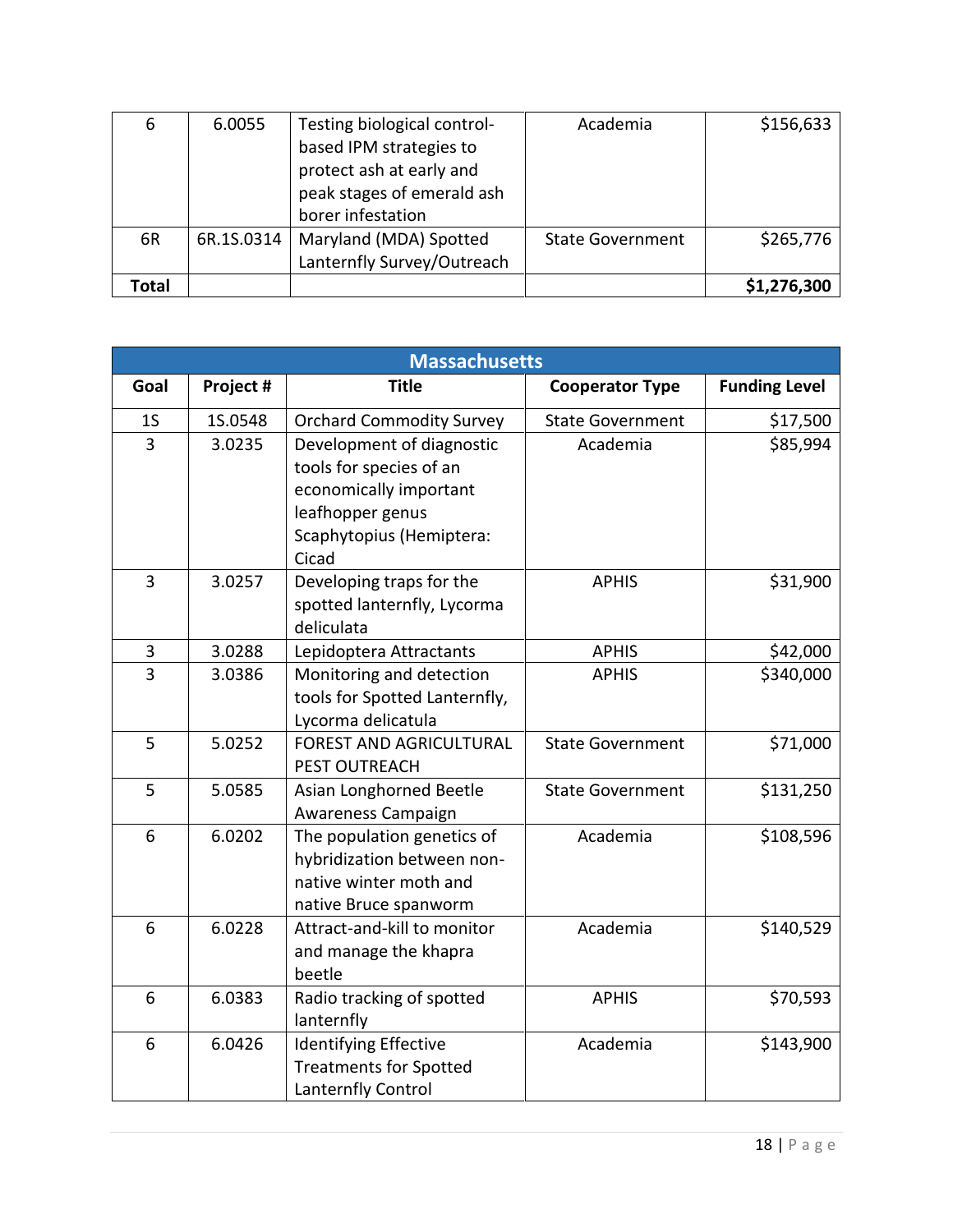| 6            | 6.0287 | Facilitating Spread of the<br>Microsporidian Pathogen,<br>Ovavesicula popilliae, for<br>Long-Term Suppression of<br>Japanese Beetle      | Academia     | \$134,103   |
|--------------|--------|------------------------------------------------------------------------------------------------------------------------------------------|--------------|-------------|
| 6            | 6.0250 | Investigating the role of<br>endosymbionts in growth<br>and development of the<br>spotted lanternfly                                     | Academia     | \$129,488   |
| 6            | 6.0390 | <b>Biological Control of Asian</b><br>Longhorned Beetle using<br>Parasitoids Recovered in<br>China.                                      | <b>APHIS</b> | \$68,682    |
| 6            | 6.0401 | Persistence and Distribution<br>of Two Systemic Insecticides<br>to Control Invasive Pests in<br><b>Commercial Chestnut and</b><br>Walnut | Academia     | \$70,000    |
| 6            | 6.0388 | Development of biological<br>control methods for<br>management of spotted<br>lanternfly.                                                 | <b>APHIS</b> | \$212,900   |
| <b>Total</b> |        |                                                                                                                                          |              | \$1,798,435 |

|                | <b>Michigan</b> |                                                                                                              |                         |                      |  |  |
|----------------|-----------------|--------------------------------------------------------------------------------------------------------------|-------------------------|----------------------|--|--|
| Goal           | Project #       | Title                                                                                                        | <b>Cooperator Type</b>  | <b>Funding Level</b> |  |  |
| 1 <sub>S</sub> | 1S.0206         | Phytophthora ramorum<br>Survey                                                                               | <b>State Government</b> | \$20,000             |  |  |
| 1 <sub>S</sub> | 1S.0210         | Potato Cyst Nematode<br>Survey                                                                               | <b>State Government</b> | \$26,000             |  |  |
| 1S             | 1S.0231         | <b>Exotic Tortricidae Survey</b>                                                                             | <b>State Government</b> | \$61,000             |  |  |
| 1 <sub>S</sub> | 1S.0255         | Oak and Pine Commodity<br>Survey                                                                             | <b>State Government</b> | \$50,000             |  |  |
| 3              | 3.0290          | Identification resources for<br>ECFF, Rhagoletis cerasi                                                      | Academia                | \$71,312             |  |  |
| 3              | 3.0351          | Morphological and DNA<br>diagnostic tools for larval<br>and adult softwood boring<br>beetles (Cerambycidae). | Academia                | \$133,700            |  |  |
| 5              | 5.0551          | <b>Forest Pest Education</b>                                                                                 | <b>State Government</b> | \$21,672             |  |  |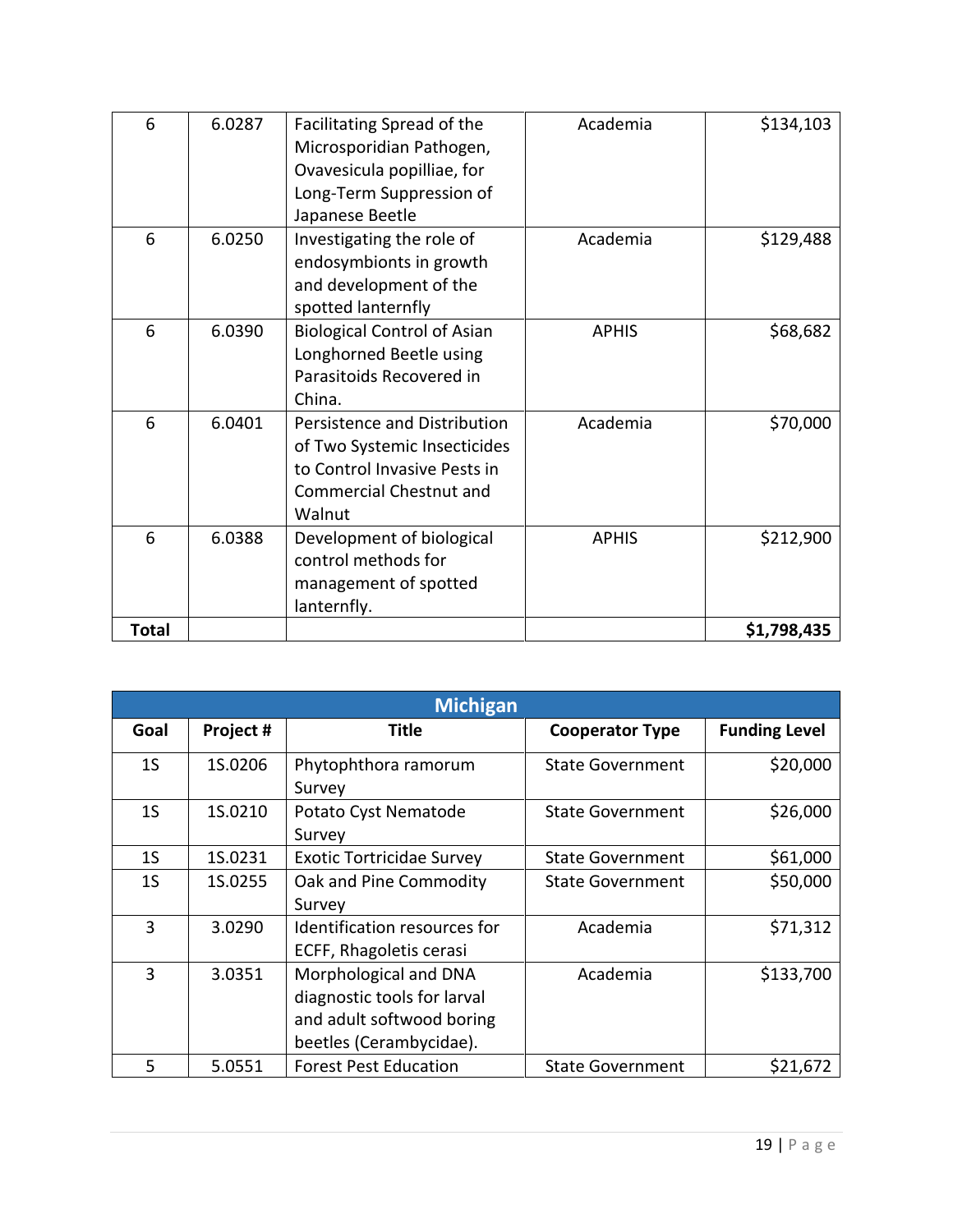|       | 6.0204 | Mitigating the Impact of    | <b>Tribal Nation</b> | \$111,930 |
|-------|--------|-----------------------------|----------------------|-----------|
|       |        | Emerald Ash Borer on Tribal |                      |           |
|       |        | Lands                       |                      |           |
| Total |        |                             |                      | \$495,614 |

| <b>Minnesota</b> |           |                                                                 |                         |                      |  |
|------------------|-----------|-----------------------------------------------------------------|-------------------------|----------------------|--|
| Goal             | Project # | <b>Title</b>                                                    | <b>Cooperator Type</b>  | <b>Funding Level</b> |  |
| 1S               | 1S.0072   | <b>Cyst Nematode Survey</b>                                     | <b>State Government</b> | \$51,891             |  |
| 1 <sub>S</sub>   | 1S.0074   | <b>Forest Pest Survey</b>                                       | <b>State Government</b> | \$80,000             |  |
| 1S               | 1S.0076   | Pathway Survey for Pests of<br>Multiple Agricultural<br>Systems | <b>State Government</b> | \$110,000            |  |
| 5                | 5.0078    | <b>Invasive Pest Outreach and</b><br><b>First Detector</b>      | <b>State Government</b> | \$104,624            |  |
| Total            |           |                                                                 |                         | \$346,515            |  |

|                | <b>Mississippi</b> |                                                                                                      |                         |                      |  |
|----------------|--------------------|------------------------------------------------------------------------------------------------------|-------------------------|----------------------|--|
| Goal           | Project #          | <b>Title</b>                                                                                         | <b>Cooperator Type</b>  | <b>Funding Level</b> |  |
| 1 <sub>S</sub> | 1S.0531            | <b>Pine Commodity Survey</b>                                                                         | <b>State Government</b> | \$21,000             |  |
| 1 <sub>S</sub> | 1S.0534            | Oak Survey                                                                                           | <b>State Government</b> | \$24,000             |  |
| 1 <sub>S</sub> | 1S.0580            | <b>Palm Commodity Survey</b>                                                                         | Academia                | \$40,000             |  |
| 1 <sub>S</sub> | 1S.0594            | <b>Solanaceous Commodity</b><br>Survey                                                               | Academia                | \$40,000             |  |
| 1 <sub>S</sub> | 1S.0596            | <b>Exotic Wood Borer Bark</b><br><b>Beetle Survey</b>                                                | <b>State Government</b> | \$10,000             |  |
| 1 <sub>S</sub> | 1S.0609            | <b>Stone Fruit Commodity</b><br>Survey                                                               | Academia                | \$40,000             |  |
| 1 <sub>S</sub> | 1S.0633            | <b>Grape and Small Berry</b><br><b>Commodity Survey</b>                                              | Academia                | \$25,000             |  |
| 3              | 3.0526             | Taxonomic Assistance to<br><b>APHIS Field Operations for</b><br><b>Surveys of Exotic Plant Pests</b> | Academia                | \$163,112            |  |
| 5              | 5.0597             | Mississippi Bug Blues -<br><b>Invasive Pest Outreach and</b><br><b>Education Program</b>             | Academia                | \$93,337             |  |
| <b>Total</b>   |                    |                                                                                                      |                         | \$456,449            |  |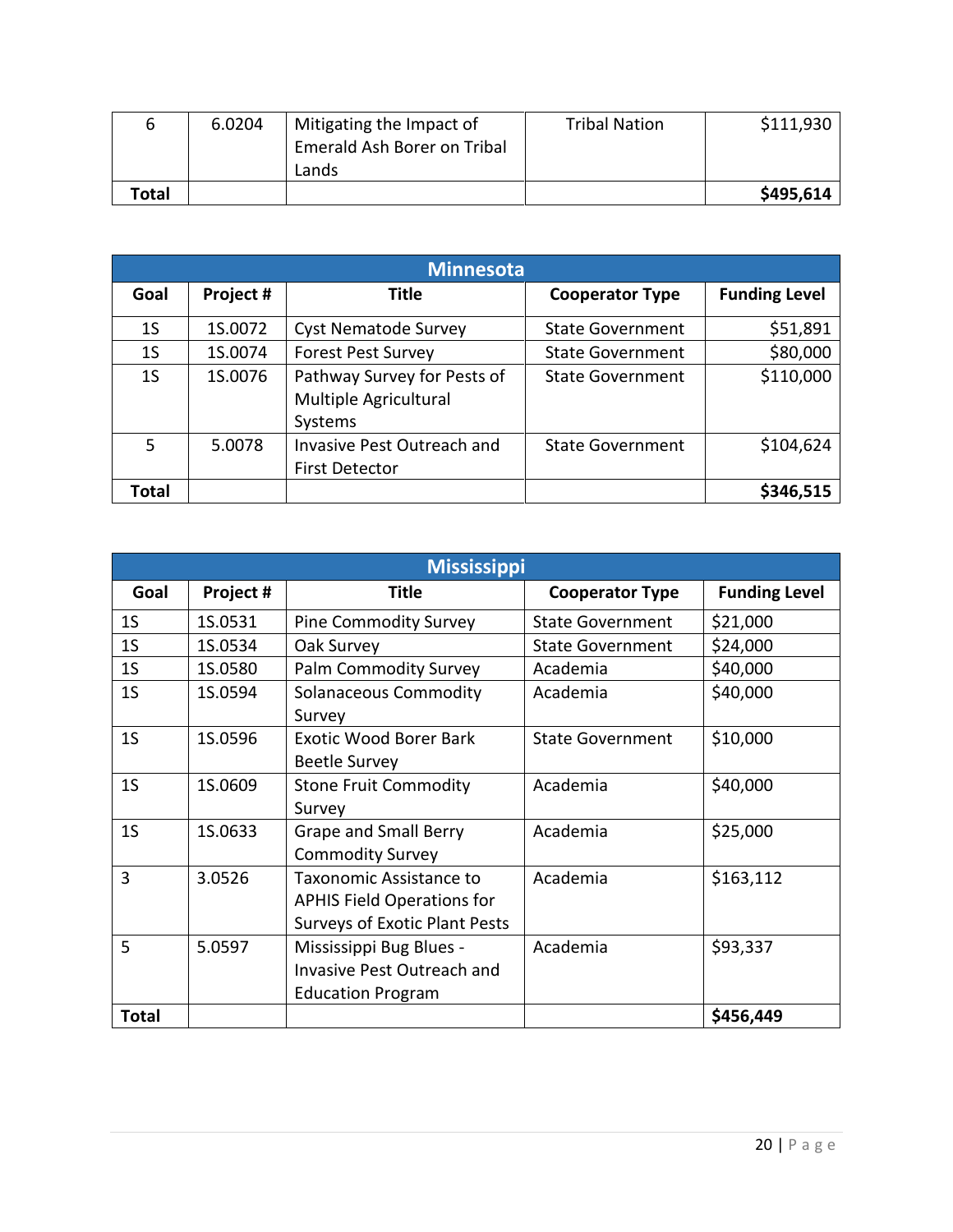|                | <b>Missouri</b> |                                                                                                                                       |                         |                      |  |
|----------------|-----------------|---------------------------------------------------------------------------------------------------------------------------------------|-------------------------|----------------------|--|
| Goal           | Project #       | Title                                                                                                                                 | <b>Cooperator Type</b>  | <b>Funding Level</b> |  |
| 1 <sub>S</sub> | 1S.0024         | <b>Thousand Cankers Disease</b>                                                                                                       | <b>State Government</b> | \$20,000             |  |
| 1 <sub>S</sub> | 1S.0249         | Survey for Viruses in<br><b>Imported and Domestically</b><br><b>Produced Perennial</b><br><b>Ornamental Nursery Stock</b>             | <b>State Government</b> | \$20,000             |  |
| 3              | 3.0429          | Genome-based<br>circumscription and<br>phenotyping of regulated<br>microbes, especially the<br>select agent Ralstonia<br>solanacearum | Non-Profit              | \$235,086            |  |
| 5              | 5.0051          | Forest Pest Outreach                                                                                                                  | <b>State Government</b> | \$80,000             |  |
| Total          |                 |                                                                                                                                       |                         | \$355,086            |  |

| <b>Montana</b> |           |                                                   |                         |                      |  |
|----------------|-----------|---------------------------------------------------|-------------------------|----------------------|--|
| Goal           | Project # | <b>Title</b>                                      | <b>Cooperator Type</b>  | <b>Funding Level</b> |  |
| 1S             | 1S.0061   | <b>Mollusk Survey</b>                             | <b>State Government</b> | \$18,000             |  |
| 1 <sub>S</sub> | 1S.0063   | Exotic Wood Borer/Bark<br><b>Beetle Survey</b>    | <b>State Government</b> | \$24,500             |  |
| 5              | 5.0188    | Don't Move Firewood<br>Outreach Campaign          | Non-Profit              | \$167,235            |  |
| 6              | 6.0196    | Montana Biocontrol<br><b>Coordination Project</b> | <b>State Government</b> | \$48,875             |  |
| Total          |           |                                                   |                         | \$258,610            |  |

| <b>Nebraska</b> |           |                                                                             |                         |                      |
|-----------------|-----------|-----------------------------------------------------------------------------|-------------------------|----------------------|
| Goal            | Project # | Title                                                                       | <b>Cooperator Type</b>  | <b>Funding Level</b> |
| 1 <sub>S</sub>  | 1S.0118   | Khapra Beetle Survey                                                        | <b>State Government</b> | \$5,000              |
| 1S              | 1S.0120   | <b>Cyst Nematode Survey</b>                                                 | <b>State Government</b> | \$28,000             |
| 3               | 3.0127    | Improving diagnostics for<br>North American cyst and<br>root-knot nematodes | Academia                | \$107,200            |
| 5               | 5.0476    | <b>Forest Pest Outreach</b>                                                 | <b>State Government</b> | \$15,093             |
| Total           |           |                                                                             |                         | \$155,293            |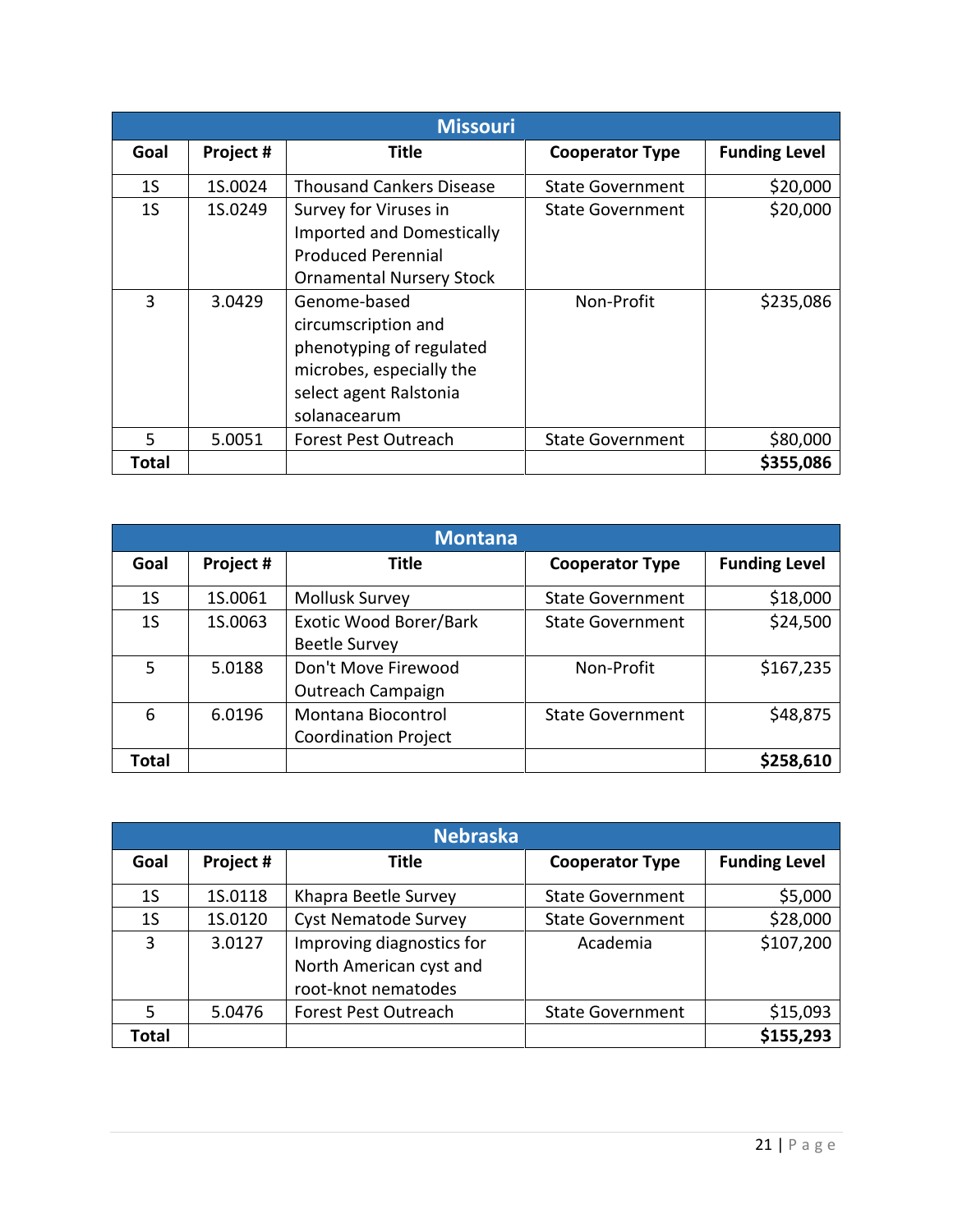|                | <b>Nevada</b> |                                                                                                                     |                         |                      |  |
|----------------|---------------|---------------------------------------------------------------------------------------------------------------------|-------------------------|----------------------|--|
| Goal           | Project #     | Title                                                                                                               | <b>Cooperator Type</b>  | <b>Funding Level</b> |  |
| 1 <sub>S</sub> | 1S.0025       | Cyst Nematode Survey in<br><b>Agricultural Crops</b>                                                                | <b>State Government</b> | \$35,060             |  |
| 1 <sub>S</sub> | 1S.0037       | <b>Bundled Phytophthora</b><br>survey for P. ramorum and<br>other priority species in<br>nurseries and environments | <b>State Government</b> | \$20,000             |  |
| 1 <sub>S</sub> | 1S.0042       | <b>Solanaceous Commodity</b><br>Survey                                                                              | <b>State Government</b> | \$30,000             |  |
| 1S             | 1S.0137       | Asian Defoliator Survey                                                                                             | <b>State Government</b> | \$16,000             |  |
| 1 <sub>S</sub> | 1S.0142       | Khapra Beetle Survey                                                                                                | <b>State Government</b> | \$5,043              |  |
| 1 <sub>S</sub> | 1S.0143       | <b>Palm Commodity Survey</b>                                                                                        | <b>State Government</b> | \$14,000             |  |
| 1S             | 1S.0145       | Vegetable Crops Pest Survey                                                                                         | <b>State Government</b> | \$16,000             |  |
| Total          |               |                                                                                                                     |                         | \$136,103            |  |

|       | <b>New Hampshire</b> |                                                                                                                                     |                         |                      |  |
|-------|----------------------|-------------------------------------------------------------------------------------------------------------------------------------|-------------------------|----------------------|--|
| Goal  | Project #            | Title                                                                                                                               | <b>Cooperator Type</b>  | <b>Funding Level</b> |  |
| 1S    | 1S.0092              | <b>NH Forest Pest Survey</b>                                                                                                        | <b>State Government</b> | \$25,000             |  |
| 1S    | 1S.0096              | NH Vegetable Pest Survey                                                                                                            | <b>State Government</b> | \$8,956              |  |
| 5     | 5.0050               | 2019 Forest Pest Outreach<br>Project                                                                                                | Academia                | \$31,500             |  |
| 5     | 5.0100               | NH Firewood Outreach                                                                                                                | <b>State Government</b> | \$13,705             |  |
| 6     | 6.0381               | Patterns and consequences<br>of complex interactions<br>between ash tree size and<br>resistance to Emerald ash<br>borer and effects | Academia                | \$117,968            |  |
| 6     | 6.0593               | Field variation in emamectin<br>benzoate concentrations:<br>impacts on Emerald ash<br>borer and its biological<br>control agents    | Academia                | \$101,522            |  |
| Total |                      |                                                                                                                                     |                         | \$298,651            |  |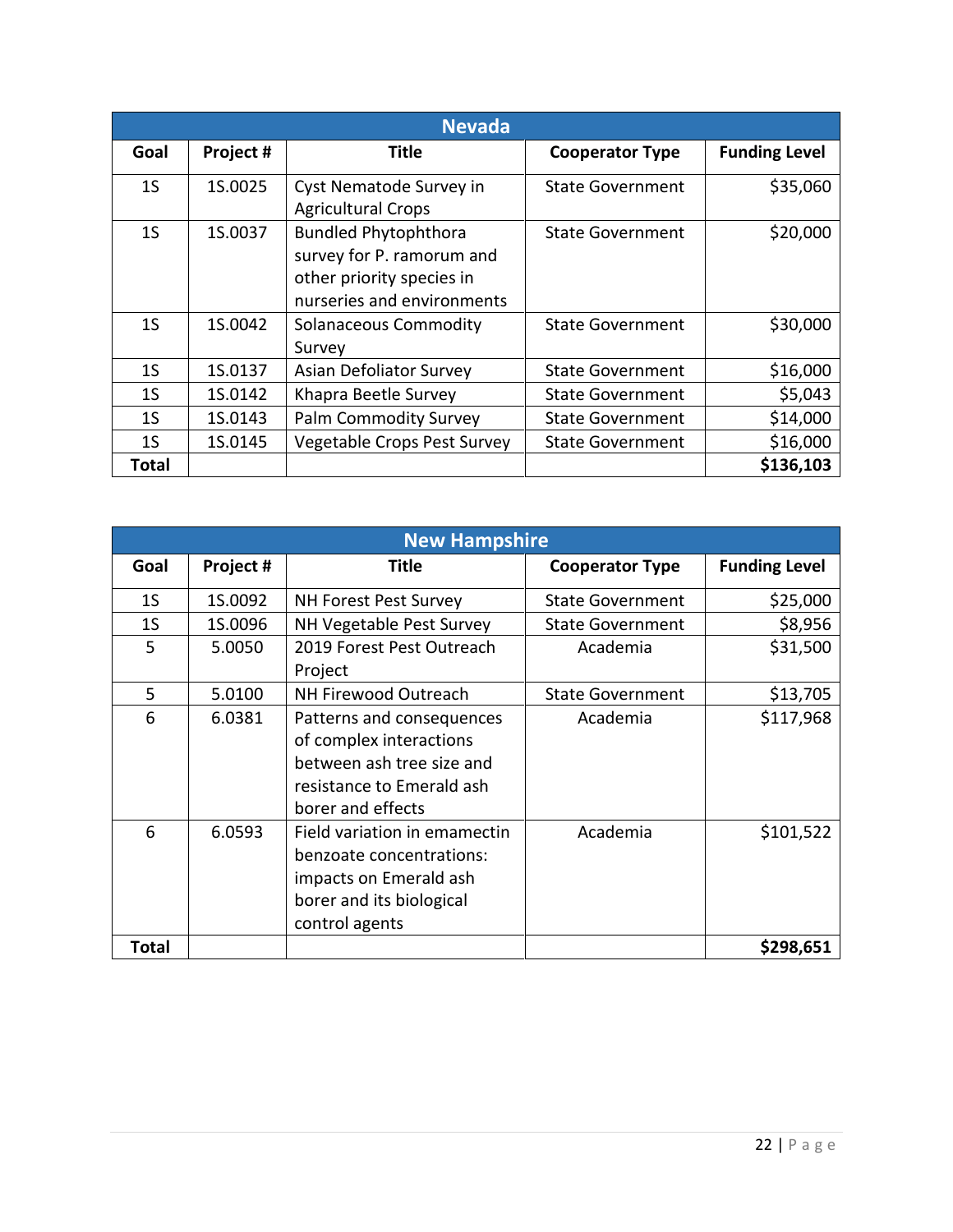| <b>New Jersey</b> |           |                                                                |                         |                      |
|-------------------|-----------|----------------------------------------------------------------|-------------------------|----------------------|
| Goal              | Project # | Title                                                          | <b>Cooperator Type</b>  | <b>Funding Level</b> |
| 6R                | 6R.0212   | 2019 Spotted Lanternfly<br>Survey, Outreach and<br>Eradication | <b>State Government</b> | \$1,323,048          |
| Total             |           |                                                                |                         | \$1,323,048          |

| <b>New Mexico</b> |           |                       |                         |                      |
|-------------------|-----------|-----------------------|-------------------------|----------------------|
| Goal              | Project # | Title                 | <b>Cooperator Type</b>  | <b>Funding Level</b> |
| 1S                | 1S.0166   | Pecan Nut Pest Survey | <b>State Government</b> | \$25,000             |
| Total             |           |                       |                         | \$25,000             |

|                | <b>New York</b> |                                                                                                                                               |                         |                      |  |
|----------------|-----------------|-----------------------------------------------------------------------------------------------------------------------------------------------|-------------------------|----------------------|--|
| Goal           | Project #       | <b>Title</b>                                                                                                                                  | <b>Cooperator Type</b>  | <b>Funding Level</b> |  |
| 1A             | 1A.0259         | Improving detection and<br>dispersal models for Asian<br>longhorned beetle to<br>enhance prediction of<br>infestation dynamics                | Non-Profit              | \$81,347             |  |
| 1 <sub>S</sub> | 1S.0648         | Field Crops Soybean<br><b>Commodity Survey</b>                                                                                                | <b>State Government</b> | \$50,000             |  |
| 1 <sub>S</sub> | 1S.0649         | Phytophthora ramorum<br>Survey                                                                                                                | <b>State Government</b> | \$13,484             |  |
| 1 <sub>S</sub> | 1S.0651         | <b>Stone Fruit Commodity</b><br>Survey                                                                                                        | <b>State Government</b> | \$275,000            |  |
| 1 <sub>S</sub> | 1S.0658         | <b>Orchard Commodity Survey</b>                                                                                                               | <b>State Government</b> | \$110,000            |  |
| 1 <sub>S</sub> | 1S.0659         | <b>Grape Commodity Survey</b>                                                                                                                 | <b>State Government</b> | \$125,000            |  |
| 3              | 3.0421          | <b>NPDN</b> and State<br>Diagnostician Preparedness<br>Training through the USDA-<br><b>APHIS-Beltsville Laboratory</b><br>and other experts. | Academia                | \$126,699            |  |
| 3              | 3.0543          | <b>Plant Diagnostic Laboratory</b><br><b>Accreditation Trainings on</b><br>Quality Management and of<br><b>External Auditors</b>              | Academia                | \$117,624            |  |
| 4              | 4.0571          | Reinstating apple tree<br>certification in New York                                                                                           | <b>State Government</b> | \$215,500            |  |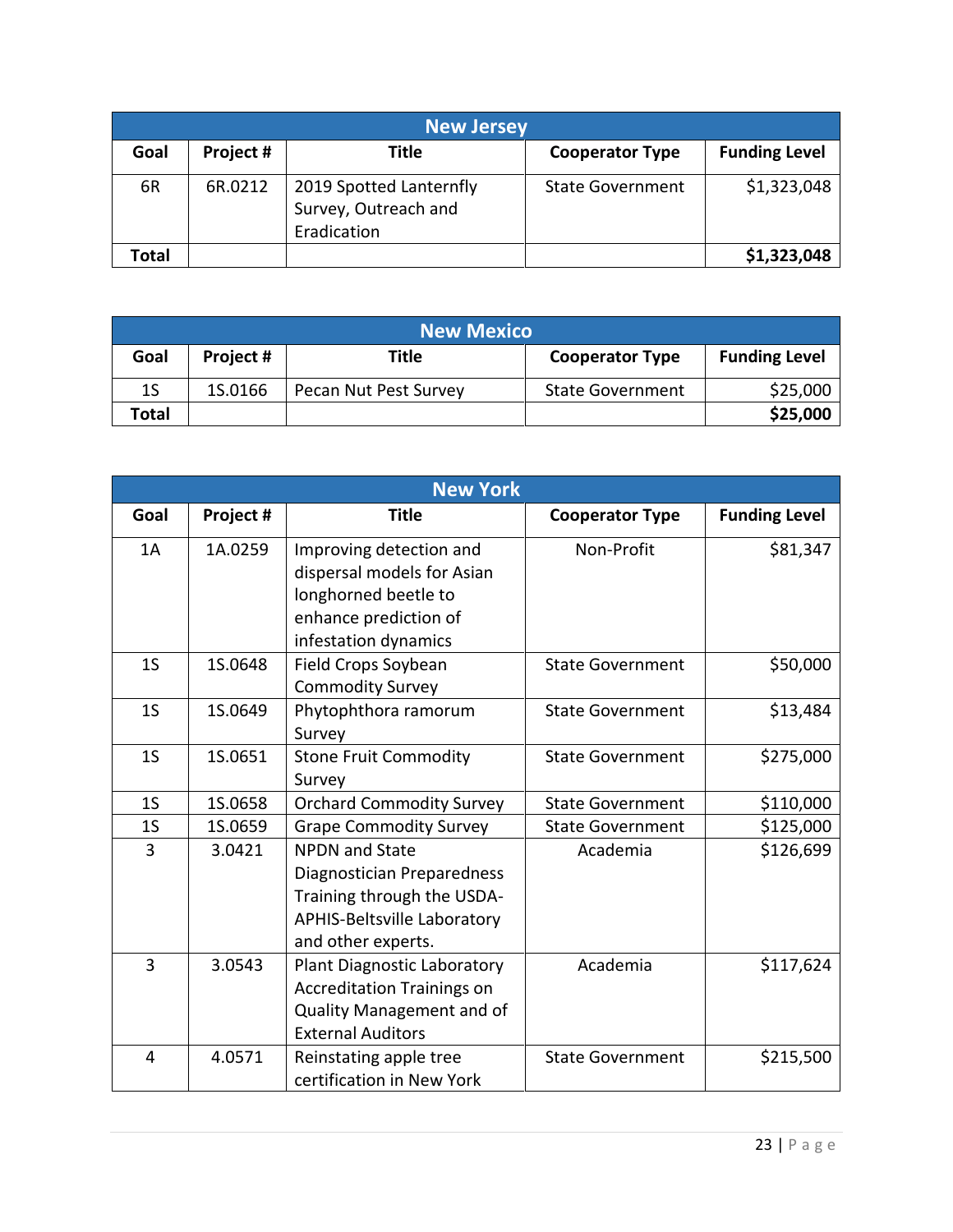| 5     | 5.0185  | New Initiatives to Reduce<br><b>Importation of Forest Pests</b>                                                       | Non-Profit              | \$150,000   |
|-------|---------|-----------------------------------------------------------------------------------------------------------------------|-------------------------|-------------|
| 5     | 5.0586  | Growing an active First<br>Detector community                                                                         | Academia                | \$111,346   |
| 5     | 5.0660  | Honey Bee Health- First<br>Responders                                                                                 | <b>State Government</b> | \$18,267    |
| 6     | 6.0512  | Saving ash trees in<br>"aftermath" forests using<br>EAB parasitoids                                                   | Academia                | \$61,506    |
| 6     | 6.0522  | Deregulation and Enhanced<br><b>Regulatory Activities of</b><br>Golden Nematode<br>(Globodera rostochiensis) in<br>NΥ | <b>State Government</b> | \$141,725   |
| 6R    | 6R.0662 | Spotted Lanternfly Detection<br>and Prevention Program                                                                | <b>State Government</b> | \$470,000   |
| Total |         |                                                                                                                       |                         | \$2,067,498 |

|                | <b>North Carolina</b> |                                                                                                                                   |                         |                      |  |
|----------------|-----------------------|-----------------------------------------------------------------------------------------------------------------------------------|-------------------------|----------------------|--|
| Goal           | Project #             | <b>Title</b>                                                                                                                      | <b>Cooperator Type</b>  | <b>Funding Level</b> |  |
| 1A             | 1A.0283               | Final implementation of the<br>OPEP mollusk models -<br>potential impact, likelihood<br>of introduction and survey<br>feasibility | Academia                | \$146,130            |  |
| 1Α             | 1A.0293               | Forecasting plant pest<br>spread using Tangible<br>Landscape technology                                                           | Academia                | \$125,396            |  |
| 1A             | 1A.0298               | Analytical support for impact<br>assessments of taxa in the<br>existing CAPS pest list                                            | Academia                | \$173,747            |  |
| 1A             | 1A.0320               | Honeybee health: what<br>causing bee populations to<br>decline?                                                                   | Academia                | \$100,000            |  |
| 1A             | 1A.0359               | <b>Eradication Analysis &amp;</b><br><b>Decision Support (eRADS)</b>                                                              | Academia                | \$131,230            |  |
| 1 <sub>S</sub> | 1S.0132               | <b>Exotic Pest Survey of Grape</b><br>in North Carolina                                                                           | <b>State Government</b> | \$14,106             |  |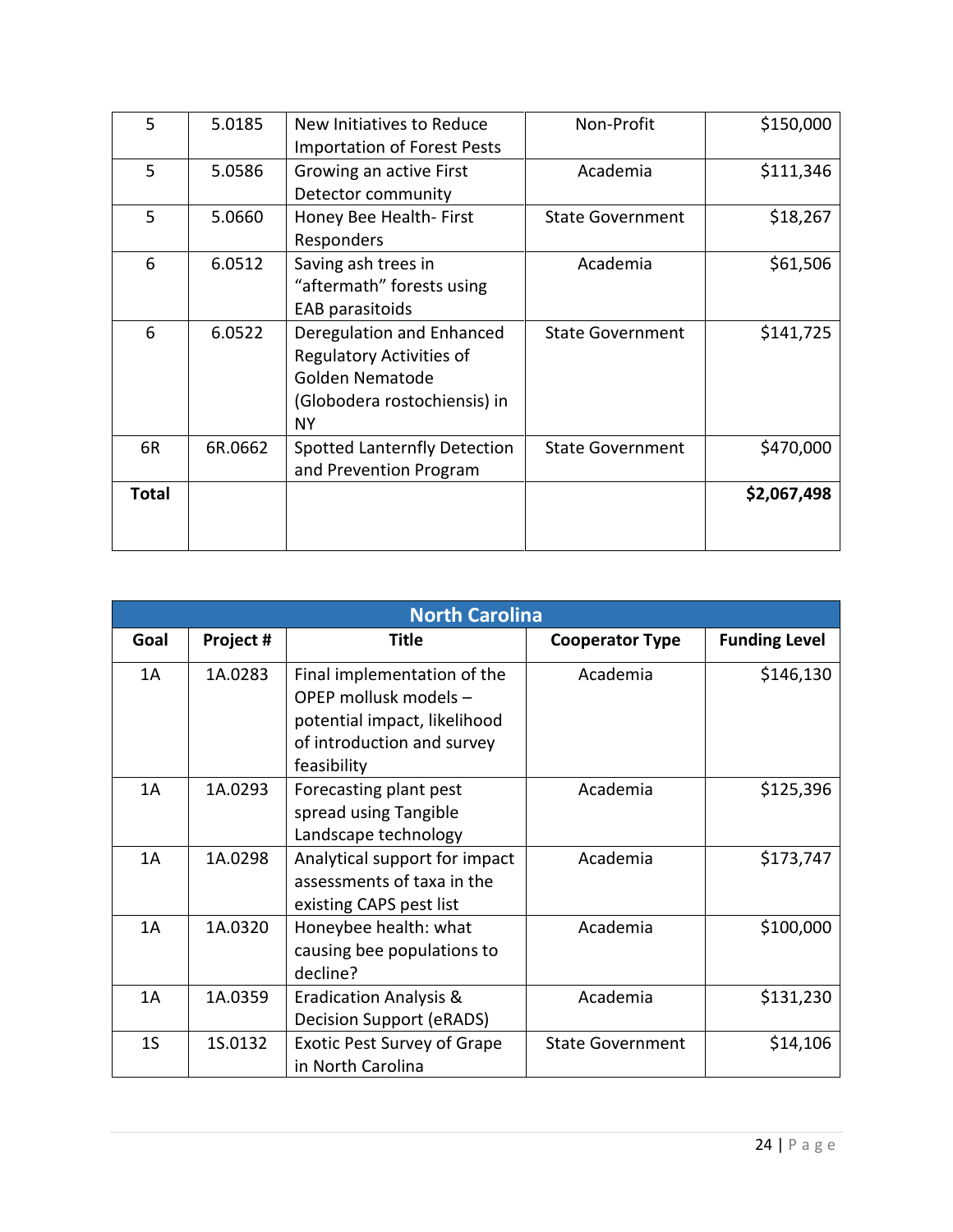| 1 <sub>S</sub> | 1S.0175 | Asian defoliators survey in<br><b>North Carolina</b>                                                                                           | <b>State Government</b> | \$13,047    |
|----------------|---------|------------------------------------------------------------------------------------------------------------------------------------------------|-------------------------|-------------|
| 1 <sub>S</sub> | 1S.0262 | Solanaceous Exotic Plant<br>Pest Survey for North<br>Carolina                                                                                  | <b>State Government</b> | \$10,583    |
| 1 <sub>S</sub> | 15.0268 | <b>Walnut Twig</b><br><b>Beetle/Thousand Cankers</b><br>Disease Survey                                                                         | <b>State Government</b> | \$10,000    |
| 1 <sub>S</sub> | 1S.0275 | State-specific survey for<br>Phytophthora ramorum and<br>P. kernoviae in North<br>Carolina                                                     | <b>State Government</b> | \$14,641    |
| 5              | 5.0437  | <b>Invasive Pest Outreach</b>                                                                                                                  | <b>State Government</b> | \$20,000    |
| 6              | 6.0245  | <b>Enhancing Exotic Plant-Pest</b><br>Management by Creating<br><b>New Pest Response</b><br><b>Guidelines with University</b><br>Collaboration | Academia                | \$311,850   |
| 6              | 6.0299  | A CRISPR-based antimicrobial<br>system for the targeted<br>removal of bacterial plant<br>pathogens                                             | Academia                | \$351,941   |
| 6              | 6.0278  | Early Detection of Spotted<br>Lanternfly in North Carolina<br>Through Identification of<br><b>Host Material</b>                                | <b>State Government</b> | \$61,533    |
| <b>Total</b>   |         |                                                                                                                                                |                         | \$1,484,204 |

| <b>North Dakota</b> |           |                                                       |                         |                      |
|---------------------|-----------|-------------------------------------------------------|-------------------------|----------------------|
| Goal                | Project # | Title                                                 | <b>Cooperator Type</b>  | <b>Funding Level</b> |
| 1 <sub>S</sub>      | 1S.0295   | <b>Grape Commodity Survey ND</b>                      | Academia                | \$30,000             |
| 1 <sub>S</sub>      | 1S.0467   | <b>General Cyst Nematode</b><br>Survey                | <b>State Government</b> | \$12,700             |
| 1 <sub>S</sub>      | 1S.0475   | Cyst Nematode (PCN)                                   | <b>State Government</b> | \$75,000             |
| 5                   | 5.0198    | <b>Outreach and First Detector</b><br><b>Training</b> | <b>State Government</b> | \$45,000             |
| <b>Total</b>        |           |                                                       |                         | \$162,700            |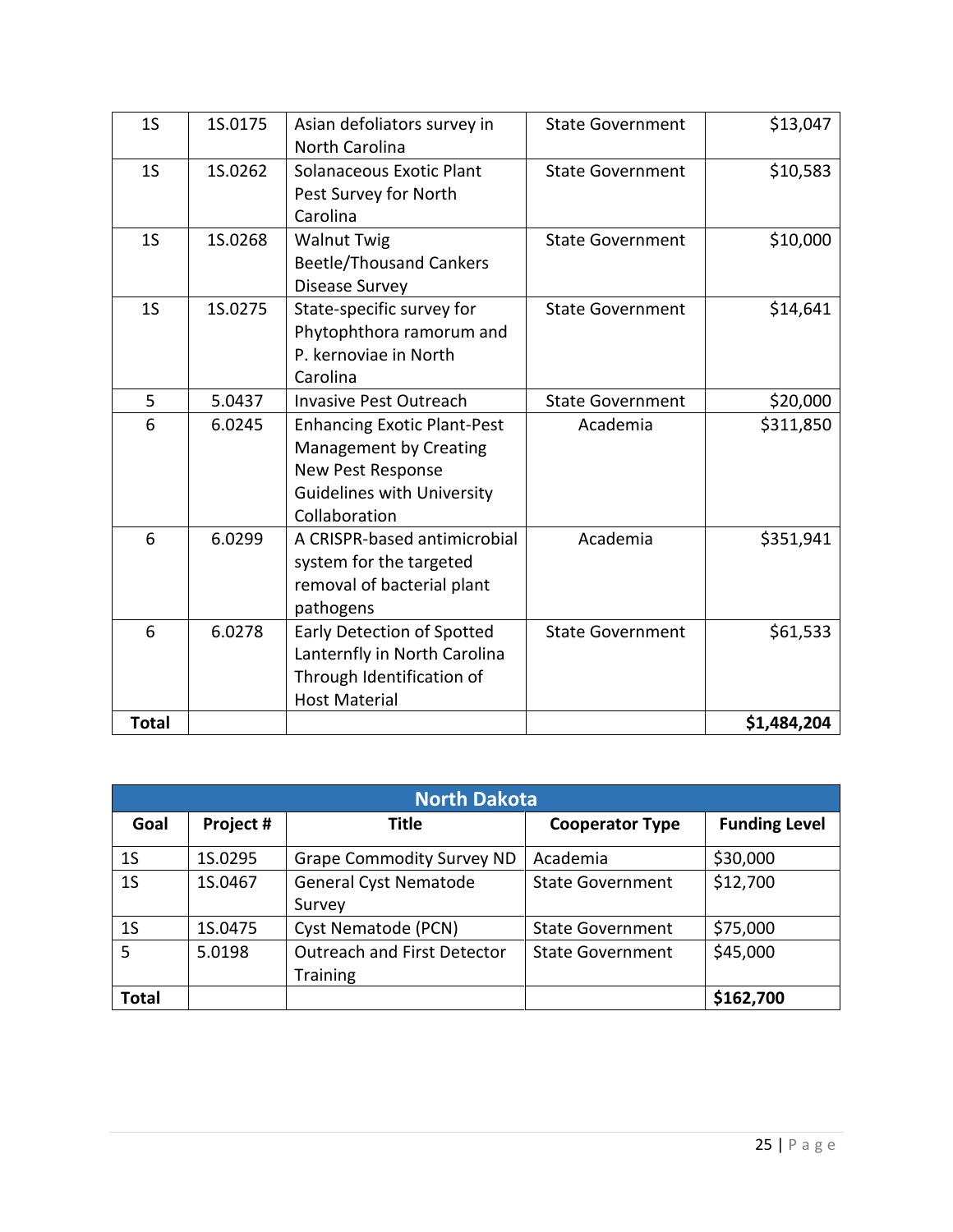| <b>Northern Mariana Islands</b> |           |                                |                         |                      |
|---------------------------------|-----------|--------------------------------|-------------------------|----------------------|
| Goal                            | Project # | <b>Title</b>                   | <b>Cooperator Type</b>  | <b>Funding Level</b> |
|                                 |           |                                |                         |                      |
|                                 |           |                                |                         |                      |
| 1 <sub>S</sub>                  | 1S.0564   | <b>CNMI Coconut Rhinoceros</b> | <b>State Government</b> | \$60,000             |
|                                 |           | Beetle Survey - Saipan &       |                         |                      |
|                                 |           | Tinian                         |                         |                      |
| <b>Total</b>                    |           |                                |                         | \$60,000             |

|                | <b>Ohio</b> |                                                                                                                                               |                         |                      |  |
|----------------|-------------|-----------------------------------------------------------------------------------------------------------------------------------------------|-------------------------|----------------------|--|
| Goal           | Project #   | <b>Title</b>                                                                                                                                  | <b>Cooperator Type</b>  | <b>Funding Level</b> |  |
| 1 <sub>S</sub> | 1S.0183     | Phytophthora ramorum<br><b>Nursery Soil Container Mix</b><br>Survey                                                                           | <b>State Government</b> | \$10,000             |  |
| 1 <sub>S</sub> | 1S.0184     | <b>Walnut Twig</b><br><b>Beetle/Thousand Cankers</b><br>Disease of Walnut Survey                                                              | <b>State Government</b> | \$20,000             |  |
| 1S             | 1S.0258     | <b>Grape Commodity Survey</b>                                                                                                                 | <b>State Government</b> | \$20,000             |  |
| 1 <sub>S</sub> | 1S.0260     | Nursery and Retail Plant<br>Pests Survey                                                                                                      | <b>State Government</b> | \$20,000             |  |
| 6              | 6.0221      | <b>Evaluating UAS-Mounted</b><br>Sensors for Enhanced<br>Grasshopper and Mormon<br><b>Cricket Survey Abilities Using</b><br>a Smart Rangeland | <b>Private Entity</b>   | \$206,182            |  |
| <b>Total</b>   |             |                                                                                                                                               |                         | \$276,182            |  |

| <b>Oklahoma</b> |           |                                                                                                                            |                        |                      |
|-----------------|-----------|----------------------------------------------------------------------------------------------------------------------------|------------------------|----------------------|
| Goal            | Project # | <b>Title</b>                                                                                                               | <b>Cooperator Type</b> | <b>Funding Level</b> |
| 3               | 3.0575    | E-probe Diagnostic Nucleic<br>acid Analysis (EDNA) for<br>quarantine detection and<br>discrimination of Poaceae<br>viruses | Academia               | \$114,449            |
| Total           |           |                                                                                                                            |                        | \$114,449            |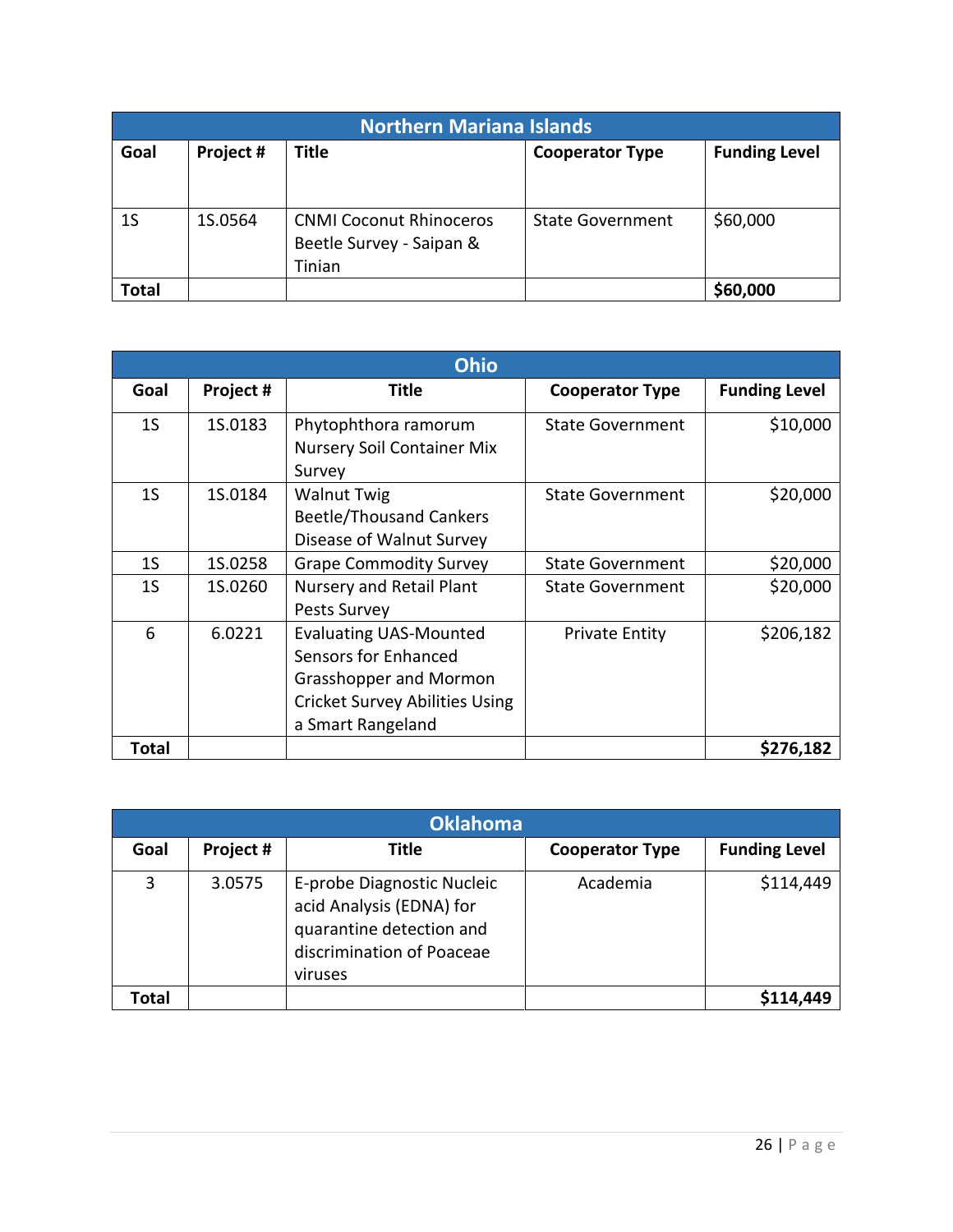| <b>Oregon</b>  |           |                                                                                                                                  |                         |                      |
|----------------|-----------|----------------------------------------------------------------------------------------------------------------------------------|-------------------------|----------------------|
| Goal           | Project # | <b>Title</b>                                                                                                                     | <b>Cooperator Type</b>  | <b>Funding Level</b> |
| 1A             | 1A.0452   | Pathway Analysis of Scarab<br>Beetles Via Air Cargo                                                                              | <b>State Government</b> | \$46,322             |
| 1A             | 1A.0456   | Development of<br>methodology able to predict<br>optimal field temperatures<br>for the spread of<br>Phytophthora ramorum         | Academia                | \$87,584             |
| 1A             | 1S.0471   | Monitoring migration and<br>population structure of the<br>Sudden Oak Death pathogen<br>Phytophthora ramorum in<br>North America | Non-APHIS-Federal       | \$70,000             |
| 1 <sub>S</sub> | 15.0068   | Asian Defoliating Moth<br>Survey                                                                                                 | <b>State Government</b> | \$250,000            |
| 1 <sub>S</sub> | 1S.0136   | Survey of Information<br><b>Technology Facilities in</b><br>Oregon for Exotic Terrestrial<br><b>Plant Pests</b>                  | <b>State Government</b> | \$40,000             |
| 1 <sub>S</sub> | 1S.0139   | Exotic Grape Pests Survey in<br>Oregon                                                                                           | <b>State Government</b> | \$80,000             |
| 1 <sub>S</sub> | 1S.0163   | Exotic Fruit Fly Survey in<br>Oregon                                                                                             | <b>State Government</b> | \$30,000             |
| 1 <sub>S</sub> | 1S.0164   | Orchard Survey in Oregon                                                                                                         | <b>State Government</b> | \$100,000            |
| 1S             | 1S.0422   | Vegetable Crops Pest Survey                                                                                                      | <b>State Government</b> | \$30,000             |
| 3              | 3.0107    | Regional Identification<br>Center for Bark Beetle and<br><b>Other Woodboring Beetles</b>                                         | <b>State Government</b> | \$52,072             |
| 3              | 3.0442    | Rapid diagnostic tool to<br>detect the four lineages of<br>Phytophthora ramorum<br>(Sudden Oak Death) in<br>nurseries            | Academia                | \$112,736            |
| 4              | 4.0036    | Caneberry nursery<br>production in the U.S.: What<br>are the high risk viruses<br>circulating in the system?                     | Non-APHIS-Federal       | \$139,235            |
| $\overline{4}$ | 4.0432    | Establishing a Strawberry<br><b>Nursery Stock Certification</b><br>Program in Oregon - Year 2                                    | <b>State Government</b> | \$65,879             |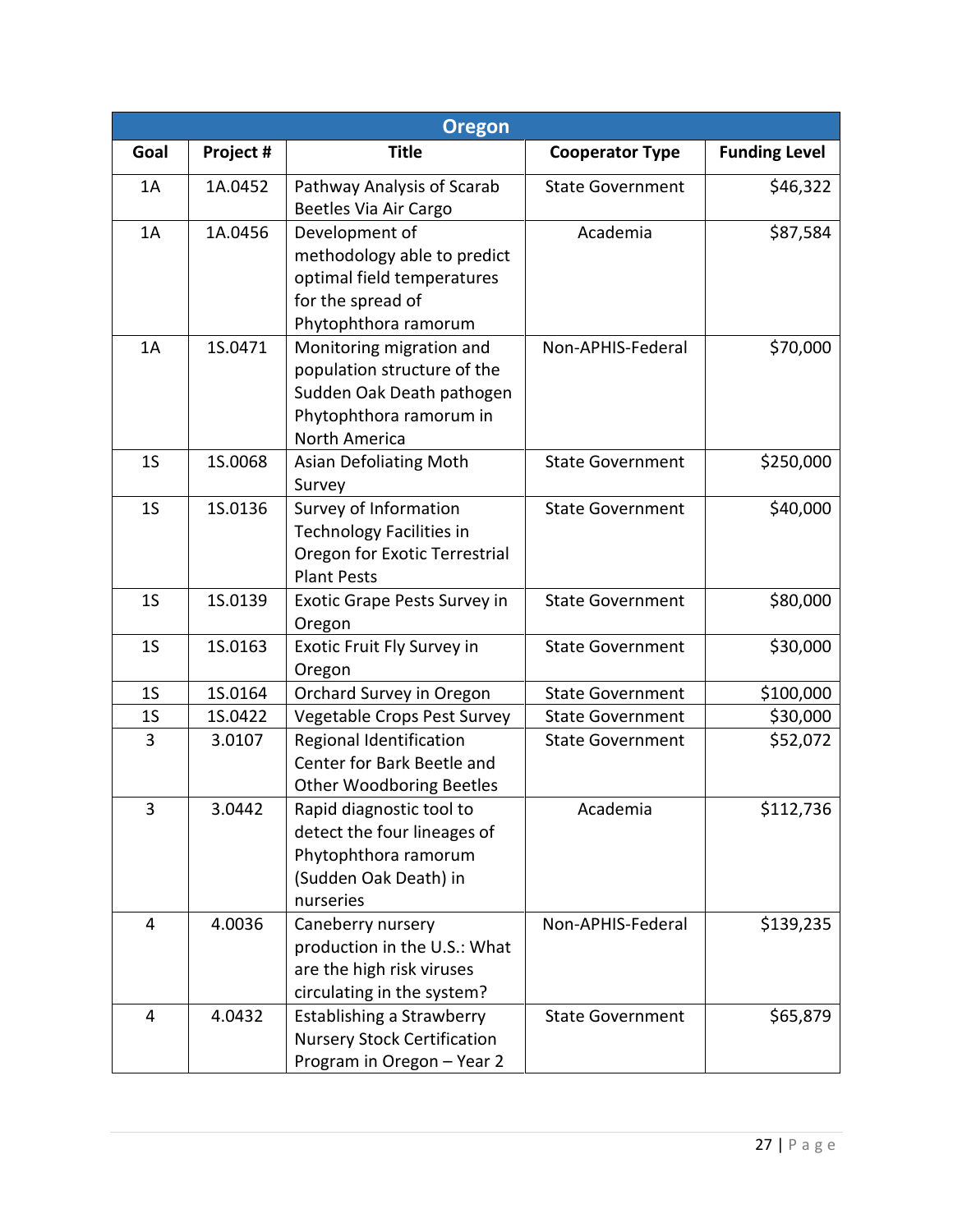| 5            | 5.0155 | Don't Move a Pest Campaign<br>- An Education for Domestic | <b>State Government</b> | \$75,000    |
|--------------|--------|-----------------------------------------------------------|-------------------------|-------------|
|              |        | <b>Movers and Travelers</b>                               |                         |             |
| 5            | 5.0445 | Evaluative, Collaborative,                                | Academia                | \$150,000   |
|              |        | and Strategic Approach to                                 |                         |             |
|              |        | Don't Pack a Pest Campaign                                |                         |             |
|              |        | for Student and Faculty                                   |                         |             |
|              |        | Intern.                                                   |                         |             |
| 6            | 6.041  | Population genetic analysis                               | <b>State Government</b> | \$196,438   |
|              |        | of Phytophthora ramorum:                                  |                         |             |
|              |        | Evaluating the threat of                                  |                         |             |
|              |        | forest to nursery spread                                  |                         |             |
| 6            | 6.0028 | Development of                                            | Academia                | \$98,556    |
|              |        | Phasmarhabditis                                           |                         |             |
|              |        | hermaphrodita (Nematoda)                                  |                         |             |
|              |        | as a biological control agent                             |                         |             |
|              |        | of invasive gastropods in                                 |                         |             |
|              |        | Oregon                                                    |                         |             |
| 6            | 6.0089 | Gypsy Moth Response for                                   | <b>State Government</b> | \$587,178   |
|              |        | Oregon                                                    |                         |             |
| 6            | 6.0124 | LBAM Response in Oregon                                   | <b>State Government</b> | \$50,000    |
| 6            | 6.0238 | Identification of germplasm                               | Non-APHIS-Federal       | \$92,776    |
|              |        | with resistance to potato                                 |                         |             |
|              |        | cyst nematodes                                            |                         |             |
| <b>Total</b> |        |                                                           |                         | \$2,353,776 |

| Pennsylvania   |            |                                                                             |                         |                      |
|----------------|------------|-----------------------------------------------------------------------------|-------------------------|----------------------|
| Goal           | Project #  | <b>Title</b>                                                                | <b>Cooperator Type</b>  | <b>Funding Level</b> |
| 1 <sub>S</sub> | 1S.0001.01 | Exotic Disease Survey in<br>Orchards                                        | <b>State Government</b> | \$100,000            |
| 1 <sub>S</sub> | 1S.0002.00 | Pennsylvania Phytophthora<br>ramorum Nursery Survey<br>and regional support | <b>State Government</b> | \$40,000             |
| 1 <sub>S</sub> | 1S.0284    | <b>Stone Fruit Commodity</b><br>Survey                                      | <b>State Government</b> | \$16,882             |
| 1S             | 1S.0302    | Asian Longhorn Beetle<br>Survey                                             | <b>State Government</b> | \$15,000             |
| 1S             | 1S.0349    | Pennsylvania Small Fruit<br>Pest Survey                                     | <b>State Government</b> | \$45,000             |
| 1 <sub>S</sub> | 1S.0355    | Pennsylvania Vegetable Pest<br>Survey                                       | <b>State Government</b> | \$50,000             |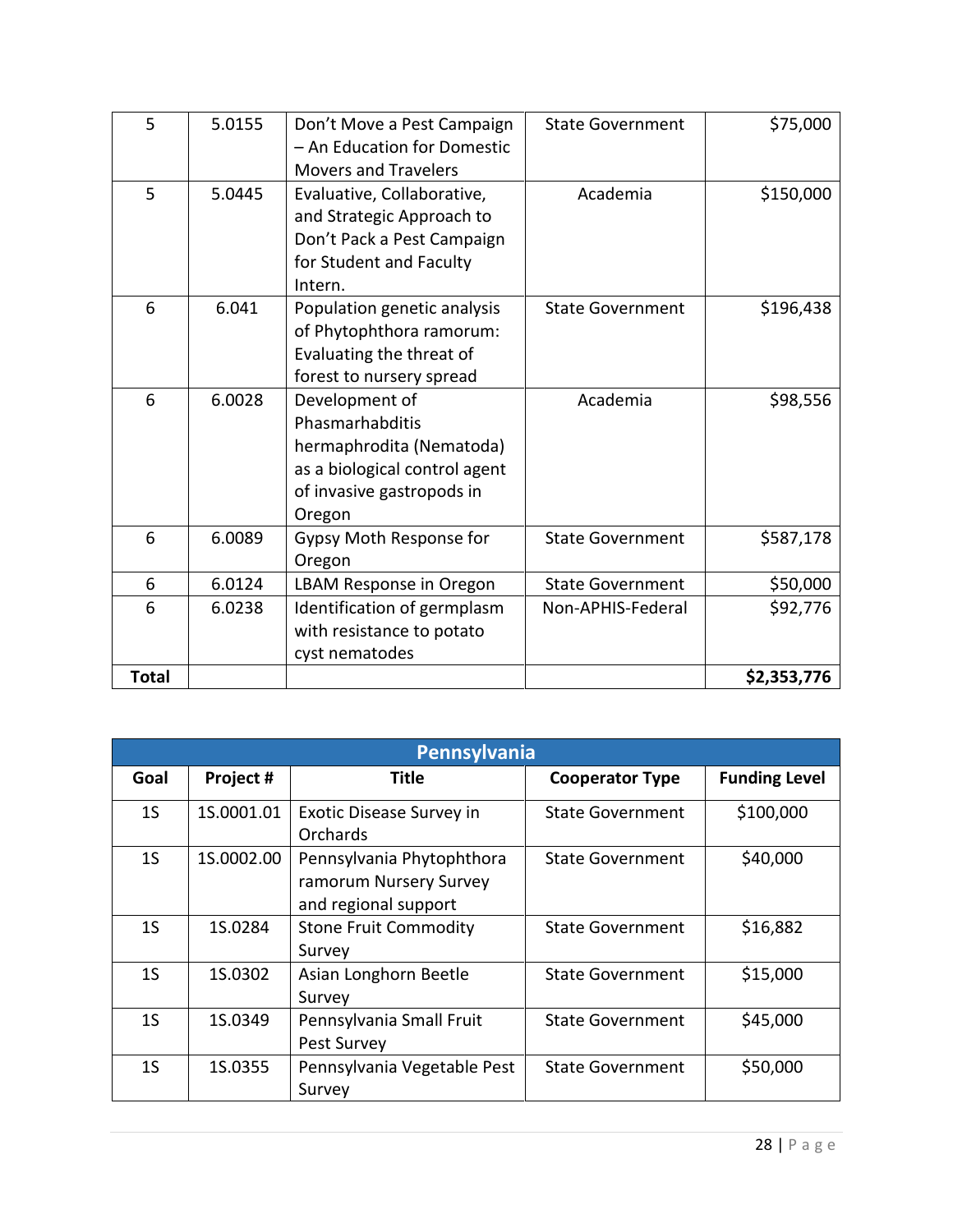| 1 <sub>S</sub> | 1S.0391    | Oak Commodity Survey              | <b>State Government</b> | \$40,000    |
|----------------|------------|-----------------------------------|-------------------------|-------------|
| 1S             | 1S.0542    | <b>Public Garden Surveys</b>      | Non-Profit              | \$120,000   |
| 3              | 3.0029     | Pest Screening and                | Non-Profit              | \$57,500    |
|                |            | Identification Services at the    |                         |             |
|                |            | Carnegie Museum of                |                         |             |
|                |            | Natural History                   |                         |             |
| 3              | 3.0280     | Development of an Efficient       | <b>State Government</b> | \$71,460    |
|                |            | Trap for Early Detection of       |                         |             |
|                |            | Exotic Hymenoptera with a         |                         |             |
|                |            | <b>Potential for Native Bee</b>   |                         |             |
|                |            | Monitoring                        |                         |             |
| 3              | 3.0334     | <b>Improving Survey</b>           | <b>State Government</b> | \$71,925    |
|                |            | Methodology for                   |                         |             |
|                |            | Woodboring Beetles with an        |                         |             |
|                |            | <b>Emphasis on Visual Cues</b>    |                         |             |
| 5              | 5.0176     | Forest Pest Outreach 2019         | <b>State Government</b> | \$64,572    |
| 5              | 5.0492     | <b>Sentinel Plant Network</b>     | Non-Profit              | \$200,000   |
| 6              | 6.0519     | Assessing the impact of           | Academia                | \$98,923    |
|                |            | Spotted Lanternfly on forest      |                         |             |
|                |            | species in the Mid-Atlantic       |                         |             |
|                |            | Area.                             |                         |             |
| 6              | 6.0623     | <b>Investigating Spotted</b>      | Academia                | \$162,717   |
|                |            | Lanternfly Endosymbiont           |                         |             |
|                |            | <b>Transmission and Female</b>    |                         |             |
|                |            | Reproductive Development          |                         |             |
| 6R             | 6R.0315    | <b>Enhanced Mitigation and</b>    | Academia                | \$311,873   |
|                |            | Rapid Response to Reduce          |                         |             |
|                |            | Spread and Impact of              |                         |             |
|                |            | Spotted Lanternfly in the US      |                         |             |
| 6R             | 6R.0304    | <b>Spotted Lanternfly Control</b> | <b>State Government</b> | \$2,700,000 |
| 6R             | 6R.5.0490  | Spotted Lanternfly Outreach       | Academia                | \$1,355,839 |
|                |            | and Education Farm Bill           |                         |             |
|                |            | Suggestion                        |                         |             |
| 6R             | 6R.1S.0307 | <b>Spotted Lanternfly State</b>   | <b>State Government</b> | \$1,594,295 |
|                |            | <b>Wide Survey</b>                |                         |             |
| <b>Total</b>   |            |                                   |                         | \$7,115,986 |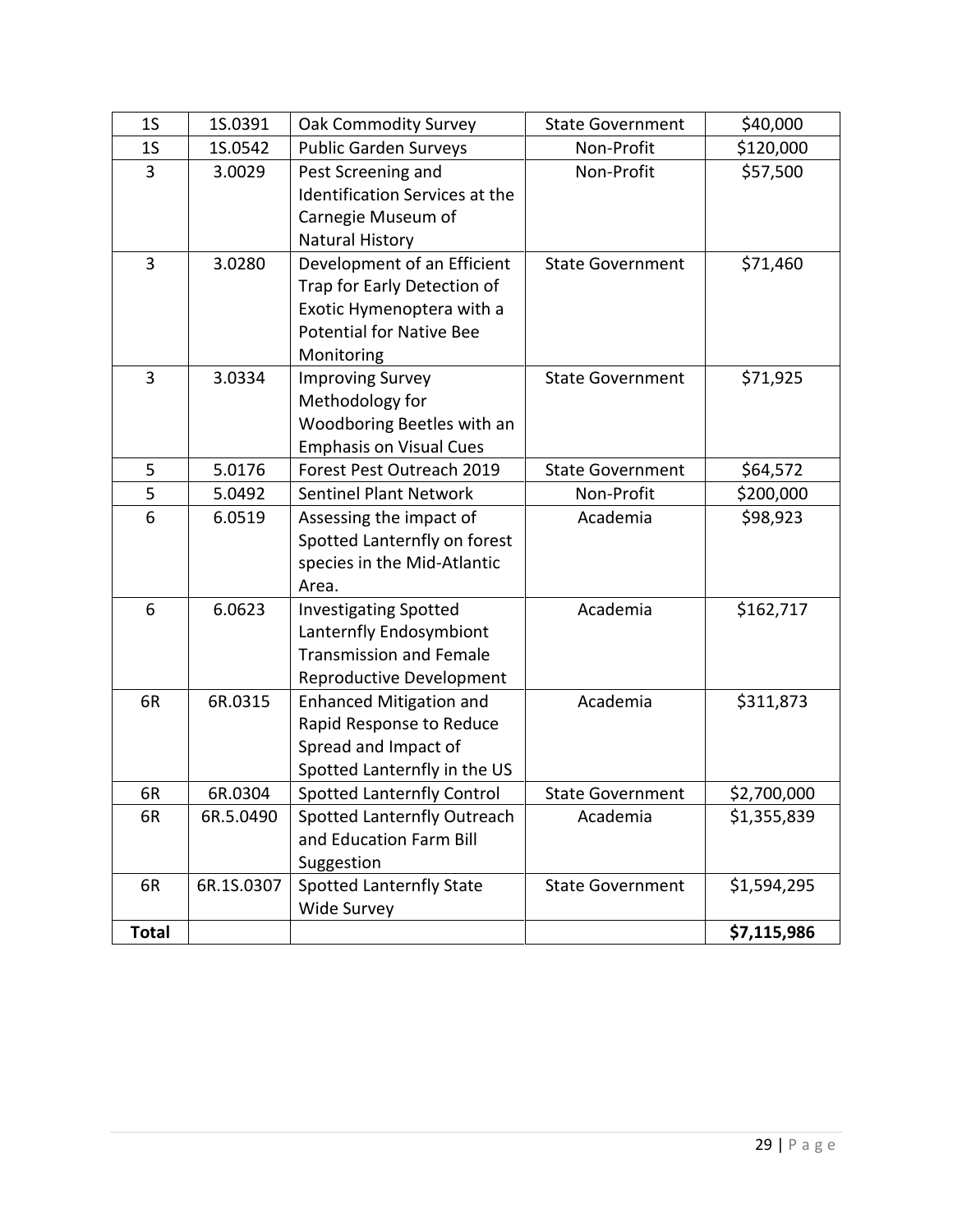|       | <b>Puerto Rico</b> |                                                                                                                                     |                        |                      |  |
|-------|--------------------|-------------------------------------------------------------------------------------------------------------------------------------|------------------------|----------------------|--|
| Goal  | Project #          | Title                                                                                                                               | <b>Cooperator Type</b> | <b>Funding Level</b> |  |
| 3     | 3.0277             | Rearing of quarantine<br>significant insects to support<br>PPQ research programs                                                    | Academia               | \$70,500             |  |
| 6     | 6.0668             | Using entomopathogenic<br>nematodes to control coffee<br>berry borer in coffee berries<br>on the ground.                            | Academia               | \$164,740            |  |
| 6     | 6.0337             | Systems approach for the<br>management of coffee berry<br>borer in Hawaii and Puerto<br>Rico with emphasis on<br>biological control | Academia               | \$365,955            |  |
| Total |                    |                                                                                                                                     |                        | \$601,195            |  |

| <b>Rhode Island</b> |           |                                                  |                         |                      |
|---------------------|-----------|--------------------------------------------------|-------------------------|----------------------|
| Goal                | Project # | <b>Title</b>                                     | <b>Cooperator Type</b>  | <b>Funding Level</b> |
| 1 <sub>S</sub>      | 1S.0420   | <b>Stone Fruit Commodity</b><br>Survey           | Academia                | \$17,000             |
| 1 <sub>S</sub>      | 1S.0550   | <b>Vegetable Crops Pests</b><br>Survey           | <b>State Government</b> | \$17,826             |
| 5                   | 5.0600    | Forest and Agricultural Pest<br>Outreach Project | <b>State Government</b> | \$36,873             |
| Total               |           |                                                  |                         | \$71,699             |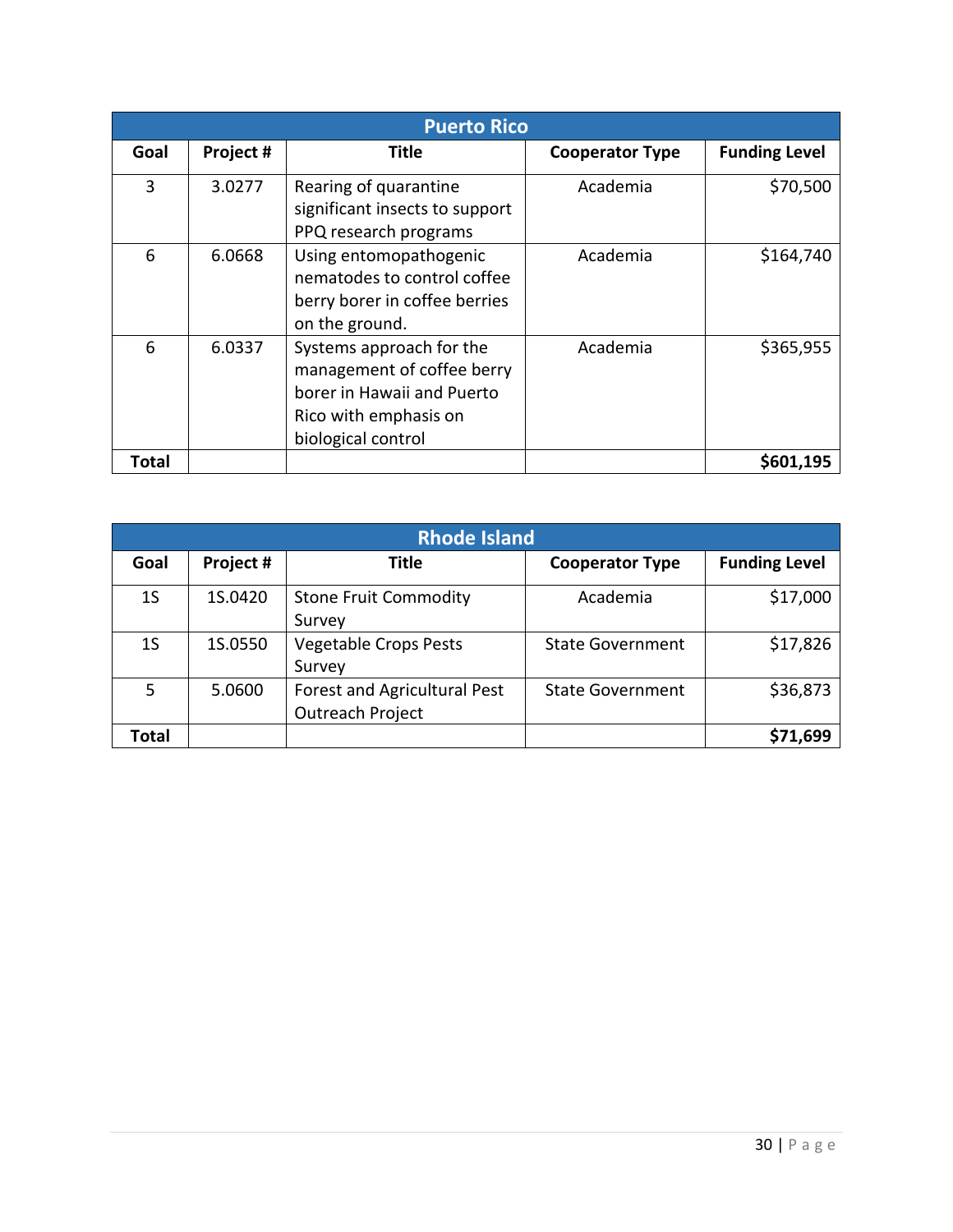|                | <b>South Carolina</b> |                                                                                             |                         |                      |  |
|----------------|-----------------------|---------------------------------------------------------------------------------------------|-------------------------|----------------------|--|
| Goal           | Project #             | <b>Title</b>                                                                                | <b>Cooperator Type</b>  | <b>Funding Level</b> |  |
| 1S             | 1S.0312               | Pathway Survey for Pests of<br>Multiple Agricultural<br>Systems                             | <b>State Government</b> | \$38,927             |  |
| 1S             | 1S.0316               | Palm Commodity Survey                                                                       | <b>State Government</b> | \$23,532             |  |
| 1 <sub>S</sub> | 1S.0317               | Phytopthora ramorum<br><b>Nursery Survey</b>                                                | <b>State Government</b> | \$25,000             |  |
| 1 <sub>S</sub> | 1S.0321               | <b>EWB/BB - Forest Pests</b>                                                                | <b>State Government</b> | \$21,831             |  |
| 3              | 3.0248                | Development of a field<br>detection tool for Old World<br>bollworm, Helicoverpa<br>armigera | Academia                | \$35,765             |  |
| 5              | 5.0322                | SC Junior Invasive Inspector<br>Program                                                     | <b>State Government</b> | \$30,315             |  |
| 5              | 5.0327                | Forest Pest Outreach and<br>Education                                                       | <b>State Government</b> | \$50,789             |  |
| Total          |                       |                                                                                             |                         | \$226,159            |  |

| <b>South Dakota</b> |           |                                   |                         |                      |
|---------------------|-----------|-----------------------------------|-------------------------|----------------------|
| Goal                | Project # | Title                             | <b>Cooperator Type</b>  | <b>Funding Level</b> |
| 1S                  | 1S.0062   | Khapra Beetle Detection<br>Survey | <b>State Government</b> | \$6,779              |
| Total               |           |                                   |                         | \$6,779              |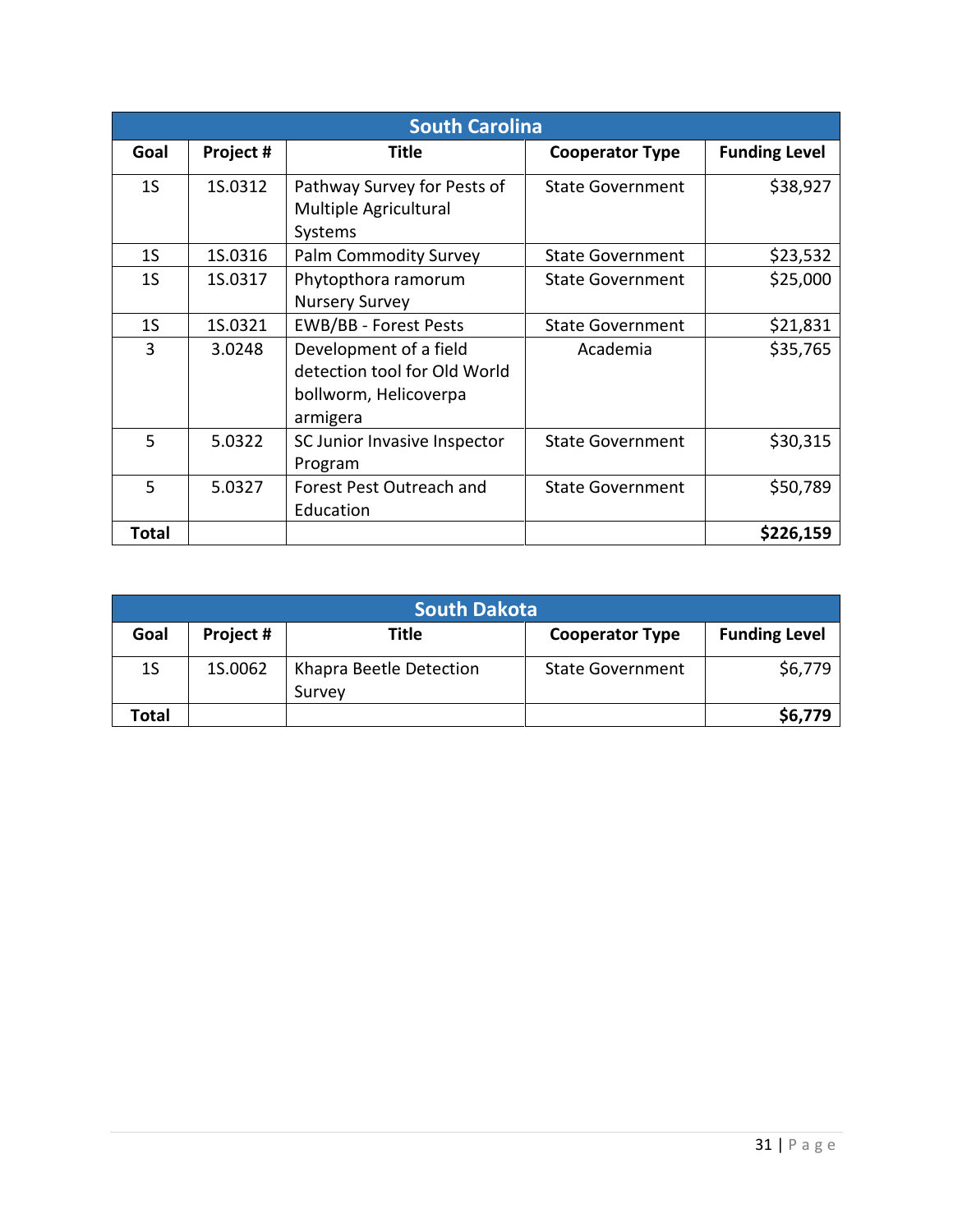|                | <b>Tennessee</b> |                                                                                                  |                         |                      |  |
|----------------|------------------|--------------------------------------------------------------------------------------------------|-------------------------|----------------------|--|
| Goal           | Project #        | Title                                                                                            | <b>Cooperator Type</b>  | <b>Funding Level</b> |  |
| 1 <sub>S</sub> | 1S.0023          | Phytophthora ramorum<br><b>Nursery Survey</b>                                                    | <b>State Government</b> | \$25,000             |  |
| 1 <sub>S</sub> | 1S.0533          | Solanaceous pest, virus and<br>nematode survey                                                   | Academia                | \$60,000             |  |
| 1S             | 1S.0570          | Survey of viruses of stone<br>fruits in Tennessee with<br>special attention to Plum pox<br>virus | Academia                | \$31,000             |  |
| 5              | 5.0225           | Forest Pest Outreach and<br>Survey Project (FPOSP)                                               | Academia                | \$44,000             |  |
| 6              | 6.0233           | Distribution, Biological<br>Control and Management of<br>Crape Myrtle Bark Scale in<br>Tennessee | Academia                | \$54,435             |  |
| Total          |                  |                                                                                                  |                         | \$214,435            |  |

| <b>Texas</b>   |           |                                                                                                                             |                         |                      |
|----------------|-----------|-----------------------------------------------------------------------------------------------------------------------------|-------------------------|----------------------|
| Goal           | Project # | <b>Title</b>                                                                                                                | <b>Cooperator Type</b>  | <b>Funding Level</b> |
| 1 <sub>S</sub> | 1S.0041   | Exotic (bundled) wood-<br>boring beetle survey in Pine<br>and Oak trees of Texas                                            | Academia                | \$60,000             |
| 1 <sub>S</sub> | 1S.0044   | Survey of American Palm<br>Cixiid (Haplaxius crudus) and<br>Small Brown Planthopper<br>(Laodelphax striatellus) in<br>Texas | Academia                | \$17,207             |
| 1 <sub>S</sub> | 1S.0274   | <b>Stone Fruit Commodity</b><br><b>Survey TEXAS</b>                                                                         | Academia                | \$65,000             |
| 1 <sub>S</sub> | 1S.0308   | <b>Grape Commodity Survey</b><br><b>TEXAS</b>                                                                               | Academia                | \$45,000             |
| 1 <sub>S</sub> | 1S.0313   | <b>Palm Commodity Survey</b><br><b>TEXAS</b>                                                                                | Academia                | \$60,000             |
| $\overline{2}$ | 2.0095    | <b>Critical Entry Point</b><br>Monitoring for the Pests of<br><b>Biosecurity Concern</b>                                    | <b>State Government</b> | \$571,000            |
| 3              | 3.0038    | <b>Molecular Detection of</b><br>Angiostrongylus parasites of<br>human concern in                                           | Academia                | \$75,122             |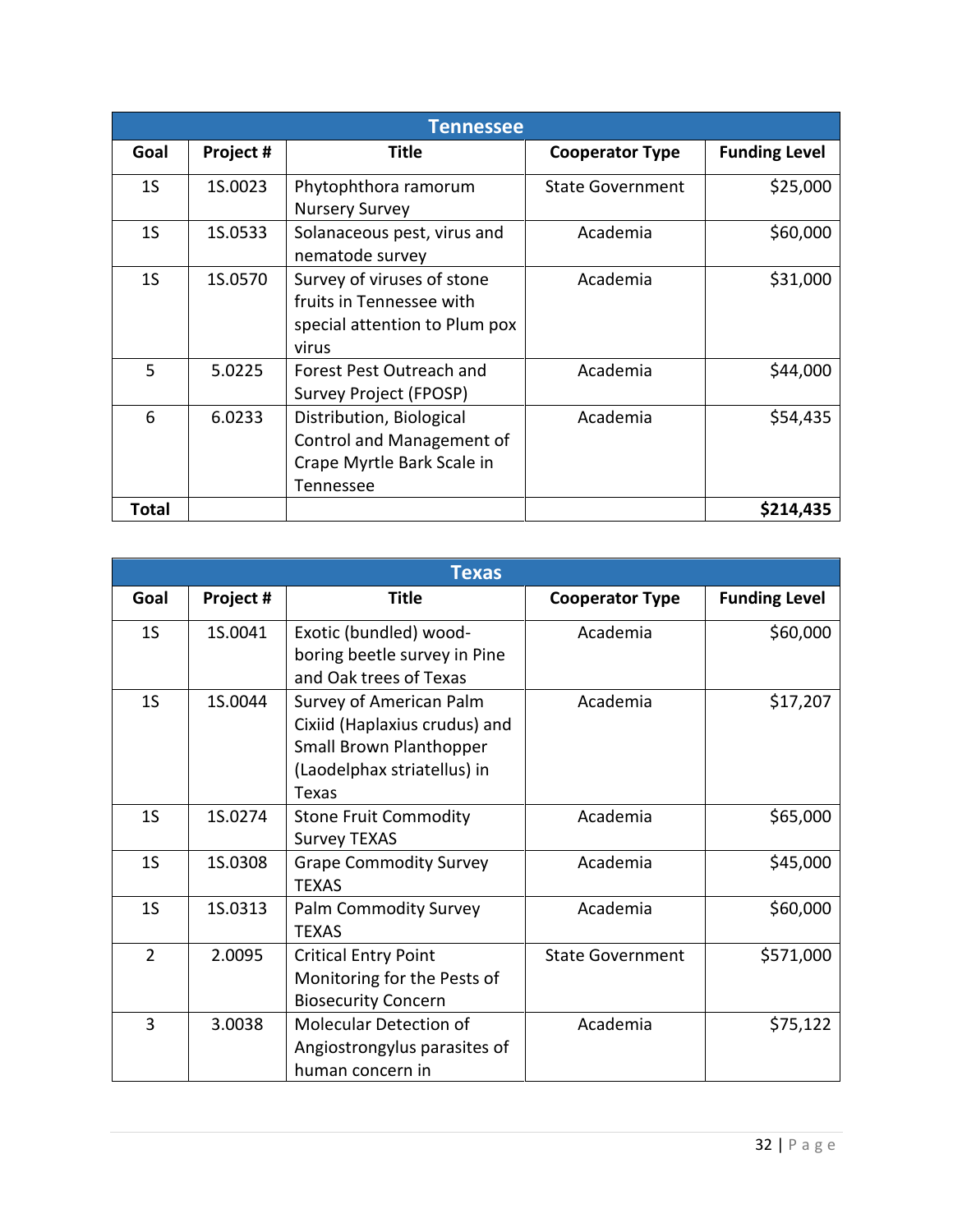|              |        | established invasive mollusks<br>in Texas and Louisiana.                                                                                    |                         |             |
|--------------|--------|---------------------------------------------------------------------------------------------------------------------------------------------|-------------------------|-------------|
| 3            | 3.0487 | <b>SNP-based Diagnostic Tools</b><br>for the Rapid Identification<br>of the Boll Weevil<br>(Anthonomus grandis<br>grandis) and Other Anthon | <b>APHIS</b>            | \$290,399   |
| 5            | 5.0046 | <b>Integrated Texas State Wide</b><br><b>Invasive Pest and Plant</b><br><b>Public Education and</b><br>Outreach Program                     | Academia                | \$60,000    |
| 5            | 5.0094 | <b>Enhancing Outreach Tools</b><br>and Opportunities - USDA<br><b>APHIS PPQ Texas</b>                                                       | <b>APHIS</b>            | \$5,500     |
| 5            | 5.0214 | <b>Nursery Outreach Training</b><br>for High-Consequence Pests                                                                              | <b>State Government</b> | \$34,503    |
| 6            | 6.0207 | <b>Modeling Agricultural</b><br><b>Timber Risks and Southern</b><br>Pine Beetle Aggregation                                                 | Academia                | \$98,365    |
| 6            | 6.0296 | <b>Microbial and Viral</b><br>metagenomes of Mexfly lab<br>colony                                                                           | Academia                | \$89,199    |
| 6            | 6.0405 | Detection surveys and<br>eradication of the invasive<br>Diaprepes root weevil<br>(Diaprepes abbreviatus) in<br>South Texas                  | Academia                | \$172,540   |
| <b>Total</b> |        |                                                                                                                                             |                         | \$1,643,835 |

|                |           | <b>Utah</b>                                                                  |                         |                      |
|----------------|-----------|------------------------------------------------------------------------------|-------------------------|----------------------|
| Goal           | Project # | Title                                                                        | <b>Cooperator Type</b>  | <b>Funding Level</b> |
| 1 <sub>S</sub> | 1S.0027   | <b>Specialty Crops Commodity</b><br>Survey                                   | Academia                | \$17,000             |
| 1 <sub>S</sub> | 1S.0121   | Asian Defoliator Survey                                                      | <b>State Government</b> | \$15,000             |
| 3              | 3.0270    | Next-gen molecular tools for<br>surveying native and exotic<br>bee diversity | Non-APHIS-Federal       | \$83,219             |
| 3              | 3.0406    | Impact of bycatch on<br>pollinator populations and<br>services               | Academia                | \$69,996             |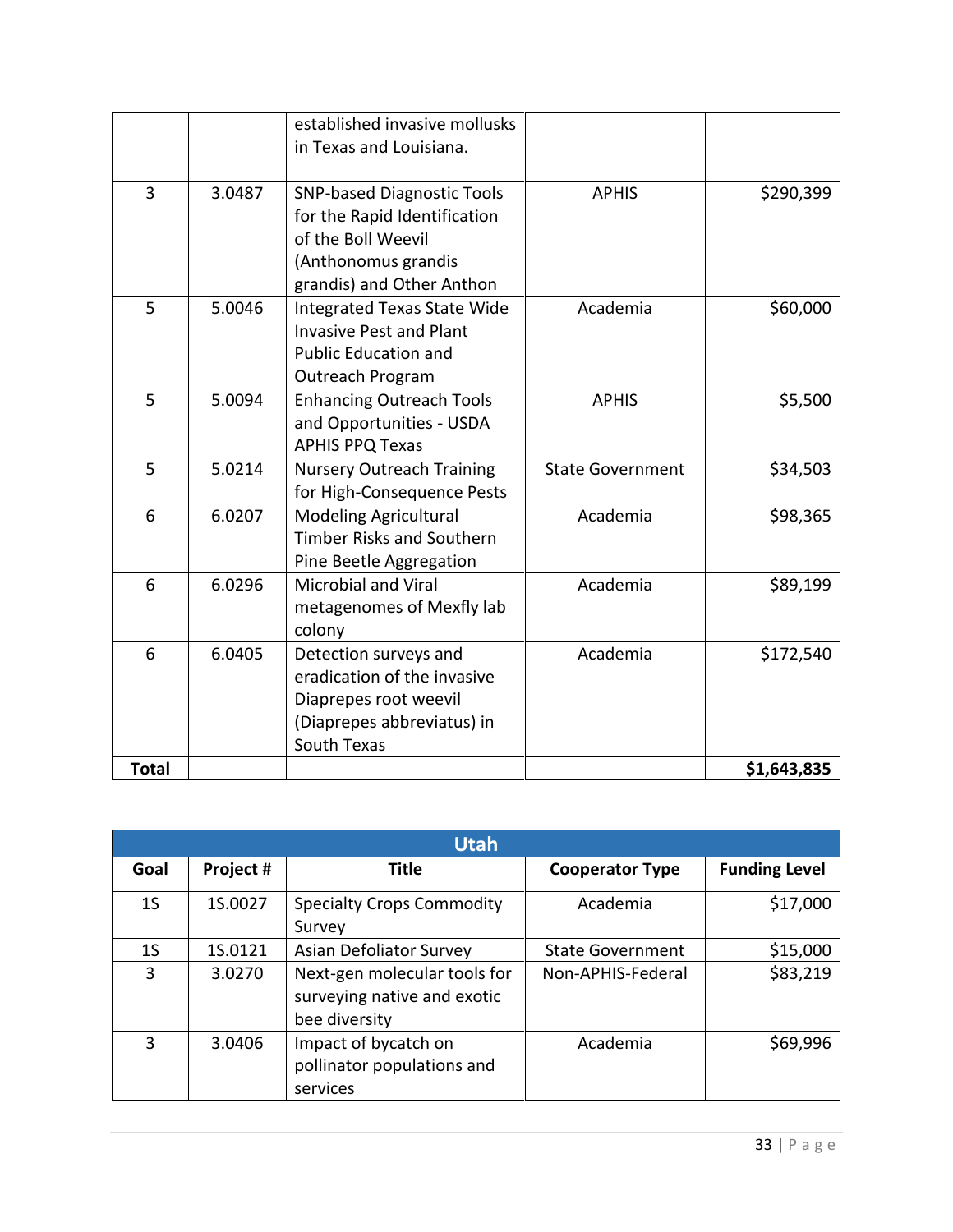|       | 5.0236 | <b>Invasive Pest Outreach</b> | Academia   | \$49,995  |
|-------|--------|-------------------------------|------------|-----------|
| b     | 6.0584 | Selecting and Improving       | Non-Profit | \$79,338  |
|       |        | Varroa-Resistant Honey Bee    |            |           |
|       |        | <b>Stocks for Commercial</b>  |            |           |
|       |        | Beekeeping                    |            |           |
| Total |        |                               |            | \$314,548 |

|                | <b>Vermont</b> |                                                |                         |                      |  |
|----------------|----------------|------------------------------------------------|-------------------------|----------------------|--|
| Goal           | Project #      | <b>Title</b>                                   | <b>Cooperator Type</b>  | <b>Funding Level</b> |  |
| 1 <sub>S</sub> | 1S.0211        | Exotic Wood Borer/Bark<br><b>Beetle Survey</b> | <b>State Government</b> | \$20,450             |  |
| 1S             | 1S.0303        | <b>Tree Fruit Pest Survey</b>                  | <b>State Government</b> | \$18,973             |  |
| 1 <sub>S</sub> | 1S.0478        | <b>Corn Commodity Survey</b>                   | <b>State Government</b> | \$15,000             |  |
| 1 <sub>S</sub> | 1S.0532        | <b>Solanaceous Commodity</b><br>Survey         | <b>State Government</b> | \$18,972             |  |
| 5              | 5.0053         | <b>Vermont Forest Pest</b><br>Outreach Project | <b>State Government</b> | \$64,000             |  |
| Total          |                |                                                |                         | \$137,395            |  |

|                | <b>Virginia</b> |                                                                          |                         |                      |  |
|----------------|-----------------|--------------------------------------------------------------------------|-------------------------|----------------------|--|
| Goal           | Project #       | Title                                                                    | <b>Cooperator Type</b>  | <b>Funding Level</b> |  |
| 1 <sub>S</sub> | 1S.0102         | Phytophthora ramorum<br><b>Nursery Survey</b>                            | <b>State Government</b> | \$25,000             |  |
| 1 <sub>S</sub> | 1S.0444         | <b>Grape Commodity Survey</b>                                            | <b>State Government</b> | \$29,249             |  |
| 1 <sub>S</sub> | 1S.0454         | <b>Thousand Canker</b><br>Disease/Walnut Twig Beetle<br>Survey           | <b>State Government</b> | \$20,000             |  |
| 5              | 5.0557          | <b>Outreach for Giant Hogweed</b><br>and other Virginia Noxious<br>weeds | <b>State Government</b> | \$9,455              |  |
| 6R             | 6R.0486         | 2019 VDACS Spotted<br>Lanternfly Survey, Treatment<br>and Outreach       | <b>State Government</b> | \$483,371            |  |
| Total          |                 |                                                                          |                         | \$567,075            |  |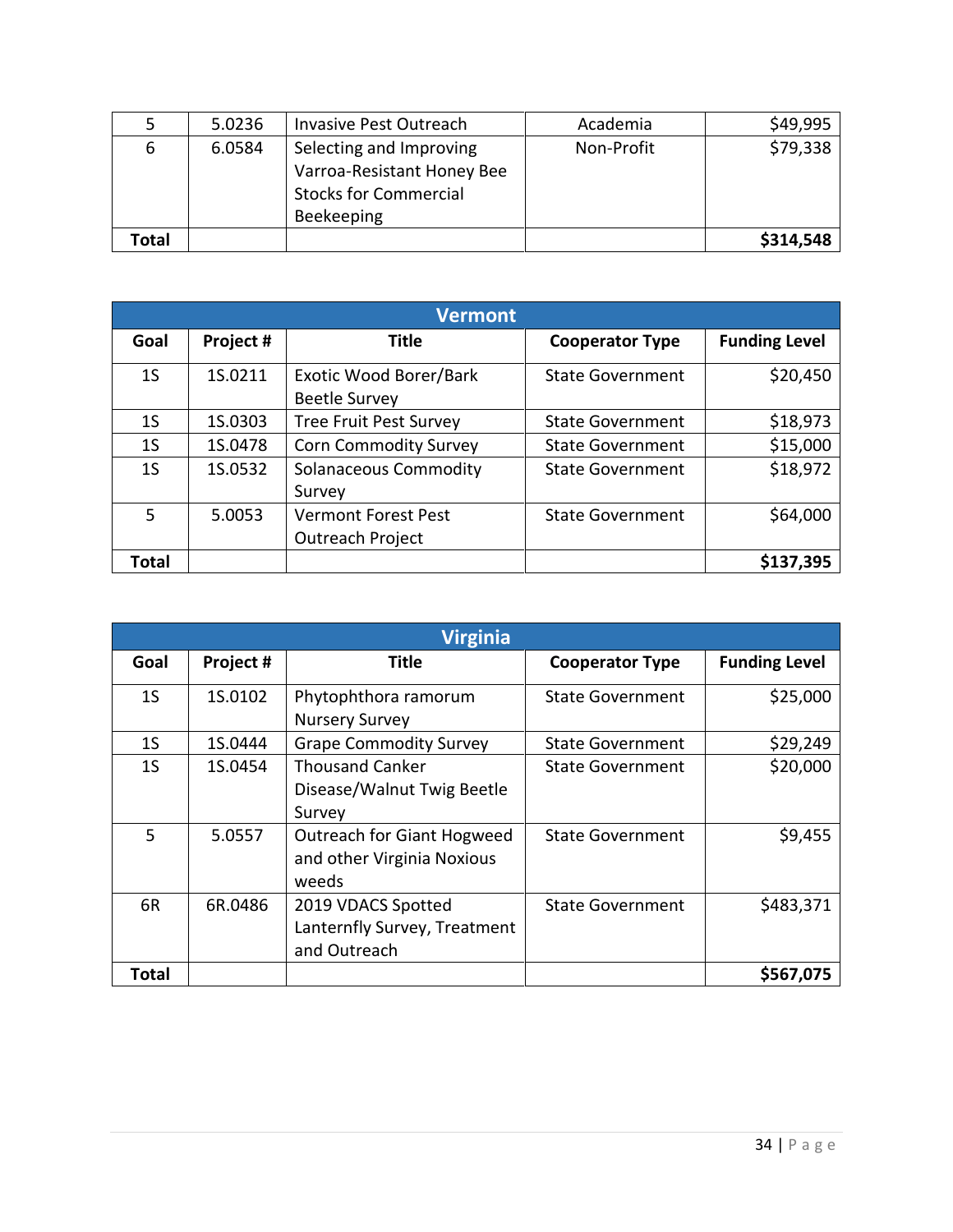|                | <b>Washington</b> |                                        |                         |                      |  |
|----------------|-------------------|----------------------------------------|-------------------------|----------------------|--|
| Goal           | Project #         | <b>Title</b>                           | <b>Cooperator Type</b>  | <b>Funding Level</b> |  |
| 1A             | 1A.0069           | Improved Risk Modeling and             | Non-APHIS-Federal       | \$171,444            |  |
|                |                   | Monitoring for Invasive Fruit<br>Pests |                         |                      |  |
| 1 <sub>S</sub> | 1S.0010           | <b>Forest Pest Survey</b>              | <b>State Government</b> | \$100,000            |  |
| 1 <sub>S</sub> | 1S.0111           | <b>Exotic Mollusk Survey</b>           | <b>APHIS</b>            | \$85,000             |  |
| 1 <sub>S</sub> | 1S.0167           | <b>Asian Defoliator Survey</b>         | <b>State Government</b> | \$277,000            |  |
| 1 <sub>S</sub> | 1S.0482           | <b>Grape Commodity Survey</b>          | <b>State Government</b> | \$125,000            |  |
| 1 <sub>S</sub> | 1S.0484           | <b>Stone Fruit Commodity</b>           | <b>State Government</b> | \$175,000            |  |
|                |                   | Survey                                 |                         |                      |  |
| 3              | 3.0377            | Western States Lepidoptera             | <b>State Government</b> | \$141,840            |  |
|                |                   | Diagnostic Center                      |                         |                      |  |
| 3              | 3.0495            | Field Longevity of Sesiidae            | <b>State Government</b> | \$11,883             |  |
|                |                   | <b>Pheromone Lures</b>                 |                         |                      |  |
| 3              | 3.0632            | Bee Bycatch in Different               | <b>State Government</b> | \$33,268             |  |
|                |                   | <b>Moth Trap Technologies</b>          |                         |                      |  |
| 5              | 5.0064            | <b>Tribal Collaborative</b>            | Academia                | \$85,919             |  |
|                |                   | Response to Invasive Species           |                         |                      |  |
|                |                   | Project (TCRISP)                       |                         |                      |  |
| 5              | 5.0409            | <b>Washington Invasive Pest</b>        | <b>APHIS</b>            | \$22,500             |  |
|                |                   | Outreach                               |                         |                      |  |
| 5              | 5.0552            | <b>Enhancing the First Detector</b>    | <b>State Government</b> | \$68,000             |  |
|                |                   | Network in Washington                  |                         |                      |  |
|                |                   | <b>State: Adults and Youth</b>         |                         |                      |  |
| 5              | 5.0560            | Enhancing diagnostic and               | <b>State Government</b> | \$77,000             |  |
|                |                   | detection capacity in                  |                         |                      |  |
|                |                   | Washington State and the               |                         |                      |  |
|                |                   | <b>West Coast</b>                      |                         |                      |  |
| 6              | 6.0043            | <b>Vineyard Snail Eradication</b>      | <b>State Government</b> | \$15,928             |  |
| 6              | 6.0556            | Post-entry elimination of              | Academia                | \$37,327             |  |
|                |                   | Megastigmus larvae in                  |                         |                      |  |
|                |                   | imported conifer seed, year            |                         |                      |  |
|                |                   | 2                                      |                         |                      |  |
| 6              | 6.0569            | Optimizing fungicide efficacy          | Academia                | \$36,791             |  |
|                |                   | to limit the spread of foliar          |                         |                      |  |
|                |                   | Phytophthoras in landscape             |                         |                      |  |
|                |                   | infestations, year 2                   |                         |                      |  |
| 6              | 6.0573            | Steam mitigation of invasive           | Academia                | \$57,707             |  |
|                |                   | Phytophthora species at                |                         |                      |  |
|                |                   | infested sites                         |                         |                      |  |
| <b>Total</b>   |                   |                                        |                         | \$1,521,607          |  |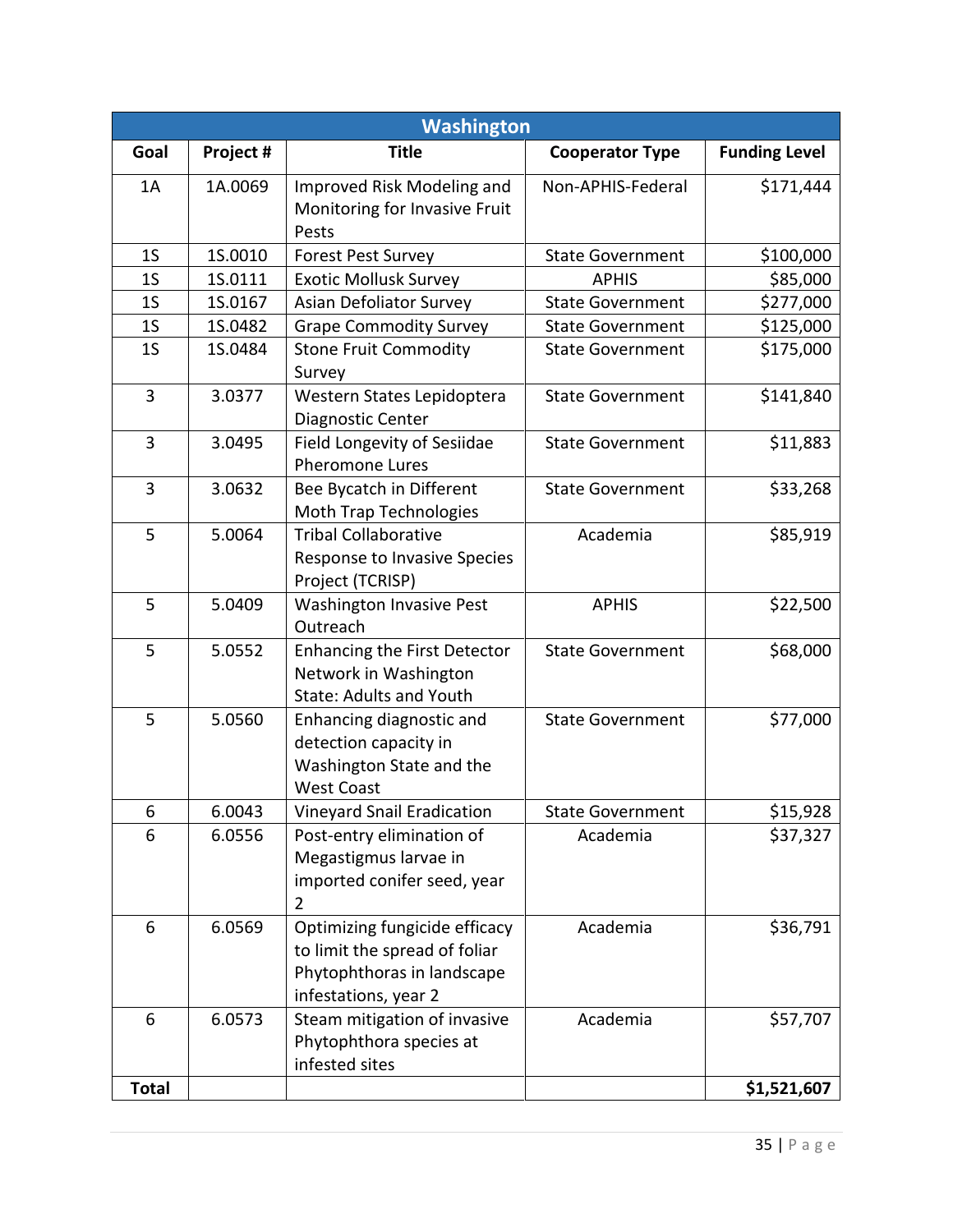|                | <b>West Virginia</b> |                                                                           |                         |                      |  |
|----------------|----------------------|---------------------------------------------------------------------------|-------------------------|----------------------|--|
| Goal           | Project #            | <b>Title</b>                                                              | <b>Cooperator Type</b>  | <b>Funding Level</b> |  |
| 1 <sub>S</sub> | 1S.0123              | Asian Defoliator Survey                                                   | <b>State Government</b> | \$16,000             |  |
| 1 <sub>S</sub> | 1S.0126              | <b>Grape Commodity Survey</b>                                             | <b>State Government</b> | \$5,000              |  |
| 1 <sub>S</sub> | 1S.0128              | Solanaceous Commodity<br>Survey                                           | <b>State Government</b> | \$13,000             |  |
| 1 <sub>S</sub> | 1S.0177              | <b>Stone Fruit Commodity</b><br>Survey                                    | <b>State Government</b> | \$7,500              |  |
| 1 <sub>S</sub> | 1S.0182              | <b>Nursery and Retail Plants</b><br>Pest Survey (Phytophthora<br>ramorum) | <b>State Government</b> | \$15,000             |  |
| 3              | 3.0239               | West Virginia Insect<br><b>Collection and Museum</b><br>Project           | <b>State Government</b> | \$3,000              |  |
| 5              | 5.0178               | <b>Invasive Forest Pest</b><br><b>Outreach Project</b>                    | <b>State Government</b> | \$25,000             |  |
| 5              | 5.0180               | <b>Visitor Invasive Pest</b><br>Outreach Project                          | <b>State Government</b> | \$18,000             |  |
| Total          |                      |                                                                           |                         | \$102,500            |  |

|                | <b>Wisconsin</b> |                                                                                                                                     |                         |                      |  |
|----------------|------------------|-------------------------------------------------------------------------------------------------------------------------------------|-------------------------|----------------------|--|
| Goal           | Project #        | <b>Title</b>                                                                                                                        | <b>Cooperator Type</b>  | <b>Funding Level</b> |  |
| 1 <sub>S</sub> | 1S.0518          | <b>Wisconsin Potato Cyst</b><br>Nematode Survey                                                                                     | Academia                | \$58,750             |  |
| 1 <sub>S</sub> | 1S.0525          | Pathways Survey-Bundled<br><b>Fruit and Vegetables</b>                                                                              | <b>State Government</b> | \$96,000             |  |
| 5              | 5.0438           | Investing In The Future                                                                                                             | Non-Profit              | \$82,247             |  |
| 5              | 5.0473           | <b>Outreach and Education</b><br><b>Board Meeting</b>                                                                               | Non-Profit              | \$15,189             |  |
| 5              | 5.0567           | Advancing identification and<br>reporting of high<br>consequence pests through<br><b>Wisconsin First Detector</b><br><b>Network</b> | Academia                | \$47,968             |  |
| 5              | 5.0667           | NAISMA Weed Free Forage,<br>Mulch, and Gravel Program<br>Expansion                                                                  | Non-Profit              | \$111,496            |  |
| <b>Total</b>   |                  |                                                                                                                                     |                         | \$411,650            |  |